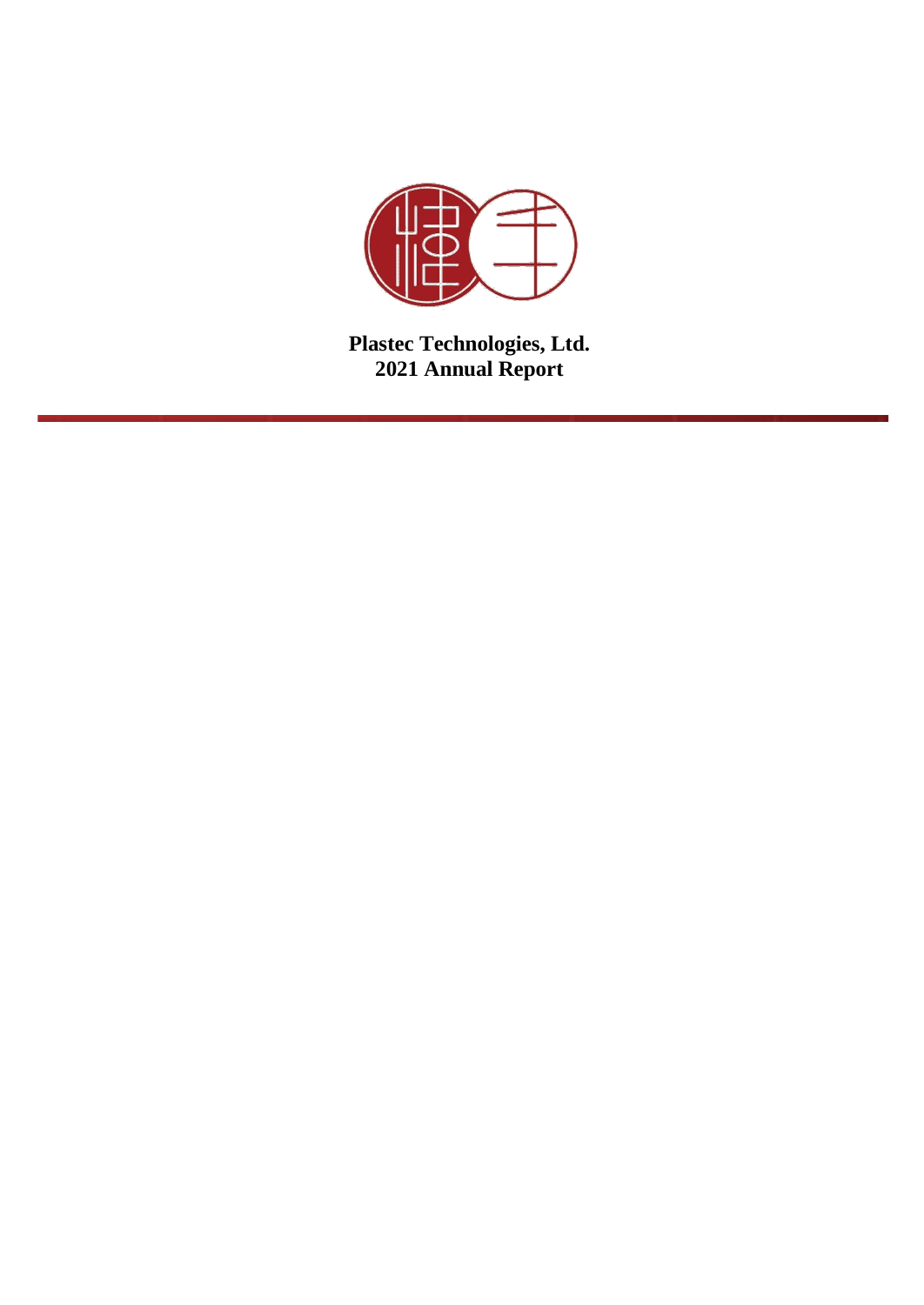# **May 20, 2022**

Dear Fellow Shareholders:

In 2021, the Company maintained its public company status, which we continue to believe is a valuable vehicle that will enhance our ability to act on future potential investment opportunities.

Since selling the Company's legacy business in 2016 and completing all related obligations, we have maintained a low expense infrastructure while retaining the financial flexibility to act upon possible opportunities that may present themselves.

We remain committed to acting as prudent stewards of capital for our shareholders and continue to evaluate opportunities available to us in 2022 and beyond.

On behalf of Plastec's management team and our Board of Directors, I thank you for your continued support.

Sincerely, **Kin Sun SZE-TO Chief Executive Officer**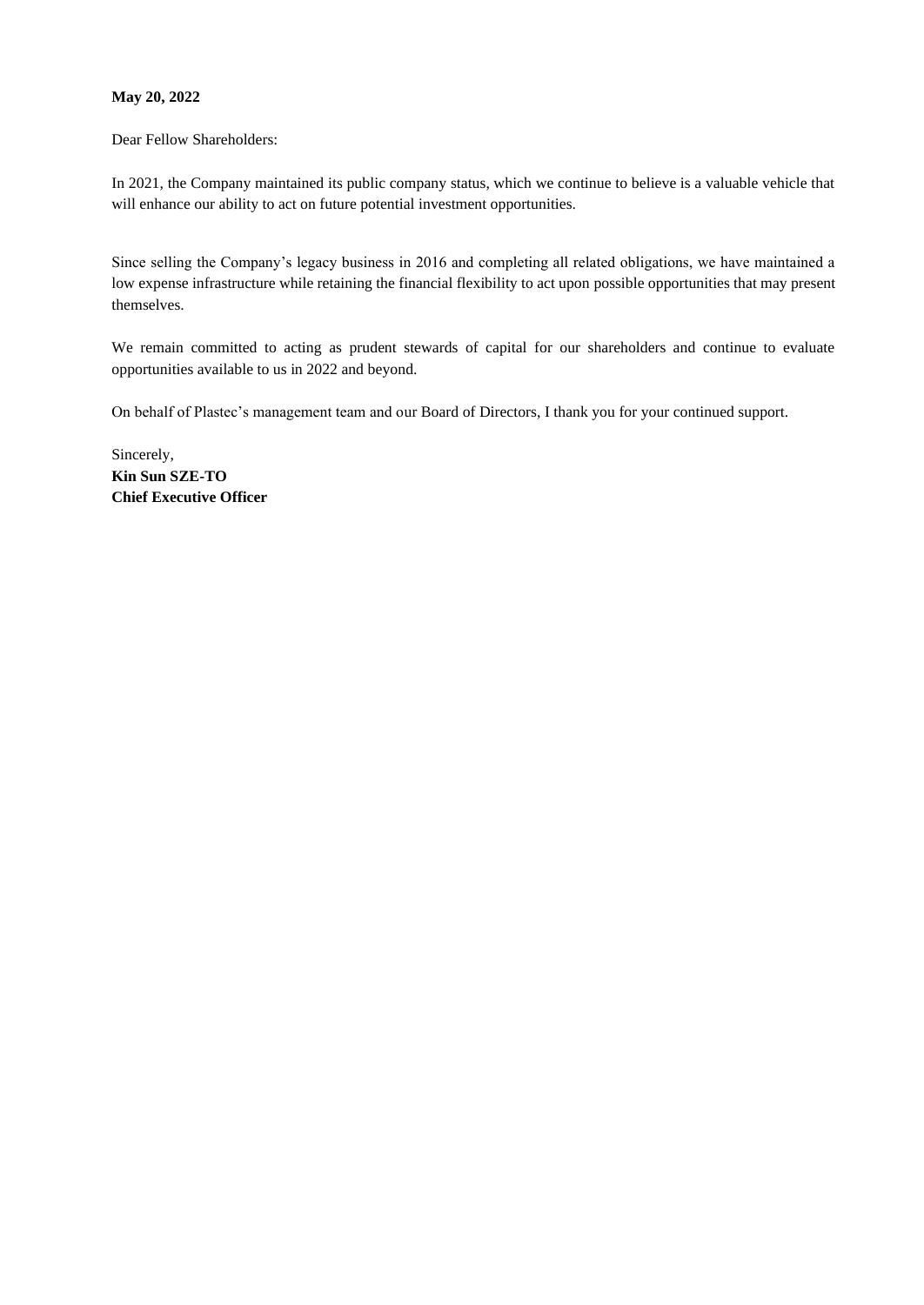CERTAIN SECTIONS OF OUR ANNUAL REPORT ON FORM 20-F FOR THE FISCAL YEAR ENDED DECEMBER 31, 2021 (THE "FORM 20-F") FILED WITH THE SECURITIES AND EXCHANGE COMMISSION ON MAY 5, 2022 ARE REFERRED TO HEREIN AND INCORPORATED BY REFERENCE. SHAREHOLDERS ARE ADVISED TO READ THE ENTIRE FORM 20-F FOR COMPLETENESS. SHAREHOLDERS CAN VIEW THE FORM 20-F ON THE SEC'S WEBSITE A[T WWW.SEC.GOV.](http://www.sec.gov/) ALTERNATIVELY, SHAREHOLDERS CAN REQUEST A COPY OF THE FORM 20-F BY SENDING A REQUEST TO C/O UNIT 01, 21/F, AITKEN VANSON CENTRE, 61 HOI YUEN ROAD, KWUN TONG, KOWLOON, HONG KONG, ATTN: MR. KIN SUN SZE-TO.

# **INTRODUCTION**

### **Definitions**

Unless the context indicates otherwise:

- "we," "us," "our" and "our company" refer to Plastec Technologies, Ltd., a Cayman Islands exempted company, its predecessor entities and direct and indirect subsidiaries;
- "Plastec" refers to Plastec International Holdings Limited, a British Virgin Islands company, formerly our direct wholly owned subsidiary until October 11, 2016;
- "BVI" refers to the British Virgin Islands;
- "China" or the "PRC" refer to the People's Republic of China;
- "HK\$" or "Hong Kong dollar" refer to the lawful currency of the Hong Kong Special Administrative Region, People's Republic of China; if not otherwise indicated, all financial information presented in HK\$/RMB may be converted to U.S.\$ or \$ using the exchange rates of 7.8 HK\$ and 6.4 RMB, respectively, for every 1 U.S.\$ or \$, same as the rates adopted at the time the Form 20-F was filed;
- "Renminbi" or "RMB" refer to the lawful currency of China; and
- "U.S.\$" or "\$" or "U.S. dollar" refer to the lawful currency of the United States of America.

### **Forward-Looking Statements**

This Annual Report for the 12-month period ended December 31, 2021 ("Annual Report") contains forward-looking statements that involve risks and uncertainties. All statements other than statements of historical facts are forwardlooking statements. These statements involve known and unknown risks, uncertainties and other factors that may cause our actual results, performance or achievements to be materially different from those expressed or implied by the forward-looking statements.

These forward-looking statements include information about our possible or assumed future results of operations or our performance. Words such as "expects," "intends," "plans," "believes," "anticipates," "estimates," and variations of such words and similar expressions are intended to identify the forward-looking statements. Although we believe that the expectations reflected in such forward-looking statements are reasonable, no assurance can be given that such expectations will prove to be correct. These statements involve known and unknown risks and are based upon a number of assumptions and estimates which are inherently subject to significant uncertainties and contingencies, many of which are beyond our control. Actual results may differ materially from those expressed or implied by such forward-looking statements.

We undertake no obligation to publicly update or revise any forward-looking statements contained in this Annual Report, or the documents to which we refer you in this Annual Report, to reflect any change in our expectations with respect to such statements or any change in events, conditions or circumstances on which any statement is based.

This Annual Report should be read in conjunction with our audited consolidated financial statements and the accompanying notes thereto for the fiscal year ended December 31, 2021, which are included hereto.

#### **Sale of Assets**

As disclosed in our various previous filings, on November 14, 2015, we entered into a Share Transfer Agreement (the "Agreement") with Shanghai Yongli Belting Co., Ltd. ("SYB") and its wholly-owned subsidiary, Shanghai Yongjing Investment Management Co., Ltd. ("SYIM"). Pursuant to the Agreement, SYIM was to purchase, through a whollyowned Hong Kong subsidiary, the entirety of our shareholding interests in Plastec for an aggregate purchase price of RMB 1,250,000,000 (or US\$195,312,500), in cash (the "Transfer Price"). Of the Transfer Price, RMB 875,000,000 (or US\$136,718,750) was payable within 60 days after the China Securities Regulatory Commission approved of the Issuance (as defined in the Agreement) and SYB's receipt of the funds raised through the Issuance, the latter of which was confirmed by SYB to have happened by July 29, 2016. Accordingly, payment of the initial portion of the Transfer Price was made to us on September 21, 2016.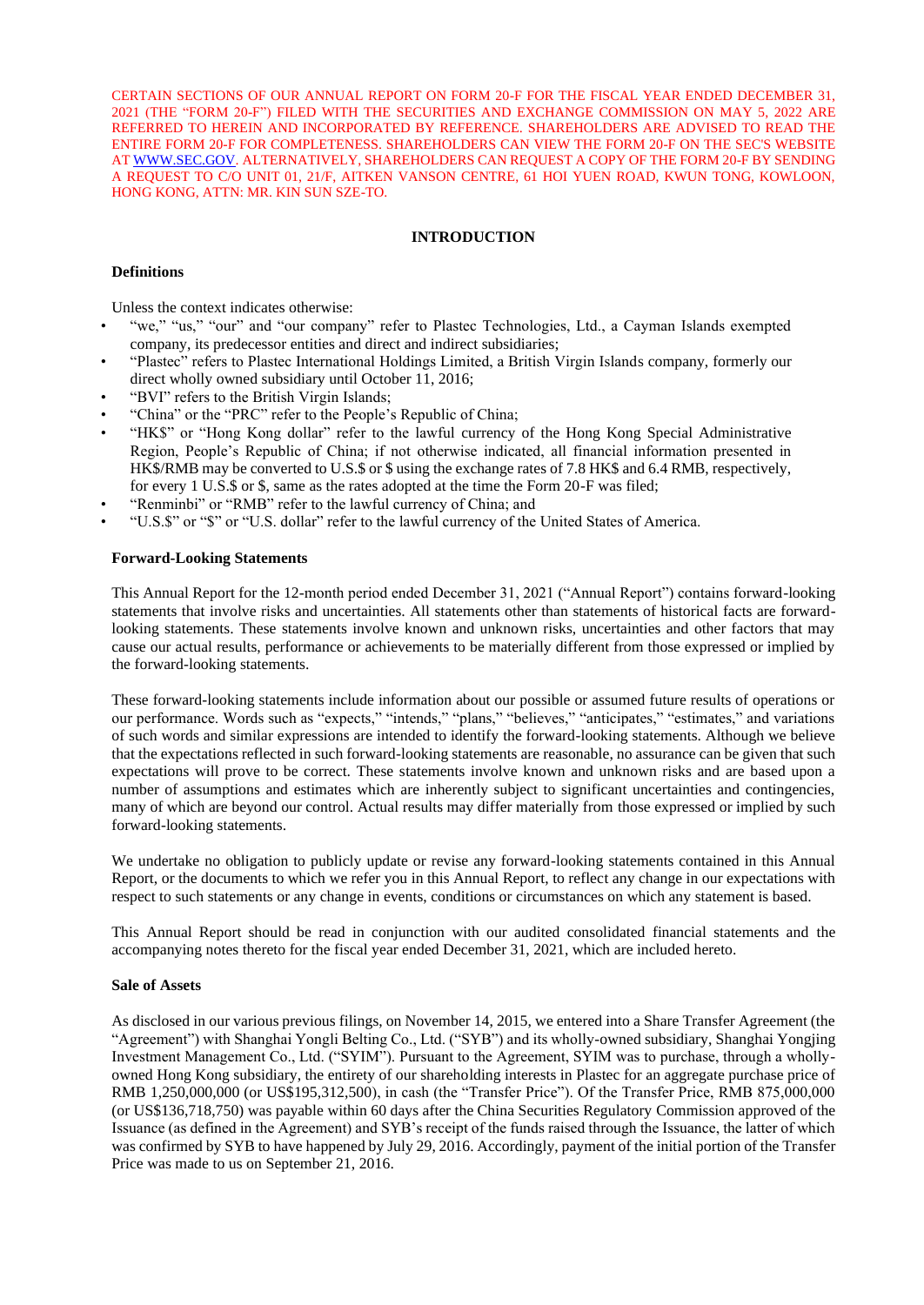The remaining RMB 375,000,000 (or US\$58,593,750) of the Transfer Price (the "Remaining Amount") was deposited into a bank account designated solely for the purpose of the transaction, supervised and administered by SYB and us jointly, with tranches of which made payable to us upon Plastec achieving certain performance targets for the years ended December 31, 2016, 2017 and 2018. See below for further information.

On October 11, 2016, the parties consummated the transactions contemplated by the Agreement after the fulfillment of certain other conditions, as described in the Agreement. As a result, we no longer own Plastec.

Following consummation of the transactions described above, our only operations have generally been to (i) complete the construction of a manufacturing plant in Kai Ping, China which was disposed of and transferred to Plastec upon its establishment on April 20, 2018 as described below, (ii) collect rental income from certain property we used to own and which was being leased to one of Plastec's subsidiaries until November 2019 when the former subsidiary of ours that held the property was disposed of to an unaffiliated third party as described below, (iii) collect the payments upon Plastec achieving the performance targets for the years ended December 31, 2016 through 2018 as described in the Agreement and below; and (iv) to explore other investment opportunities.

# **Confirmations of Plastec's Achievement of Performance Targets for the years ended December 31, 2016, 2017 and 2018**

By a letter dated May 10, 2017, SYB confirmed and acknowledged to us that Plastec's audited net profit (on a consolidated basis, after deducting non-recurring gains and losses) for the year ended December 31, 2016 was HK\$183,958,100, which was in excess of the performance target for the year ended December 31, 2016, set at HK\$161,211,000 in the Agreement, by HK\$22,747,100 or approximately 14.1%. Accordingly, we were paid a further sum of RMB 113,250,000 (or US\$17,695,312) of the Remaining Amount on June 1, 2017 and in accordance with the terms of the Agreement.

By a letter dated March 28, 2018, SYB confirmed and acknowledged to us that Plastec's audited net profit (on a consolidated basis, after deducting non-recurring gains and losses) for the year ended December 31, 2017 was HK\$183,124,000, which was in excess of the performance target for the year ended December 31, 2017, set at HK\$177,088,000 in the Agreement, by HK\$6,036,000 or approximately 3.4%. Accordingly, we were paid a further sum of RMB 124,380,000 (or US\$19,434,375) of the Remaining Amount on May 25, 2018 and in accordance with the terms of the Agreement.

By a letter dated April 26, 2019, SYB confirmed and acknowledged to us that Plastec's audited net profit (on a consolidated basis, after deducting non-recurring gains and losses) for the year ended December 31, 2018 was HK\$262,954,000, which was in excess of the performance target for the year ended December 31, 2018, set at HK\$195,408,000 in the Agreement, by HK\$67,546,000 or approximately 34.6%. Accordingly, we were paid a further sum of RMB 137,370,000 (or US\$21,464,063) of the Remaining Amount on May 30, 2019 and in accordance with the terms of the Agreement.

# **Transfer of Manufacturing Plant in Kai Ping, China**

In accordance with the terms and spirit of the Agreement, we caused Viewmount Developments Limited, a wholly owned subsidiary of ours ("Viewmount"), to enter into a Share Transfer Agreement with Plastec (a wholly owned subsidiary of SYB since October 11, 2016) on March 30, 2018 (the "Manufacturing Plant Transfer Agreement"), pursuant to the terms and conditions of which Viewmount was to transfer the ownership interests in certain of its former subsidiaries holding the newly established manufacturing plant in Kai Ping, China through their PRC subsidiaries to Plastec for a total consideration of approximately HK\$70,000 (or US\$8,974), representing the actual registered capital injected by Viewmount into the relevant subsidiaries.

On April 20, 2018, the parties consummated the transactions contemplated by the Manufacturing Plant Transfer Agreement. The parties also settled all account payables owed by the relevant subsidiaries to Viewmount at the closing, totaling HK\$258,910,000 (or US\$33,193,590).

# **Disposal of Assets**

On November 15, 2019, Viewmount entered into an agreement ("Assets Disposal Agreement") with an unaffiliated third party (the "Purchaser"), pursuant to which Viewmount was to transfer the ownership interests in its then whollyowned subsidiary holding the right to use certain parcels of land in Shenzhen together with premises built thereon to the Purchaser for HK\$47,964,570.65 (or US\$6,149,304) in cash, net of all relevant expenses, charges and taxes.

On November 20, 2019, the parties consummated the transactions contemplated by the Assets Disposal Agreement; on which date Viewmount also received from the Purchaser HK\$112,035,429.35 (or US\$14,363,517) representing all amounts due from the former subsidiary disposed of.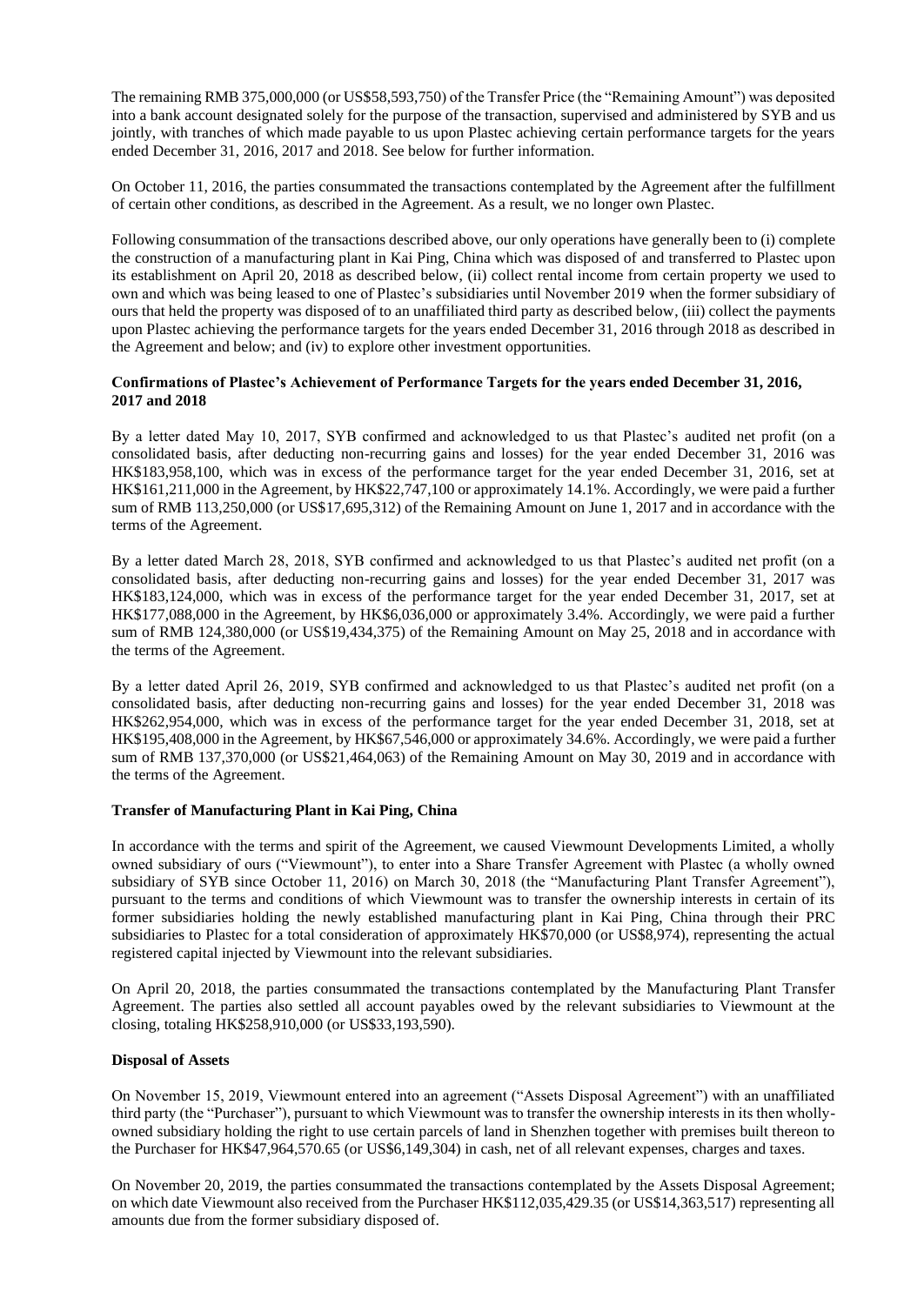### **Impact of 2019 Assets Disposal on Our Financial Statements**

The aforesaid disposal of assets in 2019 represented a strategic shift and had a major effect on our results of operations. Accordingly, assets and liabilities, revenues and expenses, and cash flows related to the disposed business lines have been reclassified as discontinued operations in the consolidated financial statements for the year ended December 2019. The consolidated balance sheets as of December 31, 2019, the consolidated statements of operations and comprehensive income and the consolidated statements of cash flows for the year ended December, 2019 have been adjusted retrospectively to reflect this strategic shift.

# **PART I**

## **ITEM 1. KEY NFORMATION.**

# **Risk Factors**

An investment in our securities involves a high degree of risk. You should consider carefully all of the risks and other information contained in Item 3.D of the Form 20-F before making a decision to invest in our securities.

### **ITEM 2. OPERATING AND FINANCIAL REVIEW AND PROSPECTS.**

*You should read the following discussion and analysis of our financial condition and results of operations in conjunction with our consolidated financial statements and the related notes included elsewhere in this Annual Report. This discussion may contain forward-looking statements. Our actual results may differ materially from those anticipated in these forward-looking statements because of various factors, including those set forth under Item 3.D ("Risk Factors") or in other parts of the Form 20-F.*

### **Operating Results**

### *Overview*

We used to be a vertically integrated plastic manufacturing services provider providing comprehensive precision plastic manufacturing services (through our former wholly owned subsidiary, Plastec) from mold design and fabrication and plastic injection manufacturing to secondary-process finishing as well as parts assembly to leading international OEMs, ODMs and OBMs of consumer electronics, electrical home appliances, telecommunication devices, computer peripherals and precision plastic toys.

Following consummation of the divestment transactions on October 11, 2016 pursuant to the terms of the Agreement more particularly described in Item 4, Section A of the Form 20-F, we no longer own Plastec with the result that our only operations have generally been to (i) complete the construction of our manufacturing plant in Kai Ping, China which was disposed of and transferred to Plastec upon its establishment on April 20, 2018 pursuant to the terms of the Manufacturing Plant Transfer Agreement, (ii) collect rental income from certain property we used to own and which was being leased to one of Plastec's subsidiaries until November 2019 when the former subsidiary of ours that held the property was disposed of pursuant to the terms of the Assets Disposal Agreement, (iii) collect the payments upon Plastec achieving performance targets for the years ended December 31, 2016 through 2018 as described in the Agreement; and (iv) to explore other investment opportunities.

To date, we have not identified any investment opportunities, the pursuit of which we believe would be advantageous to us to supplement our current minimal operations. As a result, we cannot assure you that we will be able to locate any such investment opportunity in the future and accordingly there is no current basis for you to evaluate the possible merits or risks of any investment opportunity we may ultimately pursue.

Although our management will endeavor to evaluate the risks inherent in any particular investment opportunity, we cannot assure you that we will properly ascertain or assess all of the significant risk factors or not be exposed to potential risks which could have a material and adverse effect on ability to manage our business. Further, as a result of our current minimal operations, limited sources of revenues and the need to maintain adequate control of our costs and expenses, we may not be able to attract, train, motivate and recruit suitably qualified personnel to explore or effect any investment opportunity thereby making it difficult for you to evaluate our long term business, financial performance and prospects. If we do not succeed in launching any new business upon an investment opportunity to supplement our current minimal operations, our future results of operations and growth prospects may be materially and adversely affected arising from a lack of business diversification.

Our ability to successfully effect any investment opportunity will also be dependent upon the efforts of our key personnel. However, our executive officers are not required to, and it is unlikely that they will, commit and devote their full time efforts to our affairs. Accordingly, there is no assurance that they will spend sufficient time to our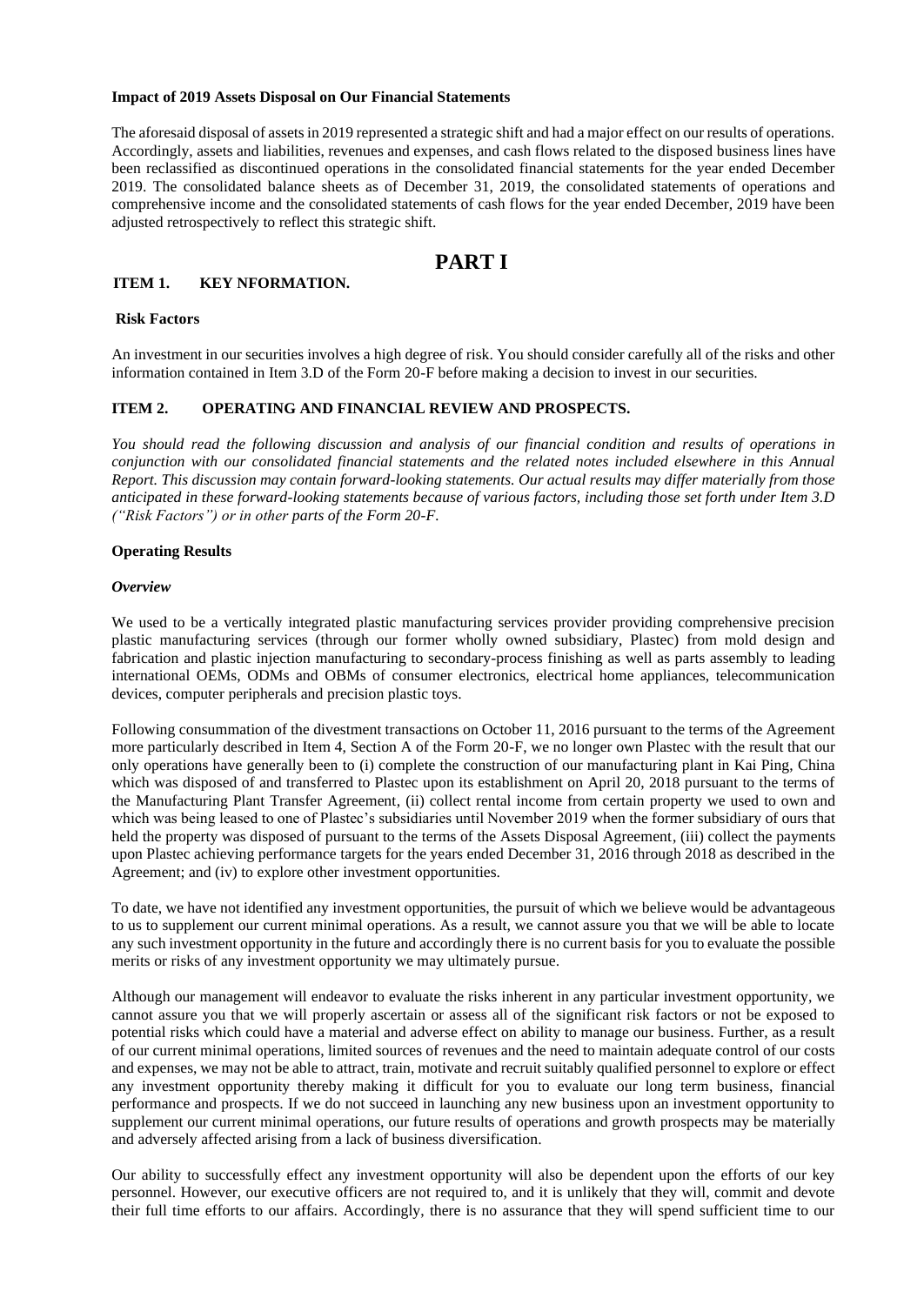locating any potential investment opportunity. Further, the unexpected loss of our executives could have a detrimental effect on us and our ability to realize any potential investment opportunity.

Further, we expect to encounter competition from entities having a business objective similar to ours, including venture capital funds, leveraged buyout funds and operating businesses competing for investment opportunities. Many of these entities are well established and have extensive experience in identifying and effecting investment opportunities directly or through affiliates. Many of these competitors possess greater technical, human and other resources than we do and our financial resources will be relatively limited when contrasted with those of many of these competitors. The foregoing may place us at a competitive disadvantage in successfully locating and consummating any investment opportunity.

In addition to the foregoing, in recent years and especially since the fourth quarter of 2020, the number of public blank check companies that have been formed has increased substantially. As a result, fewer attractive targets may be available, and it may require more time, more effort and more resources to identify a suitable target and to consummate a transaction. Attractive deals could also become scarcer for other reasons, such as economic or industry sector downturns, geopolitical tensions, or increases in the cost of additional capital needed to close a transaction or operate targets. This could increase the cost of, delay or otherwise complicate or frustrate our ability to find and consummate an attractive transaction, and may result in our inability to consummate a transaction on terms favorable to our investors altogether.

# *Critical Accounting Policies and Estimates*

We prepare our consolidated financial statements in accordance with U.S. GAAP, which requires us to make judgments, estimates and assumptions that affect:

- the reported amounts of its assets and liabilities;
- the disclosure of its contingent assets and liabilities at the end of each reporting period; and
- the reported amounts of revenues and expenses during each reporting period.

We continually evaluate these estimates based on our own experience, knowledge and assessment of current business and other conditions, our expectations regarding the future based on available information and reasonable assumptions, which together form our basis for making judgments about matters that are not readily apparent from other sources. Some of our accounting policies require a higher degree of judgment than others in their application. When reading our consolidated financial statements, you should consider:

- our selection of critical accounting policies;
- the judgment and other uncertainties affecting the application of such policies; and
- the sensitivity of reported results to changes in conditions and assumptions.

We believe the following accounting policies involve the most significant judgments and estimates used in the preparation of our financial statements:

# *Property, plant and equipment*

Property, plant and equipment are stated at acquisition cost less accumulated depreciation. The cost of an asset comprises its purchase price and any directly attributable costs of bringing the asset to its working condition and location for its intended use.

Depreciation is provided to write off the cost less their residual values over their estimated useful lives, using the straight-line method, at the following rates per annum:

Motor vehicles 20%

The assets' estimated residual values, depreciation methods and estimated useful lives are reviewed, and adjusted if appropriate, at each reporting date.

The gain or loss arising on retirement or disposal is determined as the difference between the sales proceeds and the carrying amount of the asset and is recognized in the consolidated statement of income.

All other costs, such as repairs and maintenance are charged to the operations during the financial period in which they are incurred.

*Impairment of long-lived assets*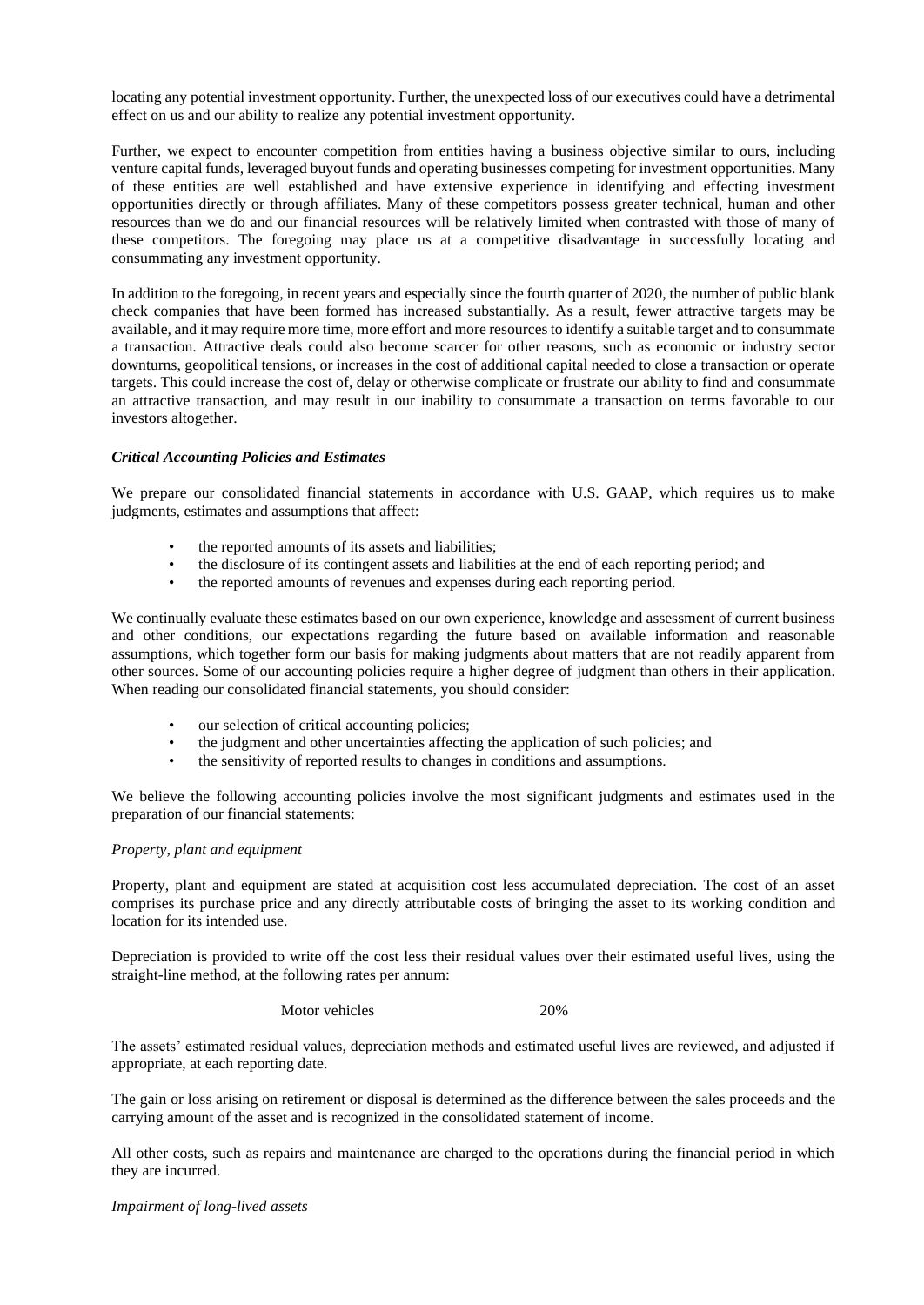We periodically evaluate the carrying value of long-lived assets to be held and used when events and circumstances warrant such a review. The carrying value of a long-lived asset is considered impaired when the anticipated undiscounted cash flow from such asset is separately identifiable and is less than its carrying value. In that event, a loss is recognized based on the amount by which the carrying value exceeds the fair market value of the long-lived asset. Fair market value is determined primarily using the anticipated cash flows discounted at a rate commensurate with the risk involved. Losses on long-lived assets to be disposed of are determined in a similar manner, except that fair market values are reduced for the cost to dispose.

## *Discontinued Operations*

A disposal of a component of an entity or a group of components of an entity shall be reported in discontinued operations if the disposal represents a strategic shift that has (or will have) a major effect on an entity's operations. Classification as a discontinued operation occurs upon disposal or when the operation meets the criteria to be classified as held for sale, if earlier. Where an operation is classified as discontinued, a single amount is presented on the face of the consolidated statements of operations and comprehensive income. The amount of total current assets, total noncurrent assets, total current liabilities and total non-current liabilities are presented separately on the consolidated balance sheets.

## *Revenues*

We generated revenues from our continuing operations in fiscal years ended December 31, 2019, 2020 and 2021 as follows, which were presented as other income in our audited financial statements:

|              |        |            |            | Fiscal Years Ended December 31. |        |            |
|--------------|--------|------------|------------|---------------------------------|--------|------------|
|              |        | 2019       |            | 2020                            |        | 2021       |
|              |        |            | (HK\$'000) |                                 |        |            |
|              | Amount | % of Total | Amount     | % of Total                      | Amount | % of Total |
| Other income |        | $0.0\%$    |            | 100.0 %                         |        | $0.0\%$    |
|              |        | $0.0\%$    |            | 100.0%                          |        | $0.0\%$    |

### *Other income*

Prior to November 2019, we had rental revenues derived from certain parcels of land (together with industrial building and premises for dormitory purpose built thereon) located in Furong Industrial District, Furongmei Area, Shajing Street, Xinqiao Village, Bao'an District, Shenzhen City, Guangdong Province of the PRC, which were being leased to one of Plastec's subsidiaries under certain tenancy agreements more particularly described in the section titled "*Properties*" in Item 4, Section B of the Form 20-F for the year ended December 31, 2018 filed on May 15, 2019.

On November 20, 2019, we completed the disposal of our former subsidiary holding the right to use the aforesaid parcels of land pursuant to the terms of the Assets Disposal Agreement. After the retrospective adjustments for the deconsolidation of this disposal, which has been classified as discontinued operations, we recorded no operating income for our continuing operations for the years ended December 31, 2019, 2020 and 2021 save for reversals of over-provided accrued expenses of approximately HK\$7,000 for fiscal year ended December 31, 2020 as well as a one-time gain of approximately HK\$29,000 for the fiscal year ended December 31, 2020 arising from disposal of our ownership interests in our then wholly-owned dormant subsidiary with a negative net worth of approximately HK\$1,600 to an unaffiliated third-party purchaser for HK\$27,000 on June 29, 2020.

### *Operating Costs*

Our operating expenses arising from our continuing operations in fiscal years ended December 31, 2019, 2020 and 2021 consisted of the following:

|                                     |        |            |            | Fiscal Years Ended December 31, |        |            |
|-------------------------------------|--------|------------|------------|---------------------------------|--------|------------|
|                                     |        | 2019       |            | 2020                            |        | 2021       |
|                                     |        |            | (HK\$'000) |                                 |        |            |
|                                     | Amount | % of Total | Amount     | % of Total                      | Amount | % of Total |
| Exchange (gain)/loss                | 11.476 | 76.1 %     |            | $0.0\%$                         | (360)  | $(15.8)\%$ |
| Selling, general and administrative |        |            |            |                                 |        |            |
| expenses                            | 3,607  | 23.9 %     | 3.882      | 100.0 %                         | 2.633  | 115.8 %    |
|                                     | 15,083 | 100.0 %    | 3.882      | 100.0 %                         | 2.273  | 100.0 %    |

### *Selling, General and Administrative Expenses*

Our selling, general and administrative expenses consisted primarily of legal and professional expenses, directors' compensation, insurances, transportation, motor vehicles related expenses and exchange losses.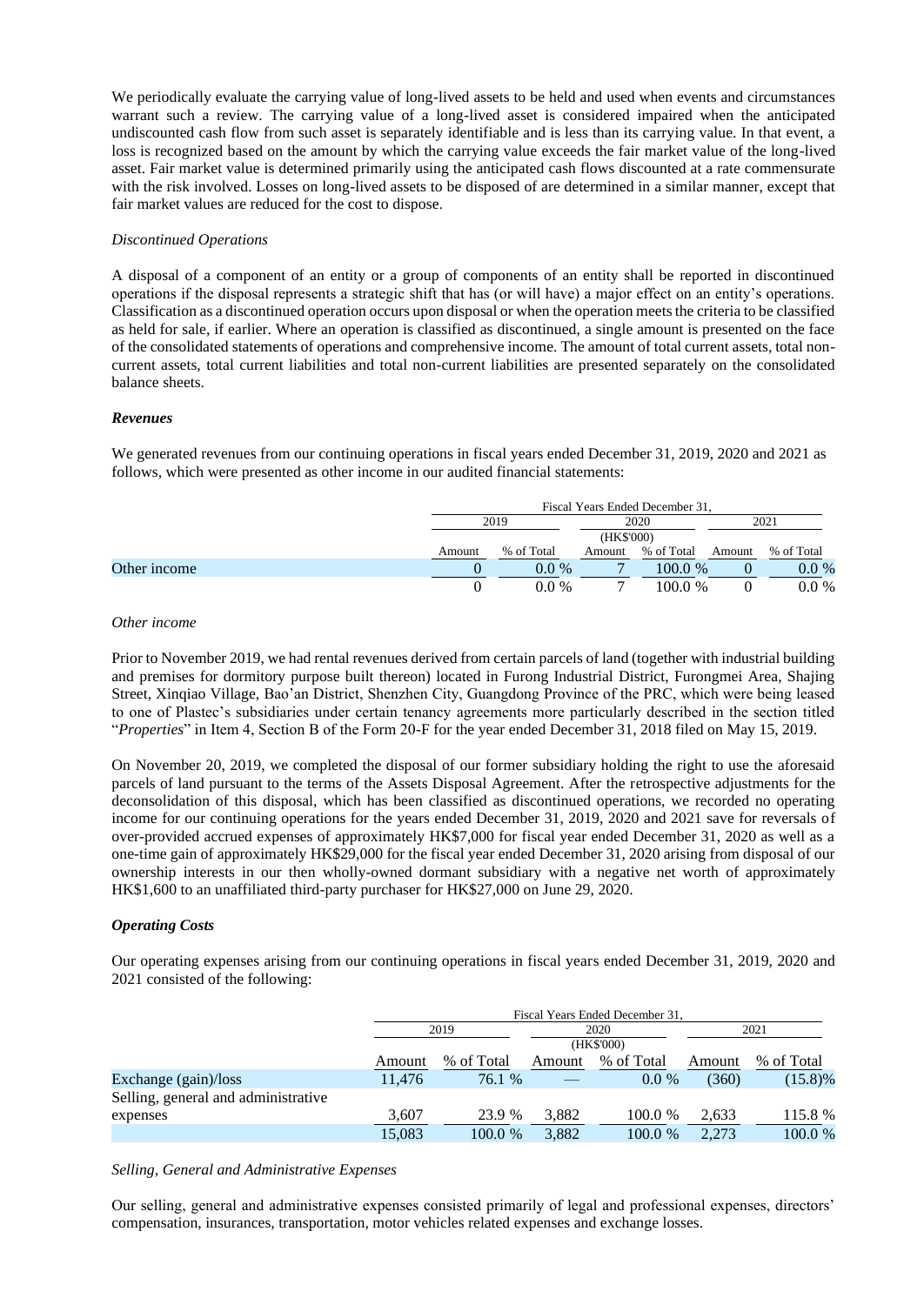# *Income Tax*

*Cayman Islands*. We are incorporated in the Cayman Islands. The government of the Cayman Islands will not, under existing legislation, impose any income tax upon the Company or its shareholders.

*British Virgin Islands*. Our subsidiaries which are incorporated in the British Virgin Islands are exempted from income tax in the British Virgin Islands on their foreign-derived income.

*Hong Kong*. Our remaining Hong Kong subsidiary is subject to income tax on its profits in Hong Kong at the prevailing corporate tax rates of 8.25% on assessable profits up to HK\$2 million and 16.5% on any part of assessable profits over HK\$2 million. For the years ended December 31, 2019, 2020 and 2021, however, none of our Hong Kong subsidiaries (then and now) recorded any Hong Kong profits tax on the basis that they did not have any assessable profits arising in or derived from Hong Kong.

## *Review of Results of Continuing Operations*

The following table sets forth a summary of our consolidated results of continuing operations for the periods indicated. This information should be read together with our consolidated financial statements, including the related notes that appear elsewhere in this Annual Report.

|                                                                   | <b>Fiscal Year ended December 31,</b> |             |         |
|-------------------------------------------------------------------|---------------------------------------|-------------|---------|
|                                                                   | 2019                                  | 2020        |         |
|                                                                   | HK\$                                  | <b>HK\$</b> | HK\$    |
|                                                                   |                                       | (HK\$'000)  |         |
| Revenues                                                          |                                       |             |         |
|                                                                   |                                       |             |         |
| <b>Operating expenses, net</b>                                    |                                       |             |         |
| Gain on disposal of a subsidiary                                  |                                       | 29          |         |
| Selling, general and administrative expenses                      | (15,083)                              | (3,882)     | (2,273) |
| Other income                                                      |                                       |             |         |
| Total operating expenses, net                                     | (15,083)                              | (3,846)     | (2.273) |
|                                                                   |                                       |             |         |
| <b>Loss from operations</b>                                       | (15,083)                              | (3,846)     | (2.273) |
|                                                                   |                                       |             |         |
| Interest income                                                   | 3,297                                 | 1,118       | 112     |
| Loss before income tax expense                                    | (11,786)                              | (2,728)     | (2,161) |
|                                                                   |                                       |             |         |
| Income tax expense from continuing operations                     | (729)                                 | (779)       | (840)   |
| Net loss from continuing operations attributable to the Company's |                                       |             |         |
| shareholders                                                      | (12,515)                              | (3,507)     | (3,001) |
|                                                                   |                                       |             |         |

For the year ended December 31, 2021 compared to year ended December 31, 2020

*Other income*. We recorded no operating income for the fiscal years ended December 31, 2020 and 2021, except for a one-time nominal other income arising from reversals of over-provided accrued expenses of approximately HK\$7,000 for the fiscal year ended December 31, 2020.

*Selling, general and administrative expenses*. Our selling, general and administrative expenses for the year ended December 31, 2021 decreased by approximately HK\$1.6 million or 41.4% to approximately HK\$2.3 million from approximately HK\$3.9 million in the year ended December 31, 2020. This was mainly attributable to the reduced legal and professional fees and minimal amount of depreciation charged after all fixed assets were fully depreciated during the year ended December 31, 2021.

*Loss from operations*. Our loss from operations for the year ended December 31, 2021 was approximately HK\$2.3 million, compared to a loss of approximately HK\$3.8 million for the year ended December 31, 2020. The reduction was mainly resulted from the decreased selling, general and administrative expenses and an exchange gain recorded during the year ended December 31, 2021.

*Income tax expenses*. Our income tax expenses for the year ended December 31, 2021 increased by approximately HK\$0.6 million to HK\$0.84 million from HK\$0.78 million in the year ended December 31, 2020.

*Net loss.* Our net loss for the year ended December 31, 2021 was approximately HK\$3.0 million, compared to net loss of approximately HK\$3.5 million for the year ended December 31, 2020.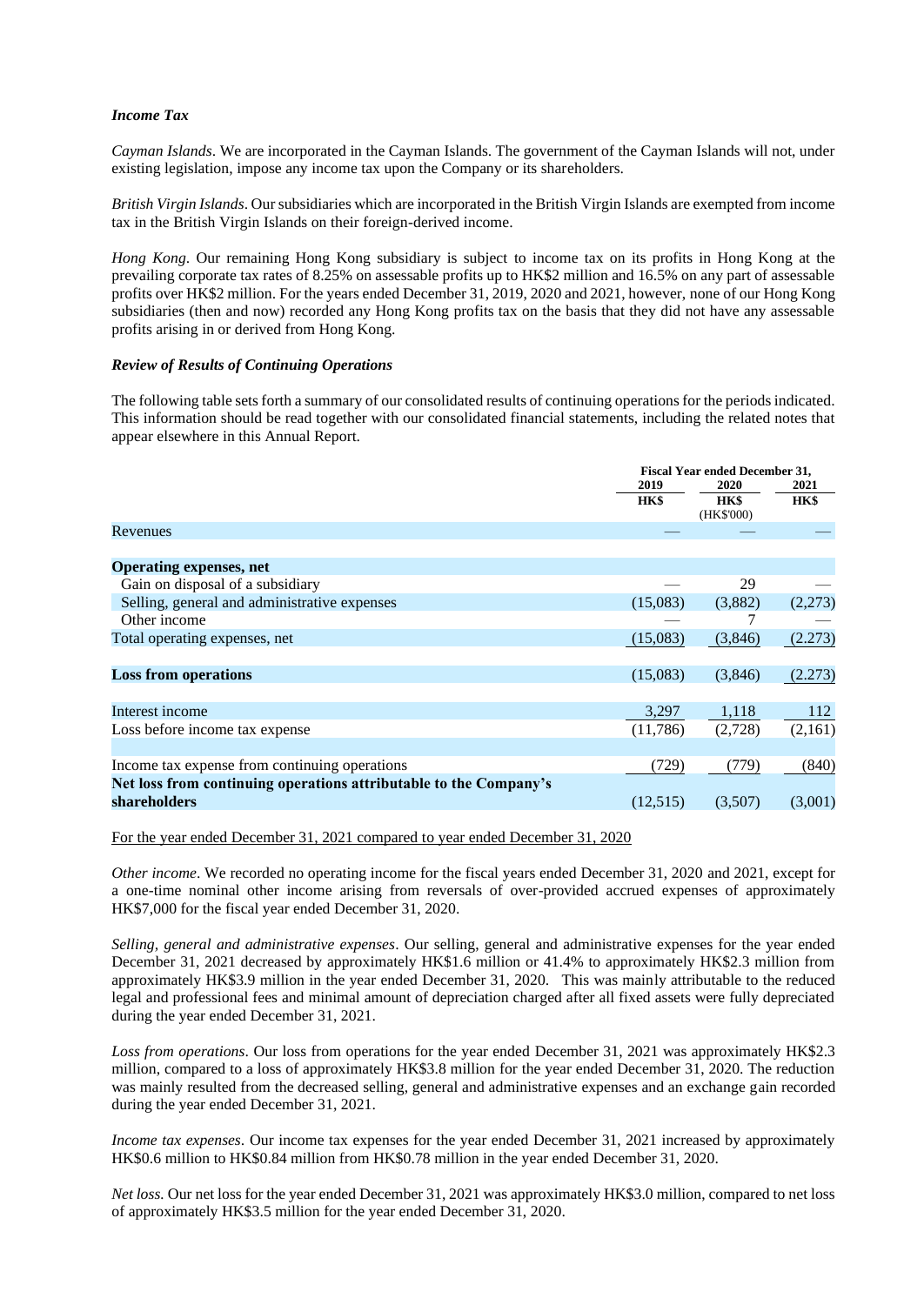## For the year ended December 31, 2020 compared to year ended December 31, 2019

*Other income*. Other than recording a one-time nominal other income arising from reversals of over-provided accrued expenses of approximately HK\$7,000 for the fiscal year ended December 31, 2020, we recorded no operating income for our continuing operations for the fiscal years ended December 31, 2019 and 2020.

*Selling, general and administrative expenses*. Our selling, general and administrative expenses for the year ended December 31, 2020 increased by approximately HK\$0.3 million or 7.6% to approximately HK\$3.9 million from approximately HK\$3.6 million in the year ended December 31, 2019 mainly attributable to slightly increased legal and professional fees for the year ended December 31, 2020.

*Loss from operations*. Our loss from operations for the year ended December 31, 2020 was approximately HK\$3.8 million, compared to a loss of approximately HK\$15.1 million for the year ended December 31, 2019. This was mainly resulted from an exchange loss of approximately HK\$11.5 million for the year ended December 31, 2019. *Income tax expenses*. Our income tax expenses for the year ended December 31, 2020 increased by approximately HK\$0.05 million to HK\$0.78 million from HK\$0.73 million in the year ended December 31, 2019.

*Net loss.* Our net loss for the year ended December 31, 2020 was approximately HK\$3.5 million, compared to net loss of approximately HK\$12.5 million for the year ended December 31, 2019.

# *Liquidity and Capital Resources*

Our operations have been generally funded through a combination of net cash generated from its past operations and equity capital. We believe that we have adequate working capital to finance our operations.

### **Summary of Cash Flows**

| Year Ended December 31. |            |           |
|-------------------------|------------|-----------|
| 2019                    |            | 2021      |
|                         | (HK\$'000) |           |
| 1,059                   | (2,862)    | (3,231)   |
| 325,413                 | 29         |           |
| (413,761)               |            | (80, 734) |
| (87.289)                | (2.833)    | (83,965)  |
|                         |            | 2020      |

For the year ended December 31, 2021 compared to year ended December 31, 2020

*Net Cash From Operating Activities*. For the year ended December 31, 2021, we recorded a net cash outflow from operating activities of approximately HK\$3.2 million compared to a net cash outflow from operating activities of approximately HK\$2.9 million for the year ended December 31, 2020. These were mainly attributable to more net cash used in continuing operations during the year.

*Net Cash From Investing Activities*. There was no cash inflow or outflow from investing activities for the year ended December 31, 2021, compared to a net cash inflow from investing activities of HK\$0.029 million for the year ended December 31, 2020 attributable to proceeds received from the disposal of a wholly-owned dormant subsidiary.

*Net cash generated from financing activities*. For the year ended December 31, 2021, we recorded a net cash outflow of approximately HK\$80.7 million from financing activities for payments for dividends. For the year ended December 31, 2020, there was no net cash inflow or outflow from financing activities.

For the year ended December 31, 2020 compared to year ended December 31, 2019

*Net Cash From Operating Activities*. For the year ended December 31, 2020, we recorded a net cash outflow from operating activities of approximately HK\$2.9 million. Compared to the year ended December 31, 2019, which we generated an overall net cash inflow from operating activities of approximately HK\$1.1 million. These were mainly attributable to net cash outflow used in continuing operations for HK\$2.9 million in fiscal 2020, as compared to net cash outflow used in continuing operations for HK\$10.9 million in fiscal 2019 (mainly in terms of exchange loss).

*Net Cash From Investing Activities*. For the year ended December 31, 2020, we generated a net cash inflow from investing activities of HK\$0.029 million for the proceeds received from the disposal of a wholly-owned dormant subsidiary. For the year ended December 31, 2019, we recorded a net cash inflow from investing activities of HK\$325.4 million.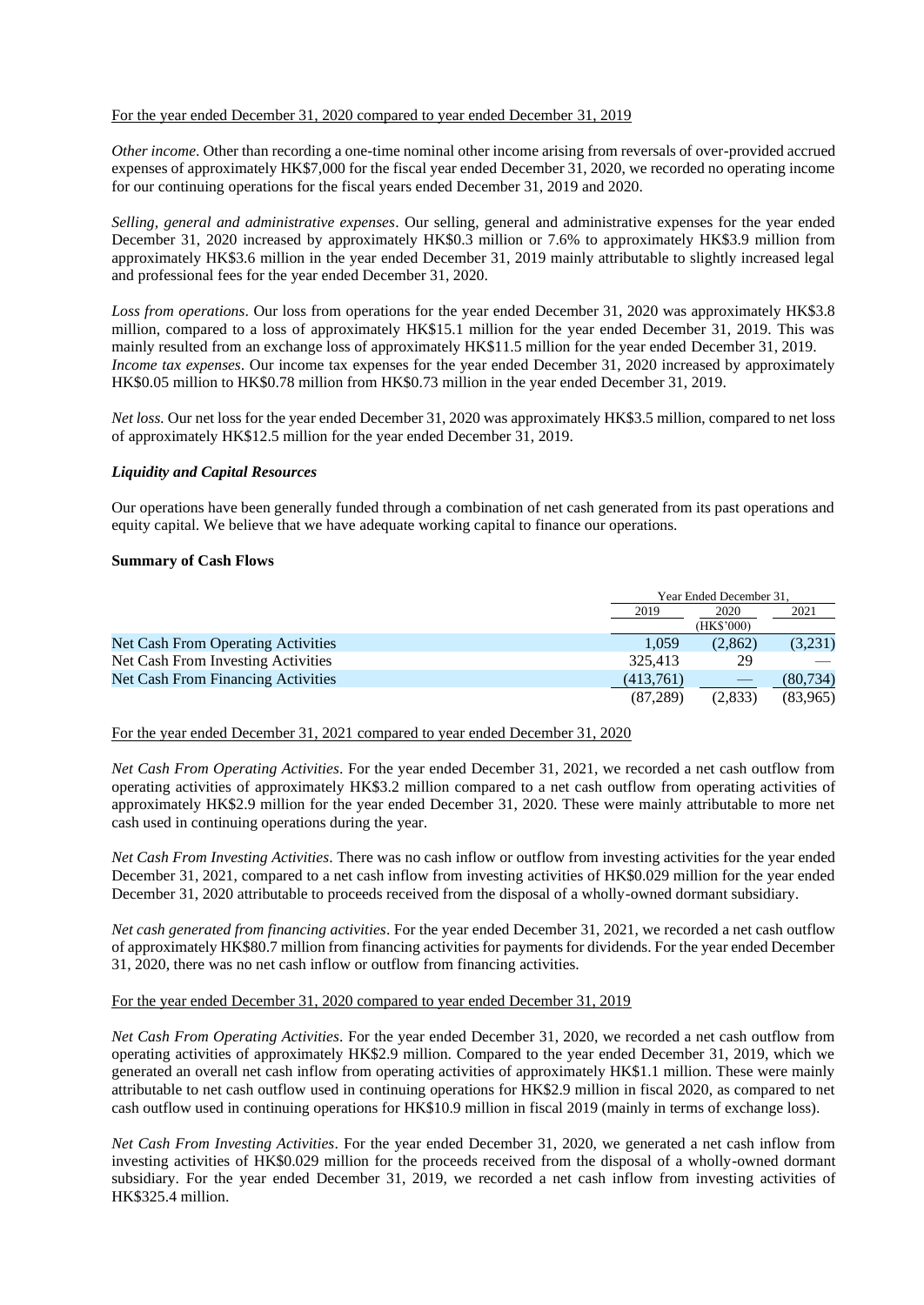*Net cash generated from financing activities*. For the year ended December 31, 2020, there was no net cash inflow or outflow from financing activities. For the year ended December 31, 2019, we recorded a net cash outflow by financing activities of approximately HK\$413.8 million for payments for dividends.

# *Working capital*

We believe that we have adequate working capital for our present requirements and that our cash and cash equivalents will provide sufficient funds to satisfy our working capital requirements for the period ending 12 months from the date of the Form 20-F. As at the year ended December 31, 2021, we had a cash and bank balance of approximately HK\$98.7 million, of which approximately HK\$87.1 million was denominated in Hong Kong Dollars and approximately HK\$11.6 million equivalent was denominated in US Dollars, respectively.

## *Indebtedness*

As of December 31, 2021, our indebtedness was nil.

As of December 31, 2021, our estimates for contractual cash commitments, interest commitment and operating lease obligations were all nil.

## *Quantitative and Qualitative Disclosures About Market Risks*

Market risk is a broad term for the risk of economic loss due to adverse changes in the fair value of a financial instrument. These changes may be the result of various factors, including interest rates, foreign exchange rates, commodity prices and/or equity prices.

*Foreign exchange risk*. Up until November 2019, our income was mainly denominated in Renminbi whereas our costs and capital expenditures were largely denominated in Renminbi and other foreign currencies. Fluctuations in currency exchange rates, particularly among the Hong Kong dollar, U.S. dollar and Renminbi, could have a significant impact on our financial condition and results of operations, affect our gross and operating profit margins and result in foreign exchange and operating gains or losses. After completion of the disposal of our former subsidiary that generated rental revenues pursuant to the terms of the Assets Disposal Agreement in November 2019, we recorded no operating income from our continuing operations. With the retrospective adjustments for the deconsolidation of this disposal, which has been classified as discontinued operations, we recorded aggregate net foreign currency exchange gain/(loss) of approximately HK\$(11.5) million, HK\$Nil and HK\$0.4 million for the years ended December 31, 2019, 2020 and 2021, respectively, mainly attributable to receipts of tranches of the RMB-denominated Remaining Amount from SYB pursuant to the terms of the Agreement during fiscal year 2019. We currently do not plan to enter into any hedging arrangements, such as forward exchange contracts and foreign currency option contracts, to reduce the effect of our foreign exchange risk exposure, if any. However, if we decided to enter into any such hedging activities in the future, there is no assurance that we would be able to effectively manage our foreign exchange risk exposure.

### *Seasonality*

We have not been subject to any seasonality in our continuing operations in any material respect.

### *Subsequent Material Changes*

There have been no material changes in our financial condition and results of operations subsequent to December 31, 2021.

# **Research and Development, Patents and Licenses, Etc.**

We do not have a department for and therefore have not incurred any significant amount in research and development.

# **ITEM 3. DIRECTORS, SENIOR MANAGEMENT AND EMPLOYEES.**

### **Directors and Senior Management**

Our current directors and officers are: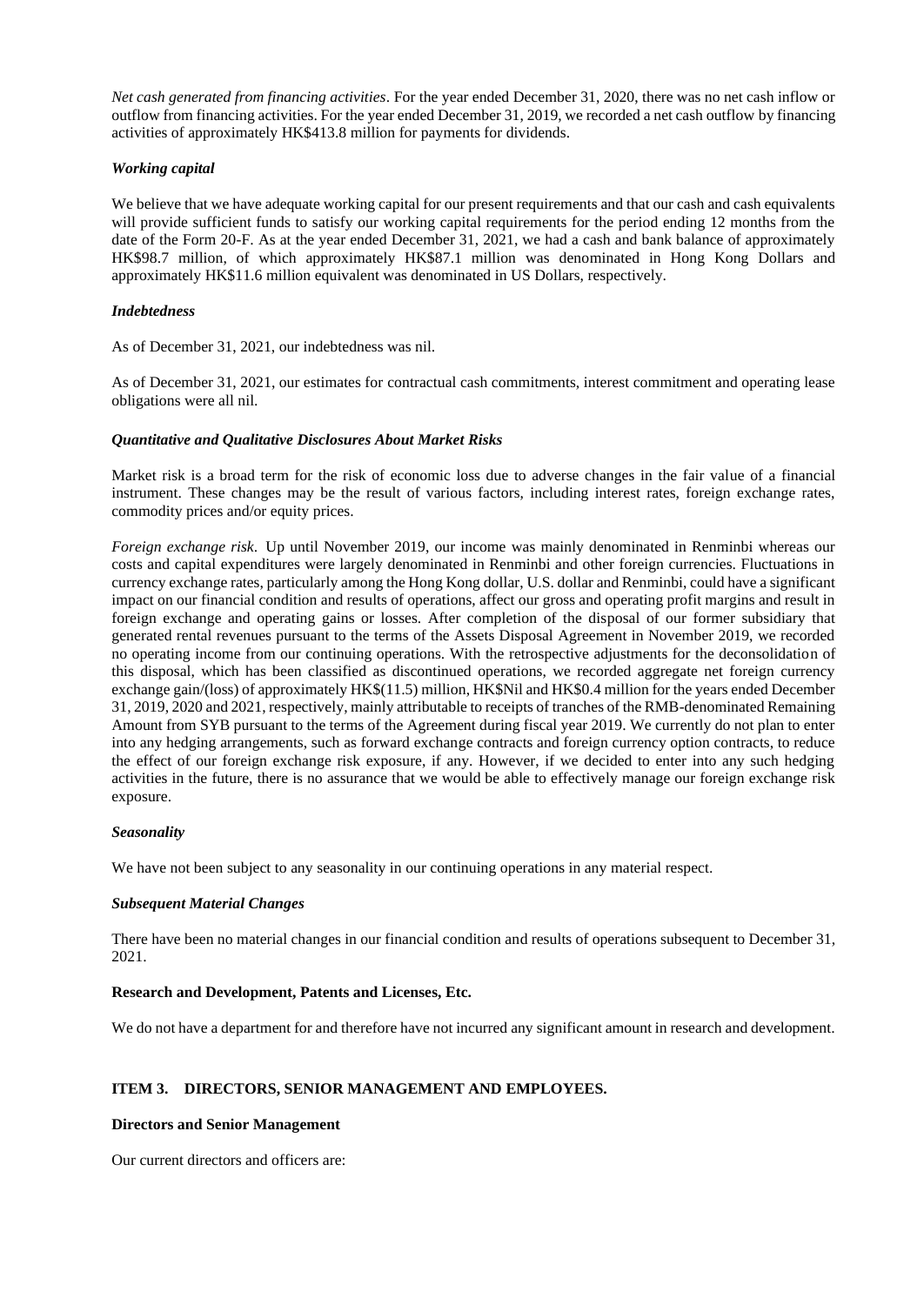| Name                            | Age | <b>Position</b>                                       |
|---------------------------------|-----|-------------------------------------------------------|
|                                 |     | Chairman of the Board and Chief Executive Officer and |
| Kin Sun Sze-To $(4)$            | 60  | <b>Chief Operating Officer</b>                        |
| Ho Leung Ning $(4)$             | 61  | Chief Financial Officer and Director                  |
| Chung Wing Lai $(1)(2)(3)$      | 74  | Director                                              |
| Joseph Yiu Wah Chow $(1)(2)(3)$ | 62  | Director                                              |

(1) Serves as a member of the Audit Committee.

(2) Serves as a member of the Compensation Committee.

(3) Serves as a member of the Nominating and Corporate Governance Committee.

(4) Serves as a member of the Executive Committee.

*Kin Sun Sze-To* has been our Chairman of the Board and Chief Executive Officer since the consummation of the merger in December 2010 and more recently has also served as our Chief Operating Officer since consummation of the disposal of our shareholdings in Plastec to SYB in October 2016. From January 2018 through October 2019, he was also a non-independent director of SYB. Mr. Sze-To is responsible for exploring, directing and reviewing our long-term investment opportunities and business development strategies. Mr. Sze-To started his career in the specialized field of spraying and silk screening of plastics products, before diversifying and accumulating over 20 years of experience in other areas of the plastic injection and molding industry. We believe Mr. Sze-To's past business experience as well as his contacts and relationships make him well qualified to be a member of our board of directors. Mr. Sze-To graduated from the Third Kaiping High School of China in 1978 and completed a 2-year Organizational Design Program for Enterprise Founders conducted by the HSBC Business School of Peking University in 2014.

*Ho Leung Ning* has served as our Chief Financial Officer and a Director of ours since the consummation of the merger in December 2010. He has also served as Deputy Vice President of SYB since August 2017. Mr. Ning is responsible for our corporate planning and financial activities, and he has over 20 years of experience in the banking and finance industry. Prior to joining Plastec, Mr. Ning was the Assistant General Manager of the Hong Kong branch of The Bank of Tokyo Mitsubishi UFJ Ltd. We believe Mr. Ning's past business experience and financial knowledge and understanding makes him well qualified to be a member of our board of directors. Mr. Ning graduated from the Hong Kong Baptist University with an Honors Diploma in Economics in 1984.

*Chung Wing Lai* has been a Director of ours since the consummation of the merger in December 2010. Since July 2002, Mr. Lai has been involved in business consultancy and advisory work in the Asia Pacific region. From February 1993 to December 1994, he served as the managing director of Seaunion Holdings Ltd. (now known as Elate Holdings Ltd.), a company listed on The Stock Exchange of Hong Kong Ltd. From 1999 to February 2009, he was an independent non-executive director of Kingboard Copper Foil Holdings Ltd, a public listed company on The Stock Exchange of Singapore. From June 2004 to October 2010, he was also an independent non-executive director of Kee Shing (Holdings) Ltd. (now known as Gemini Investments (Holdings) Ltd.) a company listed on The Stock Exchange of Hong Kong Ltd. From February 2009 through May 2016, he was an independent non-executive director of Kingboard Chemical Holdings Ltd, a public listed company on The Stock Exchange of Hong Kong Ltd. We believe Mr. Lai's past business experience, including serving as an independent director of a number of publicly listed companies, makes him well qualified to be a member of our board of directors. Mr. Lai received a Bachelor-of-Laws (Honours) degree from the University of London in 1983.

*Joseph Yiu Wah Chow* has been a Director of ours since the consummation of the merger in December 2010. Mr. Chow has over 30 years of experience in auditing, accounting, and financial management. He has been a practicing director of KTC Partners CPA Limited since May 2008 as well as being a practicing director of Crowe (HK) CPA Limited since January 2019. We believe Mr. Chow's financial background in auditing, accounting and financial management makes him well qualified to be a member of our board of directors and chairman of our audit committee. Mr. Chow graduated from the University of Ulster in the United Kingdom with a Bachelor degree in Accounting in 1989. Additionally, Mr. Chow is also admitted as a member of Association of Chartered Certified public Accountants in 1991 and a member of the Hong Kong Institute of Certified Public Accountants in 1992. He has also been a member of the Taxation Institute of Hong Kong since 1992, Hong Kong Securities Institute since 1998 and Institute of Chartered Accountants in England and Wales since 2006.

# **Compensation**

# *Compensation of Executive Officers*

Following consummation of our divestment of our shareholdings in Plastec to SYB on October 11, 2016 and as a result of our current minimal operations, effective from November 2016 each of our current executive officers has received monthly cash compensation in the sum of HK\$10,000.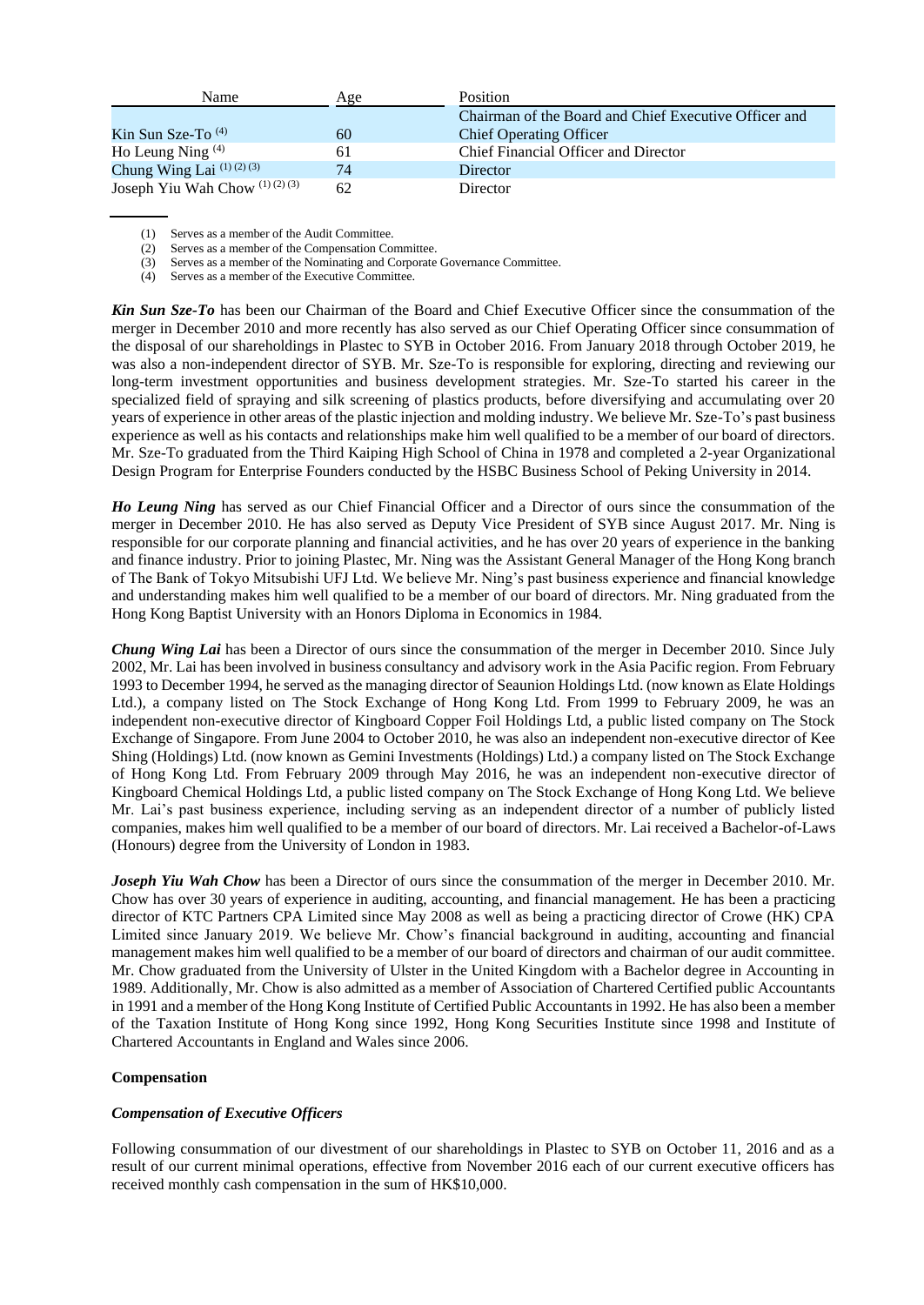During the year ended December 31, 2021, the aggregate amount of compensation paid to our executive officers was HK\$240,000.

The following table sets forth the compensation of our executive officers for the year ended December 31, 2021:

|                                                                                                | <b>Year ended</b><br><b>December</b> | <b>Salary</b> | Total   |
|------------------------------------------------------------------------------------------------|--------------------------------------|---------------|---------|
| <b>Name and Principal Position</b>                                                             | 31.                                  | (HK\$)        | (HK\$)  |
| Kin Sun Sze-To                                                                                 | 2021                                 | 120,000       | 120,000 |
| Chairman of the Board and Chief Executive Officer and Chief<br><i><b>Operating Officer</b></i> |                                      |               |         |
|                                                                                                |                                      |               |         |
| Ho Leung Ning                                                                                  | 2021                                 | 120,000       | 120,000 |
| <b>Chief Financial Officer</b>                                                                 |                                      |               |         |

### *Compensation of Non-Executive Independent Directors*

Following consummation of our divestment of our shareholdings in Plastec to SYB on October 11, 2016 and as a result of our current minimal operations, effective from November 2016 each of our current non-executive independent directors has been paid HK\$10,000 for each month that they continue to serve on our board.

During the year ended December 31, 2021, the aggregate amount of compensation paid to our non-executive independent directors was HK\$240,000.

## **Board Practices**

## *Director Term of Office*

Each director serves until our next annual general meeting, if one is called for, and until his successor is elected and qualified. We have not entered into service or similar contracts with our directors.

## *Board Committees*

We have standing executive, audit, compensation and nominating and corporate governance committees. Except for the executive committee, each of these committees is comprised entirely of independent directors, as defined by the listing standards of the NASDAQ Stock Market. Moreover, the compensation committee is composed exclusively of individuals intended to be, to the extent required by Rule 16b-3 of the Exchange Act, non-employee directors and will, at such times as we are subject to Section 162(m) of the Internal Revenue Code, qualify as outside directors for purposes of Section 162(m) of the Internal Revenue Code.

# **Executive Committee**

Our executive committee is currently comprised of Kin Sun Sze-To and Ho Leung Ning. While the executive committee does not have a formal written charter, the board has determined that the executive committee's responsibilities will be to generally manage our business affairs and exercise all powers of the board (other than actions that would require the board to act as a whole or which actions are vested in other committees of the board or require shareholder approval).

## **Audit Committee Information**

Our audit committee is currently comprised of Joseph Yiu Wah Chow and Chung Wing Lai, with Joseph Yiu Wah Chow serving as chairman. The audit committee, pursuant to the audit committee charter, is responsible for engaging independent certified public accountants, preparing audit committee reports, reviewing with the independent certified public accountants the plans and results of the audit engagement, approving professional services provided by the independent certified public accountants, reviewing the independence of the independent certified public accountants, considering the range of audit and non-audit fees, reviewing the adequacy of our internal accounting controls and reviewing all related party transactions.

# **Financial Experts on Audit Committee**

The audit committee will at all times be composed exclusively of "independent directors" who are "financially literate" as defined under NASDAQ listing standards. The definition of "financially literate" generally means being able to read and understand fundamental financial statements, including a company's balance sheet, income statement and cash flow statement.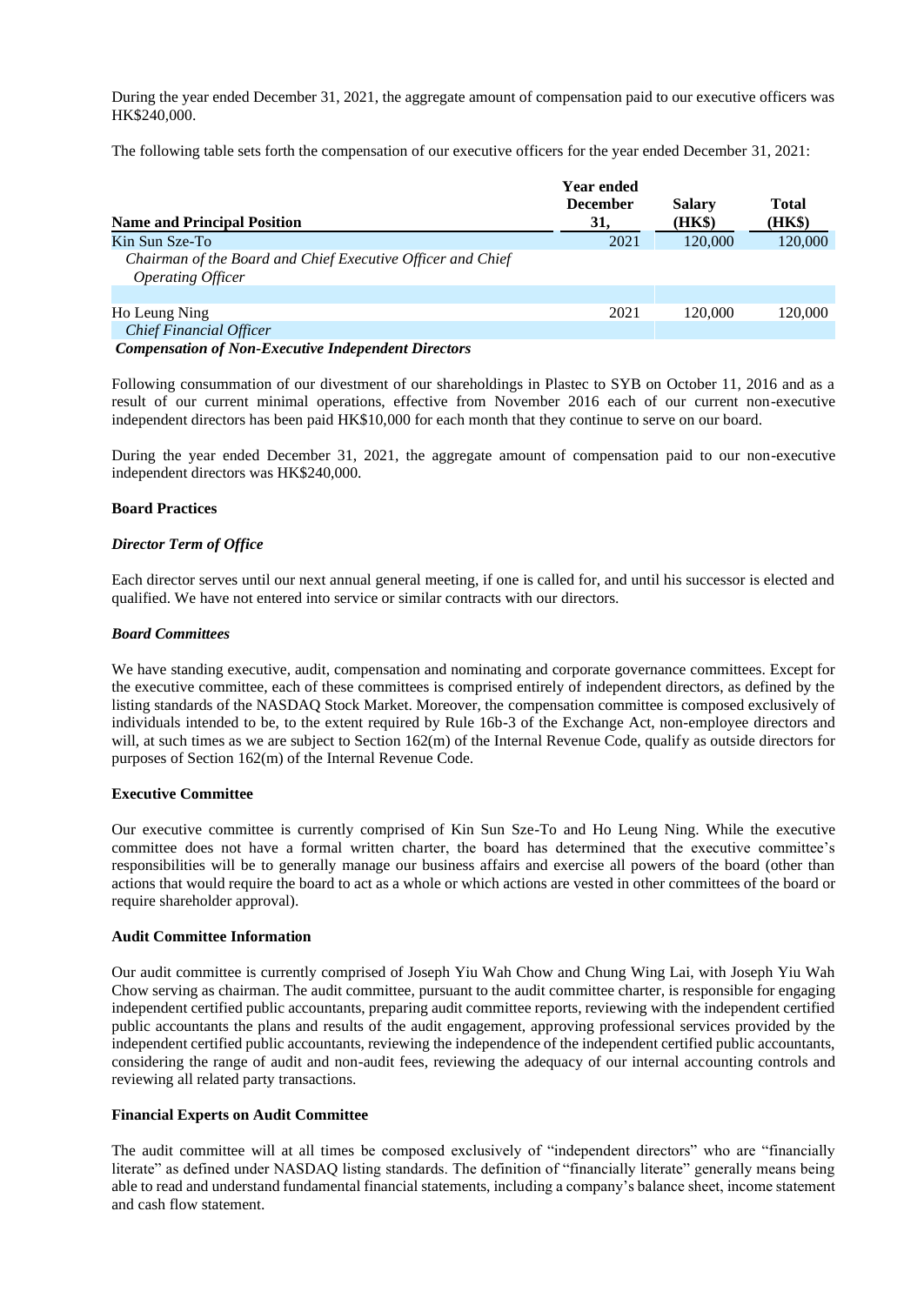In addition, our board of directors has determined that Joseph Yiu Wah Chow satisfies the definition of financial sophistication and also qualifies as an "audit committee financial expert," as defined under rules and regulations of the SEC.

# **Nominating and Corporate Governance Committee**

Our nominating and corporate governance committee is currently comprised of Chung Wing Lai and Joseph Yiu Wah Chow, with Chung Wing Lai serving as chairman. The nominating and corporate governance committee is responsible for seeking, considering and recommending to the board qualified candidates for election as directors and will approve and recommend to the full board of directors the appointment of each of our executive officers. It also periodically prepares and submits to the board of directors for adoption the committee's selection criteria for director nominees. It reviews and makes recommendations on matters involving the general operation of the board and our corporate governance, and annually recommends to the board nominees for each committee of the board. In addition, the committee annually facilitates the assessment of the board of directors' performance as a whole and of the individual directors and report thereon to the board.

# **Compensation Committee**

Our compensation committee currently is comprised of Joseph Yiu Wah Chow and Chung Wing Lai, with Joseph Yiu Wah Chow serving as chairman. The principal functions of the compensation committee are to:

- evaluate the performance of our officers;
- review any compensation payable to our directors and officers;
- prepare compensation committee reports; and
- administer the issuance of any ordinary shares or other equity awards issued to our officers and directors.

# **Employees**

We have no employees as of the date of this Annual Report.

# **ITEM 4. MAJOR SHAREHOLDERS AND RELATED PARTY TRANSACTIONS.**

# **Major Shareholders**

The following table sets forth, as of May 3, 2022, certain information regarding beneficial ownership of our shares by each person who is known by us to beneficially own more than 5% of our shares. The table also identifies the share ownership of each of our directors, each of our named executive officers, and all directors and officers as a group. Except as otherwise indicated, the shareholders listed in the table have sole voting and investment powers with respect to the shares indicated. Our major shareholders do not have different voting rights than any other holder of our shares.

Shares which an individual or group has a right to acquire within 60 days pursuant to the exercise or conversion of options, warrants or other similar convertible or derivative securities, if any, are deemed to be outstanding for the purpose of computing the percentage ownership of such individual or group, but are not deemed to be outstanding for the purpose of computing the percentage ownership of any other person shown in the table.

Beneficial ownership is determined in accordance with the rules of the Securities and Exchange Commission and generally includes voting and investment power. Except as otherwise indicated below, each beneficial owner holds voting and investment power directly. The percentage of ownership is based on 12,938,128 shares issued and outstanding as of May 3, 2022.

|                                                                 | <b>Amount</b> and<br>Nature of<br><b>Beneficial</b> | <b>Percent</b> |
|-----------------------------------------------------------------|-----------------------------------------------------|----------------|
| (1)<br>Name and Address of Beneficial Owner                     | Ownership                                           | of Class       |
| Major Shareholder(s):                                           |                                                     |                |
| Kwok Wa Hung                                                    | $1,014,753^{(2)}$                                   | 7.8%           |
| Directors and Executive Officers:                               |                                                     |                |
| Kin Sun Sze-To                                                  | $10,134,283^{(3)}$                                  | 78.3%          |
| Ho Leung Ning                                                   | $241,971^{(4)}$                                     | 1.9%           |
| Chung Wing Lai                                                  | $\Omega$                                            | $0\%$          |
| Joseph Yiu Wah Chow                                             | $\Omega$                                            | $0\%$          |
| All directors and executive officers as a group (4 individuals) | 10,376,254                                          | 80.2%          |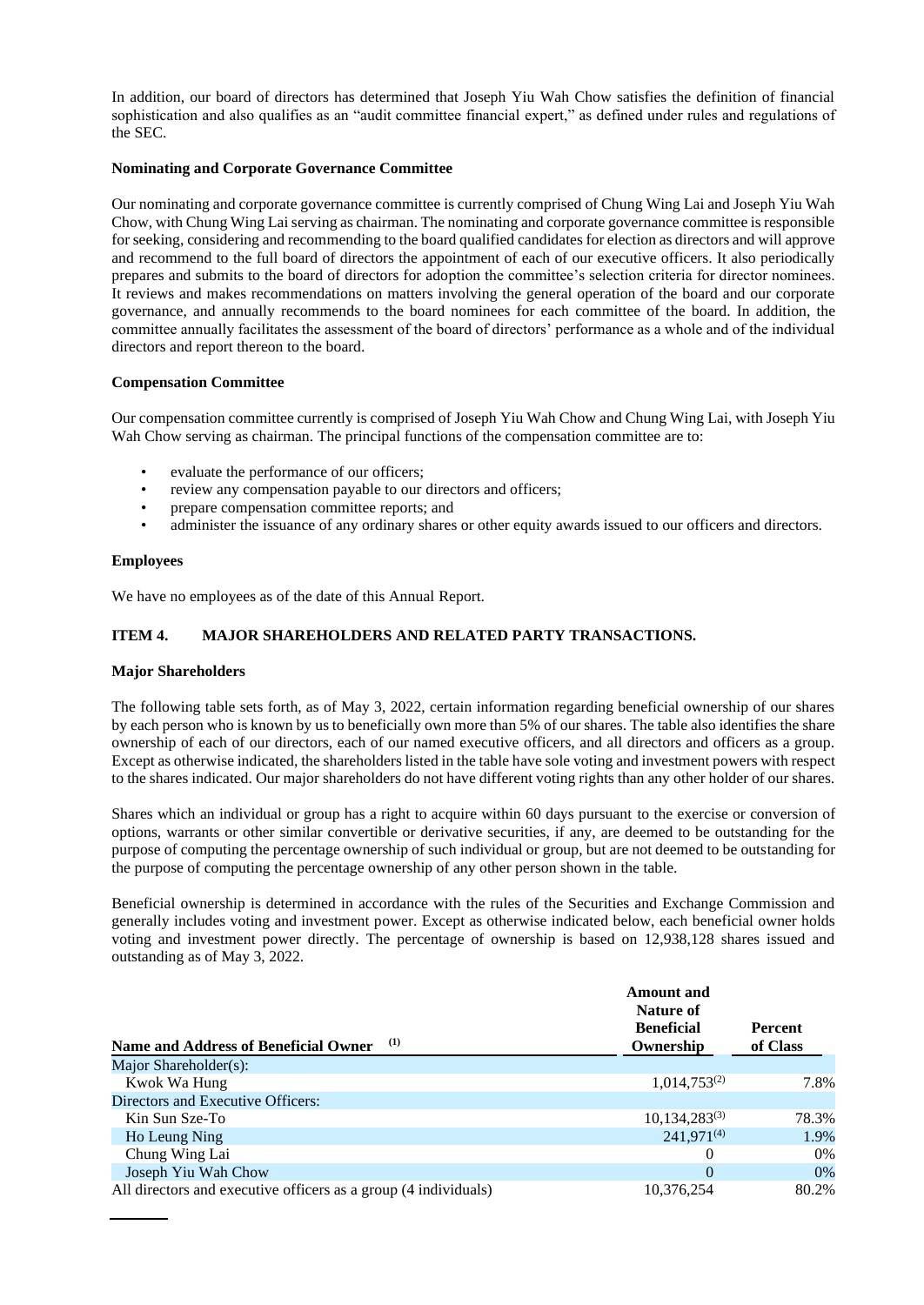- (1) Unless otherwise indicated, the business address of each of the individuals is Unit 01, 21/F, Aitken Vanson Centre, 61 Hoi Yuen Road, Kwun Tong, Kowloon, Hong Kong. Unless otherwise indicated, none of the individuals have voting rights that differ from other shareholders.
- (2) The business address of Mr. Hung is c/o 16<sup>th</sup> Floor, Guangdong Finance Building, 88 Connaught Road West, Central, Hong Kong. The foregoing information is derived from a Schedule 13G/A filed with the SEC on March 03, 2015 and other information known to us.
- (3) Consists of 9,245,382 ordinary shares held by Sun Yip Industrial Company Limited and 888,901 ordinary shares held by Tiger Power Industries Limited ("Tiger Power"), each of which is an entity controlled by Mr. Sze-To. The foregoing information is derived from a Schedule 13D/A filed with the SEC on January 5, 2017.
- (4) Includes 241,971 ordinary shares held by Expert Rank Limited, an entity controlled by Mr. Ning.

As of May 3, 2022, there were 17 shareholders of record holding a total of 12,938,128 of our ordinary shares. To the best of our knowledge there were 4 shareholders of record with addresses in the United States holding 556,133 (4.3%) of our outstanding ordinary shares. The foregoing calculations include 1 unit holder with a United States address holding 1,694 units, each consisting of 1 ordinary share. Ordinary shares held in the names of banks, brokers and other intermediaries were assumed to be held by residents of the same country in which the bank, broker or other intermediary was located.

## **Related Party Transactions**

## *Our Code of Ethics and Related Person Policy*

In November 2009, our board of directors adopted a code of ethics that applies to our directors, officers and employees as well as those of our subsidiaries.

Our Code of Ethics requires it to avoid, wherever possible, all related party transactions that could result in actual or potential conflicts of interest, except under guidelines approved by the board of directors (or the audit committee, if one exists). Related-party transactions with respect to smaller reporting companies such as us are defined under SEC rules as transactions in which (1) the aggregate amount involved will or may be expected to exceed the lesser of \$120,000 or one percent of the average of the smaller reporting company's total assets at year end for the last two completed years, (2) we or any of our subsidiaries is a participant, and (3) any (a) executive officer, director or nominee for election as a director, (b) greater than 5 percent beneficial owner of our shares, or (c) immediate family member of the persons referred to in clauses (a) and (b), has or will have a direct or indirect material interest (other than solely as a result of being a director or a less than 10 percent beneficial owner of another entity). A conflict of interest situation can arise when a person takes actions or has interests that may make it difficult to perform his or her work objectively and effectively. Conflicts of interest may also arise if a person, or a member of his or her family, receives improper personal benefits as a result of his or her position.

Our audit committee, pursuant to its written charter, is responsible for reviewing and approving related-party transactions to the extent we enter into such transactions. The audit committee will consider all relevant factors when determining whether to approve a related party transaction, including whether the related party transaction is on terms no less favorable than terms generally available to an unaffiliated third party under the same or similar circumstances and the extent of the related party's interest in the transaction. No director will be able to participate in the approval of any transaction in which he is a related party, but that director will be required to provide the audit committee with all material information concerning the transaction. Additionally, we will require each of our directors and executive officers to complete a directors' and officers' questionnaire on an annual basis that elicits information about related party transactions.

These procedures are intended to determine whether any such related party transaction impairs the independence of a director or presents a conflict of interest on the part of a director, employee or officer.

### *Our Related Person Transactions*

There were no related party transactions involving us or any of our subsidiaries with any of our officers and directors or their respective affiliates for the fiscal year ended December 31, 2021. We require that all ongoing and future transactions between us and any of our officers and directors or their respective affiliates will be on terms that we believe to be no less favorable to us than are available from unaffiliated third parties. Such transactions require prior approval by a majority of our uninterested "independent" directors or the members of our board who do not have an interest in the transaction, in either case who have access, at our expense, to our attorneys or independent legal counsel.

# **ITEM 5. FINANCIAL INFORMATION.**

### **Consolidated Statements and Other Financial Information**

*List of Financial Statements*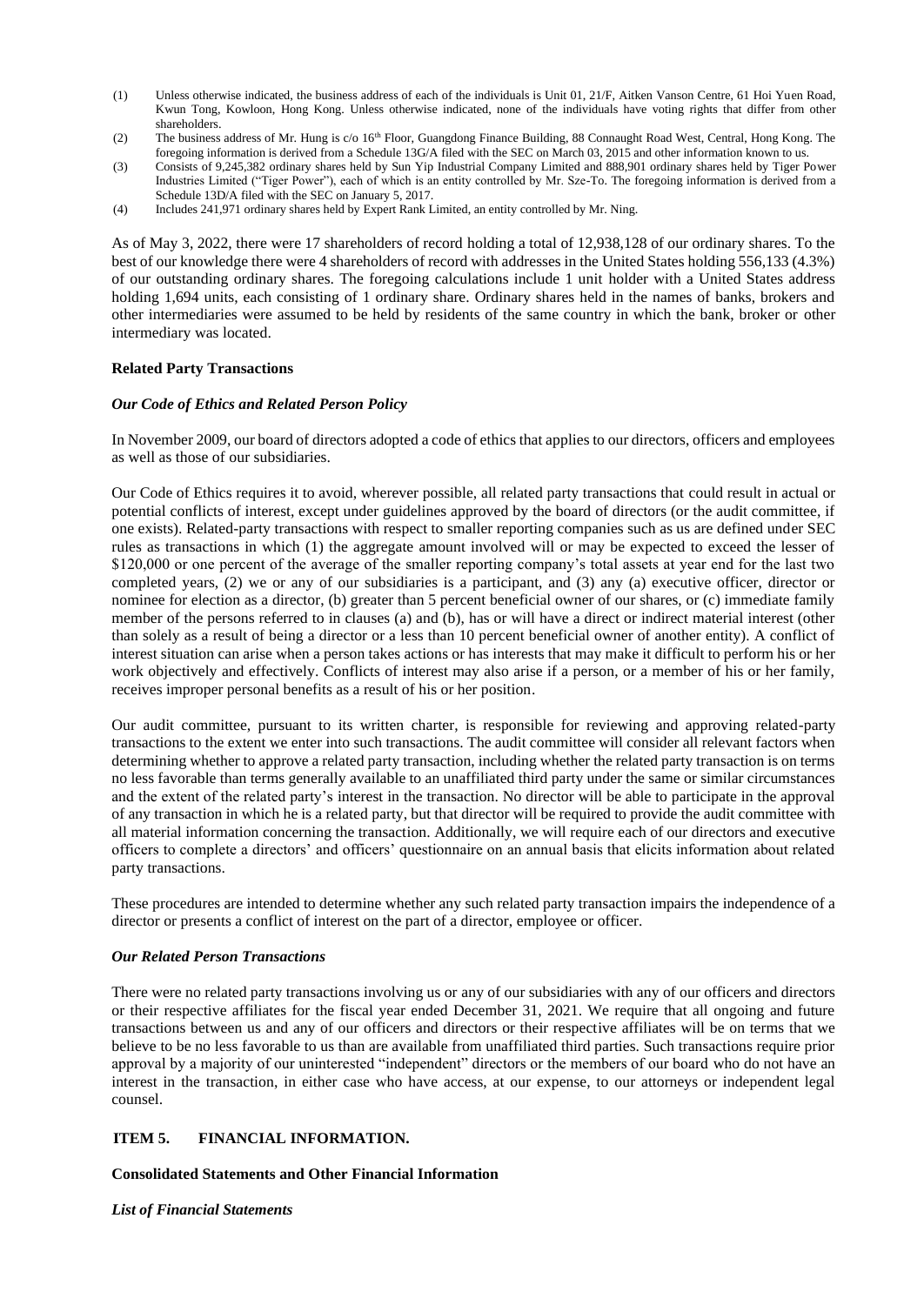See Item 6 of this Annual Report for a list of the financial statements filed, which forms a part hereof.

# *Dividend Policy*

The payment of dividends in the future will be entirely within the sole discretion of our board of directors. Whether future dividends will be declared will depend upon our future growth and earnings, of which there can be no assurance, and our cash flow needs for future development; all of which may be adversely affected by one or more of the factors discussed in Item 3, Section D of the Form 20-F "*Risk Factors.*" Accordingly, we may not declare or pay any additional dividends in the future. Even if the board of directors decides to pay dividends, the form, frequency and amount will depend upon our future operations and earnings, capital requirements and surplus, general financial condition, contractual restrictions and other factors that the board may deem relevant.

# **ITEM 6. FINANCIAL STATEMENTS.**

The following financial statements form part of this Annual Report.

|                                                                    | Page            |
|--------------------------------------------------------------------|-----------------|
| Report of Independent Registered Public Accounting Firm PCAOB 2769 | $F-1$ to $F-2$  |
| <b>Consolidated Balance Sheets</b>                                 | $F-3$           |
| Consolidated Statements of Operations and Comprehensive Income     | $F-4$ to $F-5$  |
| Consolidated Statements of Shareholders' Equity                    | $F-6$           |
| <b>Consolidated Statements of Cash Flows</b>                       | $F-7$           |
| Notes to Consolidated Financial Statements                         | $F-8$ to $F-19$ |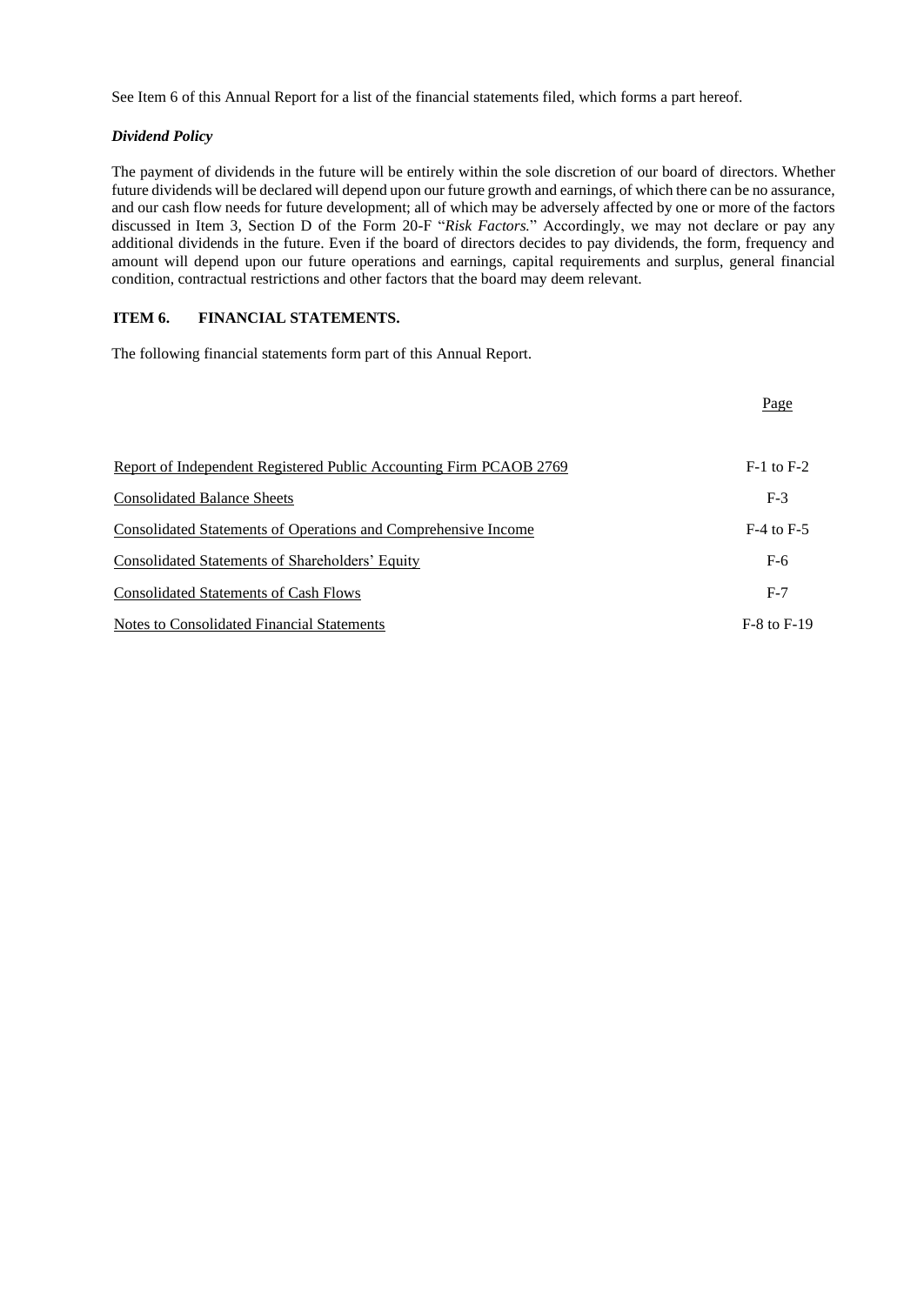**PART II – FINANCIAL STATEMENTS**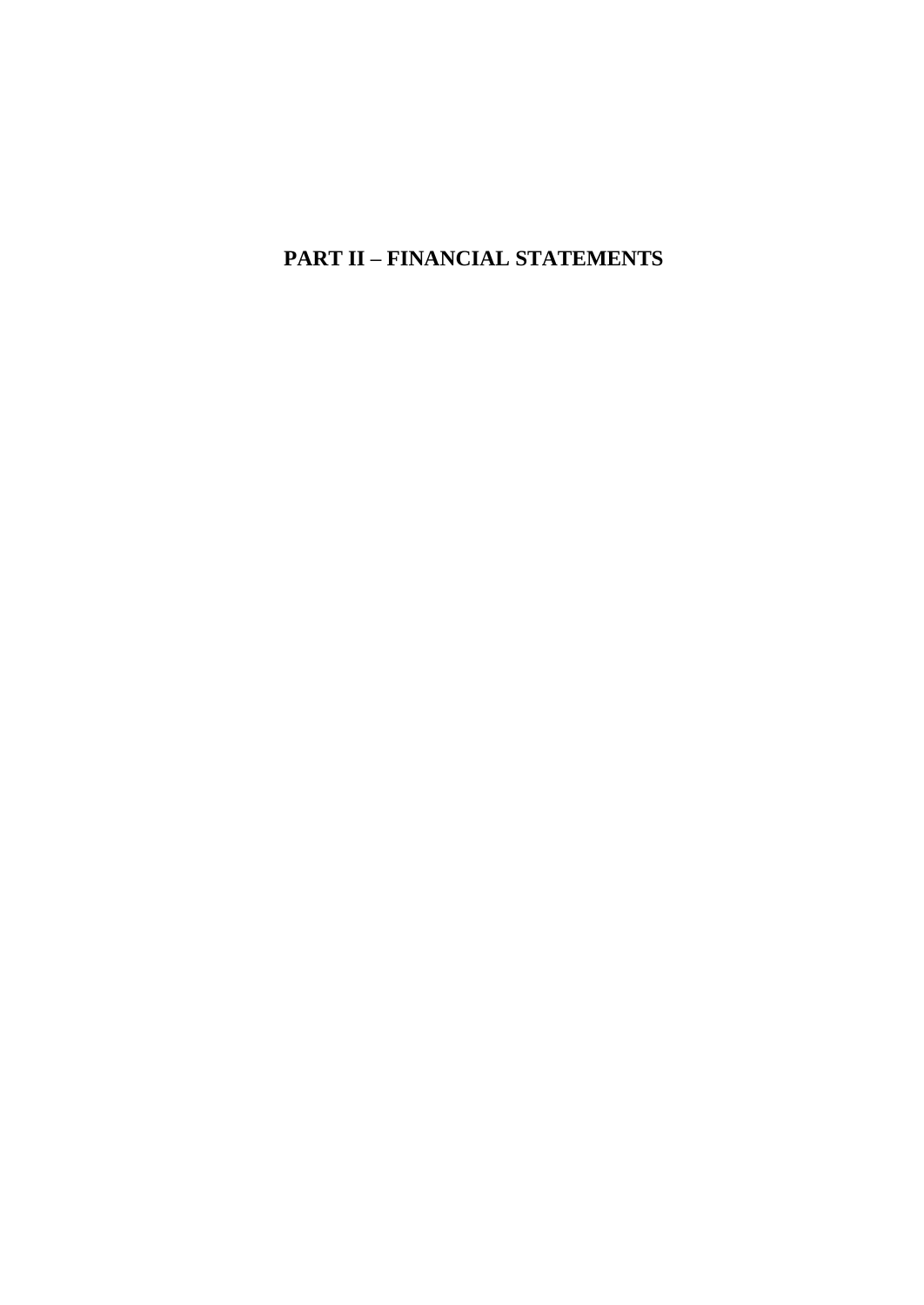

Unit 1304, 13/F, Two Harbourfront, 22 Tak Fung Street, Hunghom, Hong Kong. 香港 紅磡 德豐街 22 號 海濱廣場二期 13 樓 1304 室 Tel 電話: (852) 2126 2388 Fax 傳真: (852) 2122 9078 Email 電郵: info@czdcpa.com

# **REPORT OF INDEPENDENT REGISTERED PUBLIC ACCOUNTING FIRM**

To the Board of Directors and Shareholders of Plastec Technologies, Ltd.

Opinion on the Financial Statements

We have audited the accompanying consolidated balance sheets of Plastec Technologies, Ltd. and its subsidiaries (the "Company") as of December 31, 2021 and 2020, the related consolidated statements of operations and comprehensive income, shareholders' equity and cash flows, for each of the three years in the period ended December 31, 2021, and the related notes (collectively referred to as the "consolidated financial statements"). In our opinion, the consolidated financial statements present fairly, in all material respects, the consolidated financial position of the Company as of December 31, 2021 and 2020, and the consolidated results of its operations and its cash flows for each of the three years in the period ended December 31, 2021, in conformity with accounting principles generally accepted in the United States of America.

# Basis for Opinion

These financial statements are the responsibility of the Company's management. Our responsibility is to express an opinion on the Company's consolidated financial statements based on our audits. We are a public accounting firm registered with the Public Company Accounting Oversight Board (United States) ("PCAOB") and are required to be independent with respect to the Company in accordance with the U.S. federal securities laws and the applicable rules and regulations of the Securities and Exchange Commission and the PCAOB.

We conducted our audits in accordance with the standards of the PCAOB. Those standards require that we plan and perform the audit to obtain reasonable assurance about whether the consolidated financial statements are free of material misstatement, whether due to error or fraud. The Company is not required to have, nor were we engaged to perform, an audit of its internal control over financial reporting. As part of our audits, we are required to obtain an understanding of internal control over financial reporting but not for the purpose of expressing an opinion on the effectiveness of the Company's internal control over financial reporting. Accordingly, we express no such opinion.

Our audits included performing procedures to assess the risks of material misstatement of the consolidated financial statements, whether due to error or fraud, and performing procedures that respond to those risks. Such procedures included examining, on a test basis, evidence regarding the amounts and disclosures in the financial statements. Our audits also included evaluating the accounting principles used and significant estimates made by management, as well as evaluating the overall presentation of the consolidated financial statements. We believe that our audits provide a reasonable basis for our opinion.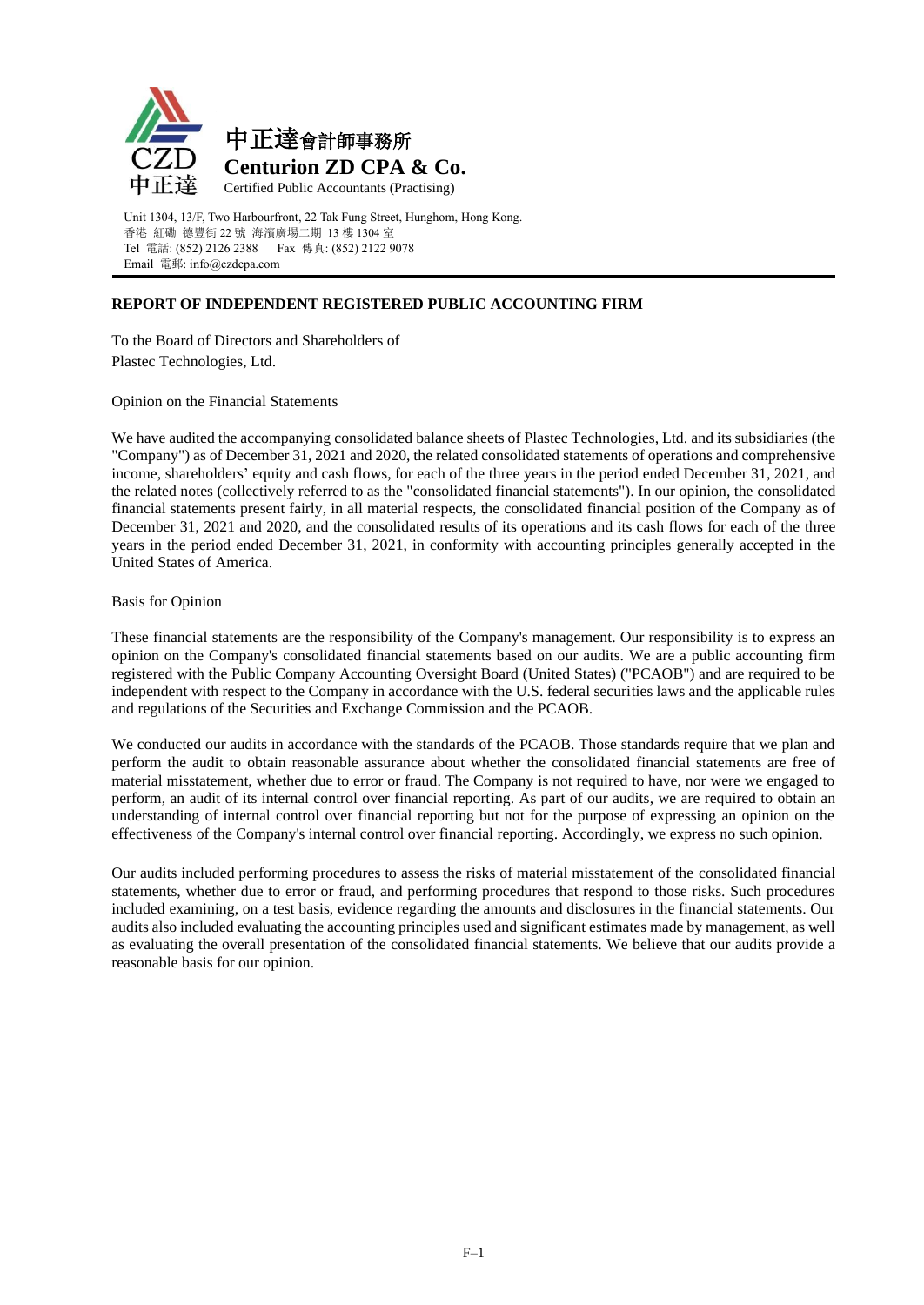

Unit 1304, 13/F, Two Harbourfront, 22 Tak Fung Street, Hunghom, Hong Kong. 香港 紅磡 德豐街 22 號 海濱廣場二期 13 樓 1304 室 Tel 電話: (852) 2126 2388 Fax 傳真: (852) 2122 9078 Email 電郵: info@czdcpa.com

# **REPORT OF INDEPENDENT REGISTERED PUBLIC ACCOUNTING FIRM (CONTINUED)**

Critical Audit Matters

Critical audit matters are matters arising from the current period audit of the consolidated financial statements that were communicated or required to be communicated to the audit committee and that: (1) related to accounts or disclosures that were material to the consolidated financial statements and (2) involved our especially challenging, subjective, or complex judgments. We determined that there are no critical audit matters.

/s/ Centurion ZD CPA & Co. Certified Public Accountants Hong Kong, China April 22, 2022.

We have served as the Company's auditor since 2012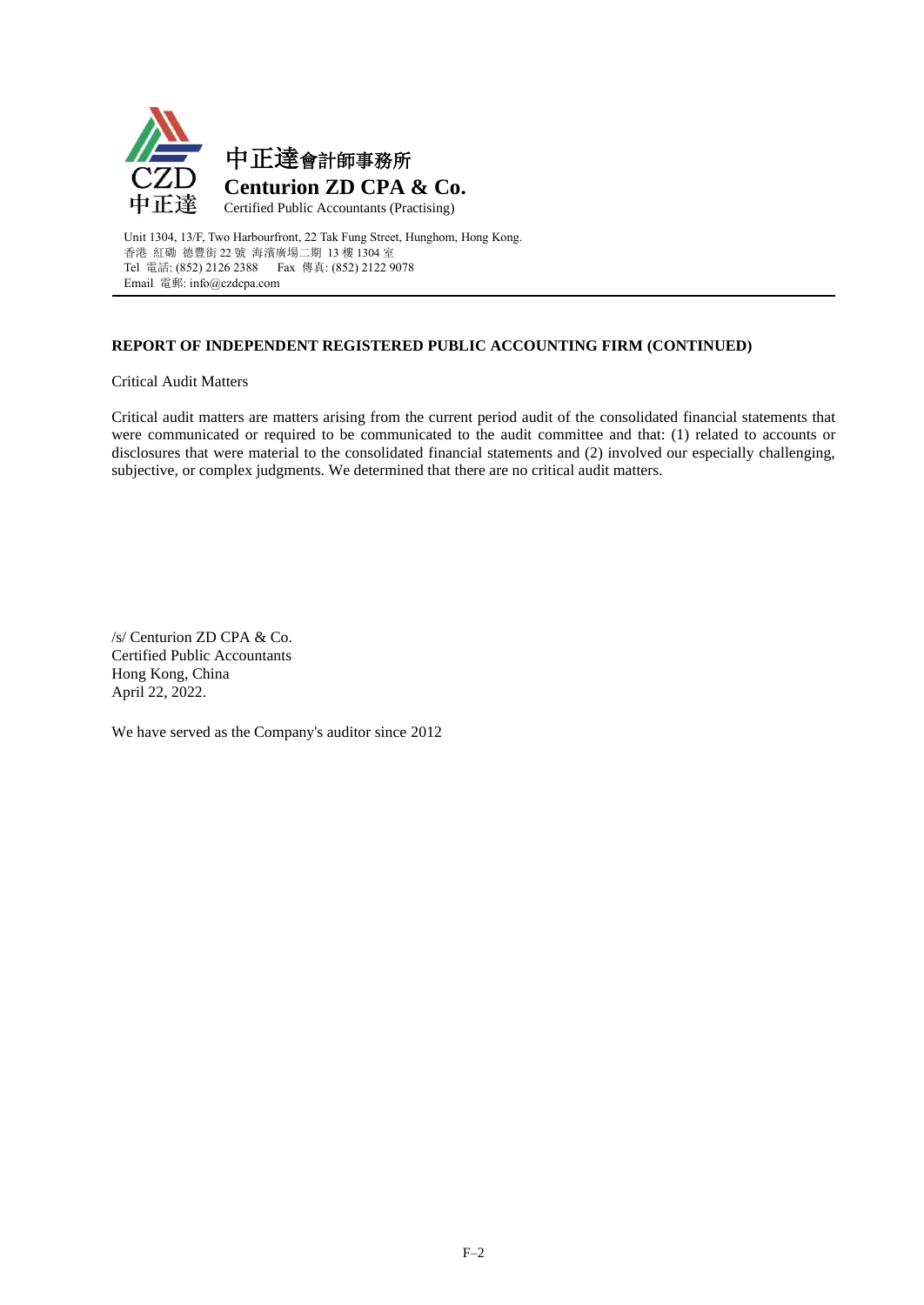#### **CONSOLIDATED BALANCE SHEETS**

#### **(Hong Kong dollars in thousands, except number of shares, per share data and unless otherwise stated)**

|                                                     | December 31,<br>2020 | December 31,<br>2021 |
|-----------------------------------------------------|----------------------|----------------------|
|                                                     | HK\$                 | <b>HK\$</b>          |
| <b>ASSETS</b>                                       |                      |                      |
| Current assets                                      |                      |                      |
| Cash and cash equivalents                           | 182,697              | 98,732               |
| Deposits, prepayment and other receivables (note 4) | 2,450                | 3,131                |
| Total current assets                                | 185,147              | 101,863              |
| Property, plant and equipment, net (note 5)         | 60                   |                      |
| Intangible assets                                   | 438                  | 438                  |
| Total assets                                        | 185,645              | 102,301              |
|                                                     |                      |                      |
| <b>LIABILITIES AND SHAREHOLDERS' EQUITY</b>         |                      |                      |
| Current liabilities                                 |                      |                      |

| 1,569   | 1,120   |
|---------|---------|
| 10,186  | 11,026  |
| 11,755  | 12,146  |
| 11,755  | 12,146  |
|         |         |
|         |         |
| 101     | 101     |
|         |         |
|         |         |
| 26,049  | 26,049  |
| (30)    | (30)    |
| 147,770 | 64,035  |
| 173.890 | 90,155  |
|         | 102,301 |
|         | 185,645 |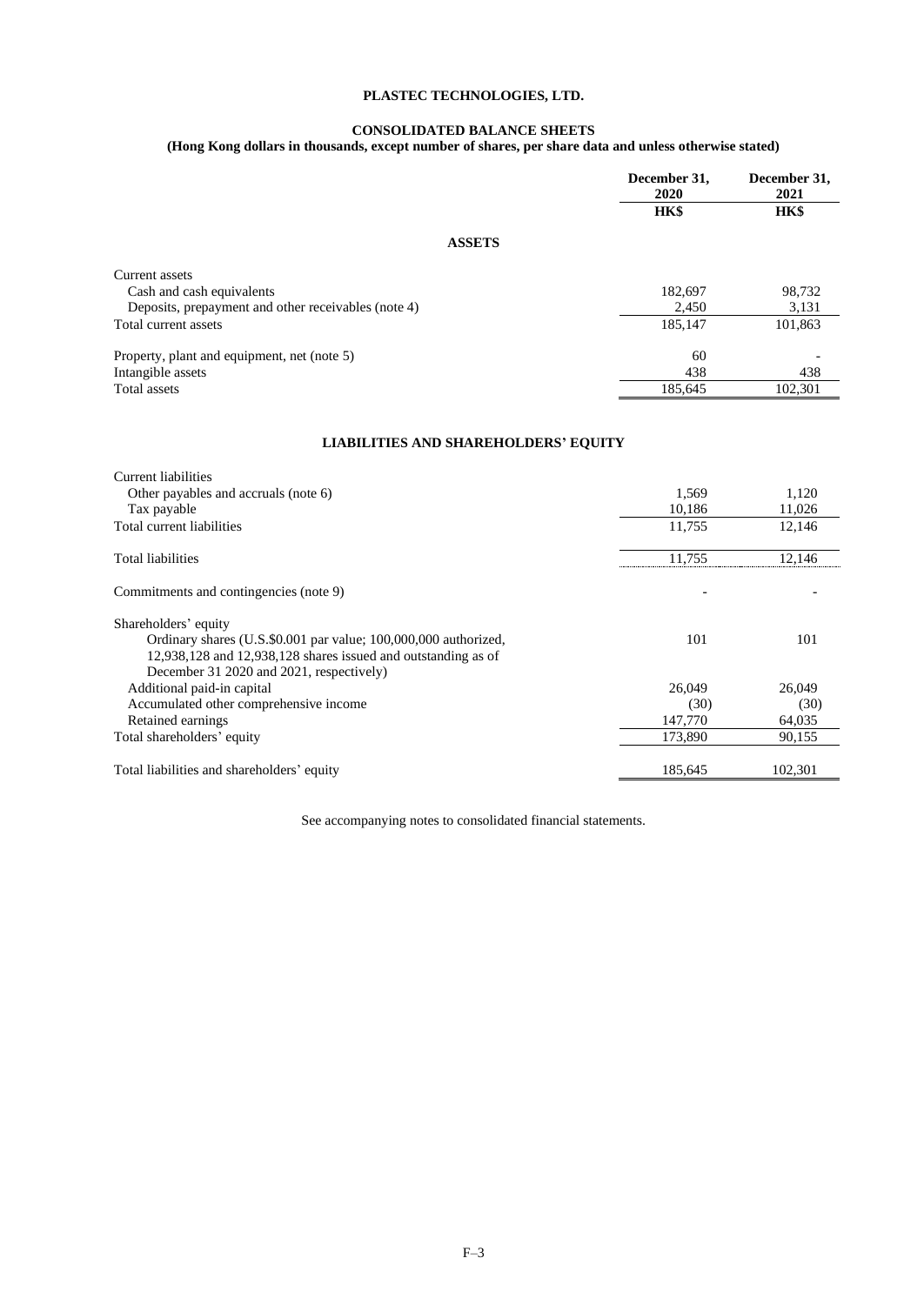#### **CONSOLIDATED STATEMENTS OF OPERATIONS AND COMPREHENSIVE INCOME (Hong Kong dollars in thousands, except number of shares, per share data and unless otherwise stated)**

|                                                                                                                                                                                                           | <b>Year ended</b><br>December 31,<br>2019 | <b>Year ended</b><br>December 31,<br>2020 | <b>Year ended</b><br>December 31,<br>2021 |
|-----------------------------------------------------------------------------------------------------------------------------------------------------------------------------------------------------------|-------------------------------------------|-------------------------------------------|-------------------------------------------|
|                                                                                                                                                                                                           | HK\$                                      | HK\$                                      | HK\$                                      |
| <b>Revenues</b>                                                                                                                                                                                           |                                           |                                           |                                           |
| <b>Operating expenses, net</b><br>Gain on disposal of a subsidiary<br>Selling, general and administrative expenses                                                                                        | (15,083)                                  | 29<br>(3,882)                             | (2,273)                                   |
| Other income<br>Total operating expenses, net                                                                                                                                                             | (15,083)                                  | (3,846)                                   | (2,273)                                   |
| <b>Loss from operations</b>                                                                                                                                                                               | (15,083)                                  | (3,846)                                   | (2,273)                                   |
| Interest income                                                                                                                                                                                           | 3,297                                     | 1,118                                     | 112                                       |
| Loss before income tax expense                                                                                                                                                                            | (11,786)                                  | (2,728)                                   | (2,161)                                   |
| Income tax expense from continuing operations (note 7)<br>Net loss from continuing operations attributable to the<br>Company's shareholders                                                               | (729)<br>(12, 515)                        | (779)<br>(3,507)                          | (840)<br>(3,001)                          |
| Discontinued operations (note 3):<br>Net income from discontinued operations (including gain of<br>2020: HK\$Nil and 2019: HK\$47,845 upon disposals)<br>Income tax expenses from discontinued operations | 53,364                                    |                                           |                                           |
| Net income from discontinued operations attributable to<br>the Company's shareholders                                                                                                                     | 53,364                                    |                                           |                                           |
| Net income/(loss) attributable to the Company's<br>shareholders                                                                                                                                           | 40,849                                    | (3,507)                                   | (3,001)                                   |
| Comprehensive income/(loss) attributable to the Company's<br>shareholders                                                                                                                                 | 40,849                                    | (3,507)                                   | (3,001)                                   |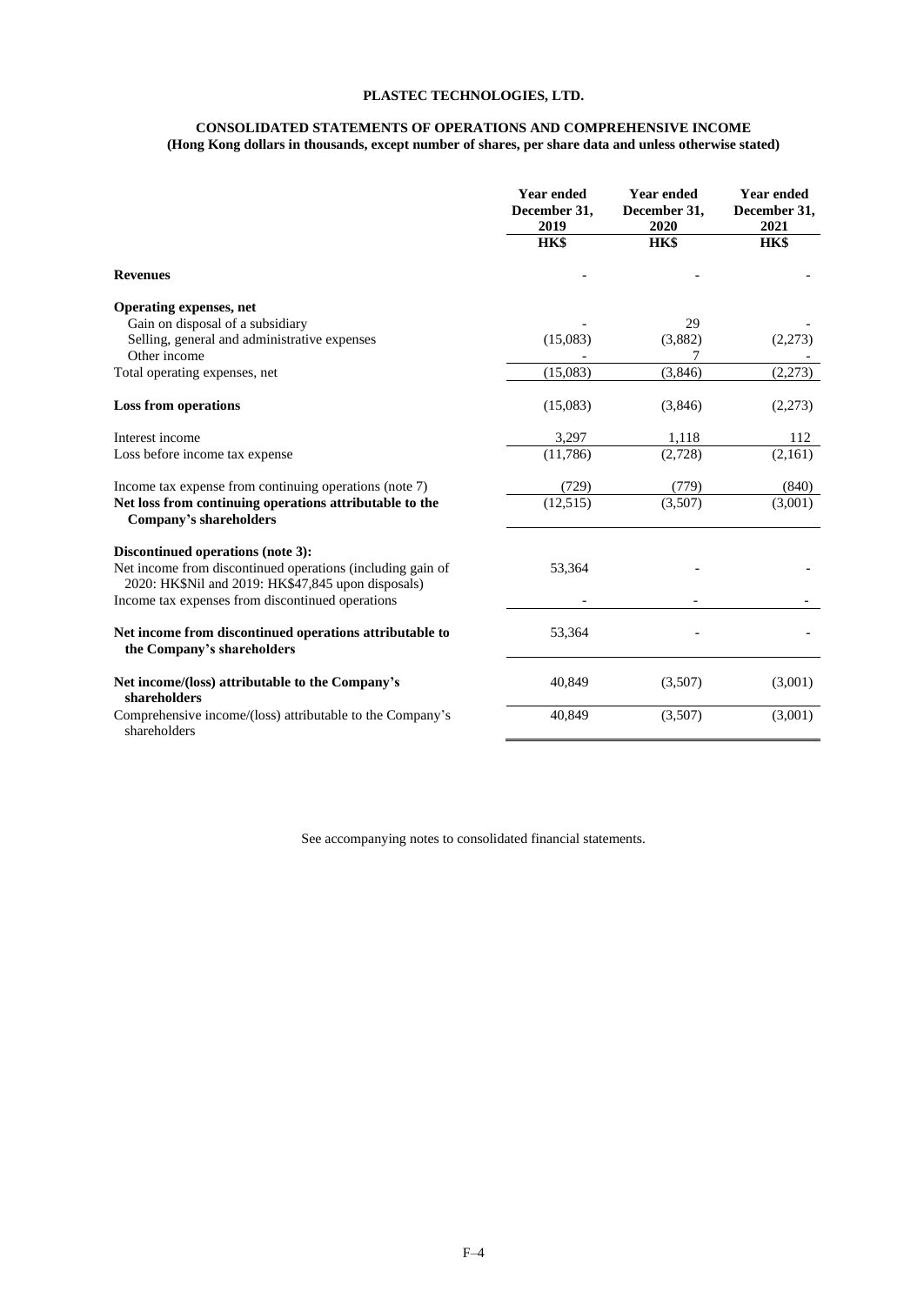#### **CONSOLIDATED STATEMENTS OF OPERATIONS AND COMPREHENSIVE INCOME (CONTINUED) (Hong Kong dollars in thousands, except number of shares, per share data and unless otherwise stated)**

|                                                       | <b>Year ended</b><br>December 31,<br>2019 | <b>Year ended</b><br>December 31,<br>2020 | <b>Year ended</b><br>December 31,<br>2021 |
|-------------------------------------------------------|-------------------------------------------|-------------------------------------------|-------------------------------------------|
|                                                       | HK\$                                      | <b>HK\$</b>                               | <b>HK\$</b>                               |
| Net income/(loss) per share (note 8):                 |                                           |                                           |                                           |
| Weighted average number of ordinary shares            |                                           |                                           |                                           |
| Continuing operations                                 | 12,938,128                                | 12,938,128                                | 12,938,128                                |
| Discontinued operations                               | 12,938,128                                | 12,938,128                                | 12,938,128                                |
| Weighted average number of diluted ordinary shares    |                                           |                                           |                                           |
| Continuing operations                                 | 12,938,128                                | 12,938,128                                | 12,938,128                                |
| Discontinued operations                               | 12,938,128                                | 12,938,128                                | 12,938,128                                |
| Basic net income/(loss) per share attributable from   |                                           |                                           |                                           |
| Continuing operations                                 | HK\$(0.97)                                | HK\$(0.27)                                | HK\$(0.23)                                |
| Discontinued operations                               | HK\$4.13                                  |                                           |                                           |
| Diluted net income/(loss) per share attributable from |                                           |                                           |                                           |
| Continuing operations                                 | HK\$(0.97)                                | HK\$(0.27)                                | HK\$(0.23)                                |
| Discontinued operations                               | HK\$4.13                                  |                                           |                                           |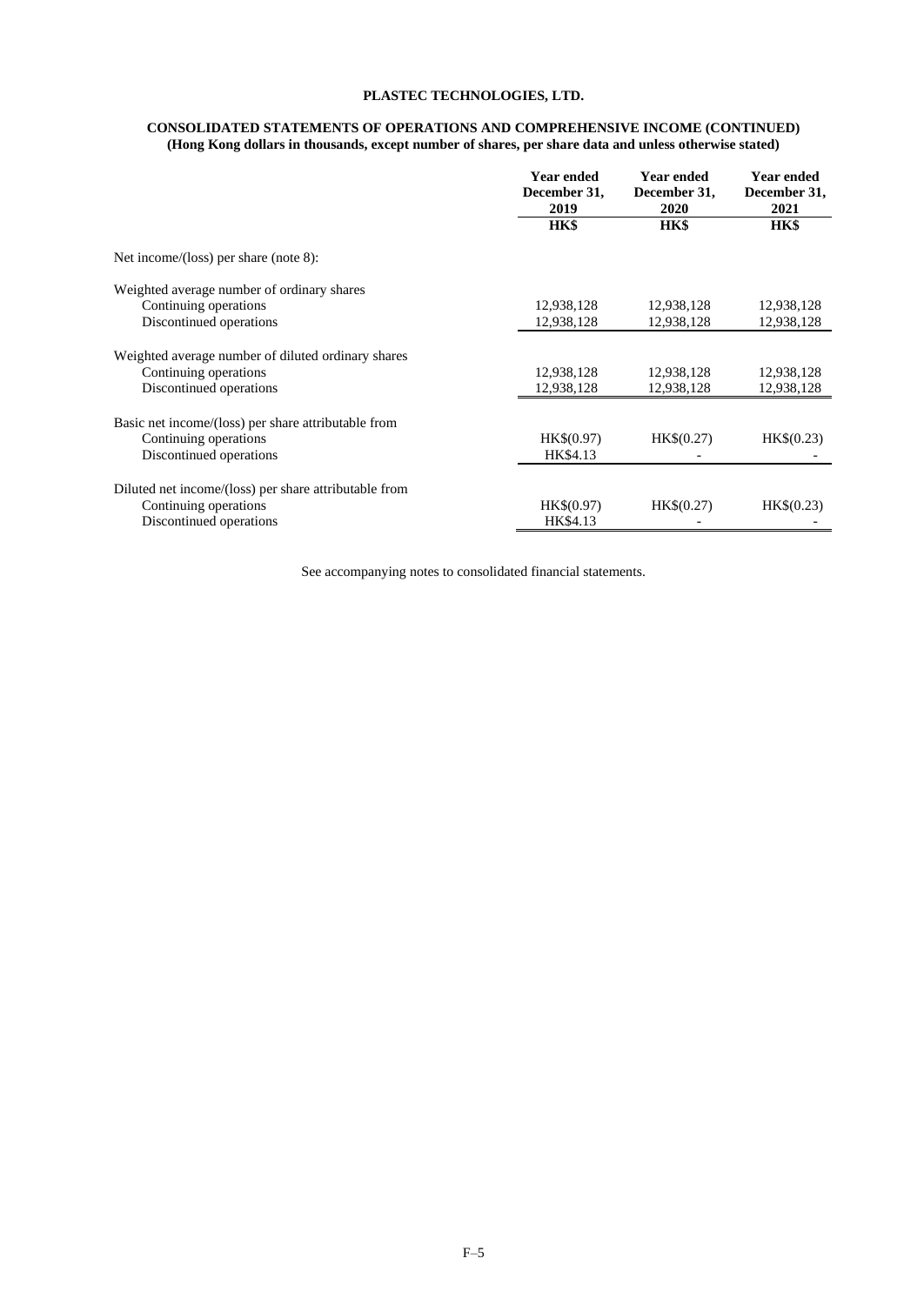#### **CONSOLIDATED STATEMENTS OF SHAREHOLDERS' EQUITY (Hong Kong dollars in thousands, except number of shares, per share data and unless otherwise stated)**

|                                                     | <b>Ordinary shares</b>             |        | Accumulated                             |                                  |                             |                         |  |
|-----------------------------------------------------|------------------------------------|--------|-----------------------------------------|----------------------------------|-----------------------------|-------------------------|--|
|                                                     | Number of<br>shares<br>outstanding | Amount | <b>Additional</b><br>paid-in<br>capital | other<br>comprehensive<br>income | <b>Retained</b><br>earnings | Shareholders'<br>equity |  |
|                                                     |                                    | HK\$   | HK\$                                    | HK\$                             | HK\$                        | <b>HK\$</b>             |  |
| Balance at January 1, 2019                          | 12,938,128                         | 101    | 26,049                                  | (30)                             | 524,189                     | 550,309                 |  |
| Net income for the year                             |                                    |        |                                         |                                  | 40,849                      | 40,849                  |  |
| Dividend paid                                       |                                    |        |                                         | $\overline{\phantom{a}}$         | (413,761)                   | (413,761)               |  |
| Balance at December 31, 2019 and<br>January 1, 2020 | 12,938,128                         | 101    | 26,049                                  | (30)                             | 151,277                     | 177,397                 |  |
| Net loss for the year                               |                                    |        |                                         | $\overline{\phantom{a}}$         | (3,507)                     | (3,507)                 |  |
| Balance at December 31, 2020 and<br>January 1, 2021 | 12,938,128                         | 101    | 26,049                                  | (30)                             | 147,770                     | 173,890                 |  |
| Net loss for the year                               |                                    |        |                                         | $\overline{\phantom{a}}$         | (3,001)                     | (3,001)                 |  |
| Dividend paid                                       |                                    | -      |                                         | $\overline{\phantom{a}}$         | (80, 734)                   | (80, 734)               |  |
| Balance at December 31, 2021                        | 12,938,128                         | 101    | 26,049                                  | (30)                             | 64,035                      | 90,155                  |  |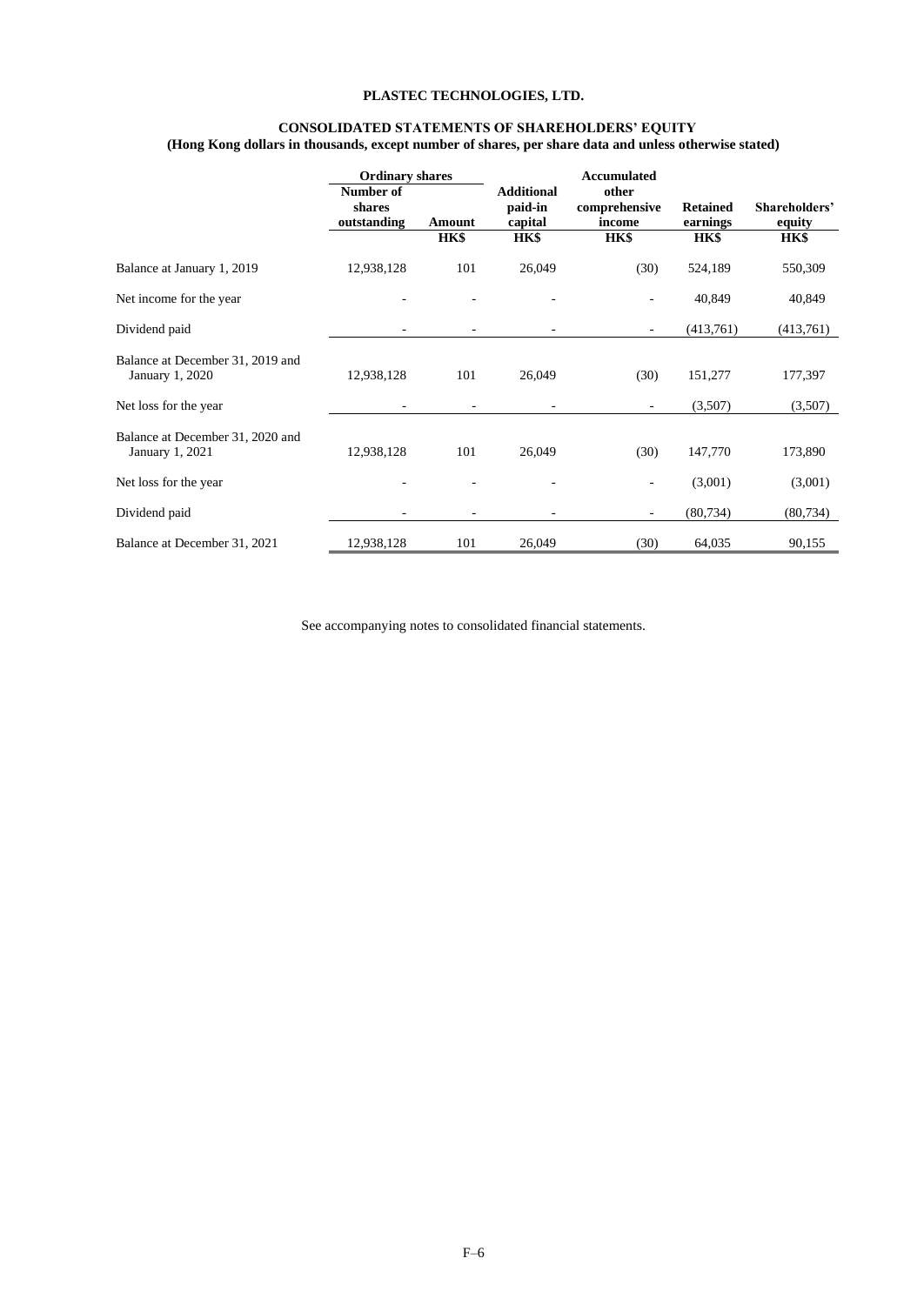# **CONSOLIDATED STATEMENTS OF CASH FLOWS**

# **(Hong Kong dollars in thousands, except number of shares, per share data and unless otherwise stated)**

|                                                                                                                                   | <b>Year ended</b><br>December 31,<br>2019 | <b>Year ended</b><br>December 31,<br>2020 | <b>Year ended</b><br>December 31,<br>2021 |
|-----------------------------------------------------------------------------------------------------------------------------------|-------------------------------------------|-------------------------------------------|-------------------------------------------|
|                                                                                                                                   | HK\$                                      | HK\$                                      | HK\$                                      |
| <b>Operating activities</b>                                                                                                       |                                           |                                           |                                           |
| Net income / (loss)                                                                                                               | 40,849                                    | (3,507)                                   | (3,001)                                   |
| Less: Net income from discontinued operations                                                                                     | (53, 364)                                 |                                           |                                           |
| Net loss from continuing operations                                                                                               | (12,515)                                  | (3,507)                                   | (3,001)                                   |
| Adjustments to reconcile net loss to net cash provided by operating                                                               |                                           |                                           |                                           |
| activities:                                                                                                                       |                                           |                                           |                                           |
| Amortisation                                                                                                                      | 363                                       | 363                                       | 60                                        |
| Gain on disposal of a subsidiary                                                                                                  |                                           | (29)                                      |                                           |
| Changes in operating assets and liabilities:                                                                                      |                                           |                                           |                                           |
| Deposits, prepayment and other receivables                                                                                        | (70)                                      | (696)                                     | (681)                                     |
| Other payables and accruals                                                                                                       | 565                                       | 228                                       | (449)                                     |
| Tax payables                                                                                                                      | 729                                       | 779                                       | 840                                       |
| Net cash used in continuing operations                                                                                            | (10, 928)                                 | (2,862)                                   | (3,231)                                   |
| Net cash provided by discontinued operations                                                                                      | 11,987                                    |                                           |                                           |
| Net cash provided by/(used in) operating activities                                                                               | 1.059                                     | (2,862)                                   | (3,231)                                   |
| <b>Investing activity</b>                                                                                                         |                                           |                                           |                                           |
| Net cash inflow from disposals of subsidiaries (net of cash disposed<br>of HK\$27 for the year 2020 and HK\$93 for the year 2019) | 325,413                                   | 29                                        |                                           |
| Net cash provided by investing activity from continuing operations                                                                | 325,413                                   | 29                                        |                                           |
| <b>Financing activity</b>                                                                                                         |                                           |                                           |                                           |
| Dividends paid                                                                                                                    | (413,761)                                 | $\overline{\phantom{a}}$                  | (80, 734)                                 |
| Net cash used in financing activity from continuing operations                                                                    | (413,761)                                 | $\overline{\phantom{a}}$                  | (80, 734)                                 |
|                                                                                                                                   |                                           |                                           |                                           |
| Net decrease in cash and cash equivalents                                                                                         | (87,289)                                  | (2,833)                                   | (83,965)                                  |
| Cash and cash equivalents, beginning of year from continuing operations                                                           | 272,819                                   | 185,530                                   | 182,697                                   |
| Cash and cash equivalents, end of year from continuing operations                                                                 | 185,530                                   | 182,697                                   | 98,732                                    |
| SUPPLEMENTAL DISCLOSURE OF CASH FLOW INFORMATION:<br>Interest income<br>Income taxes paid                                         | 3,297                                     | 1,118                                     | 112                                       |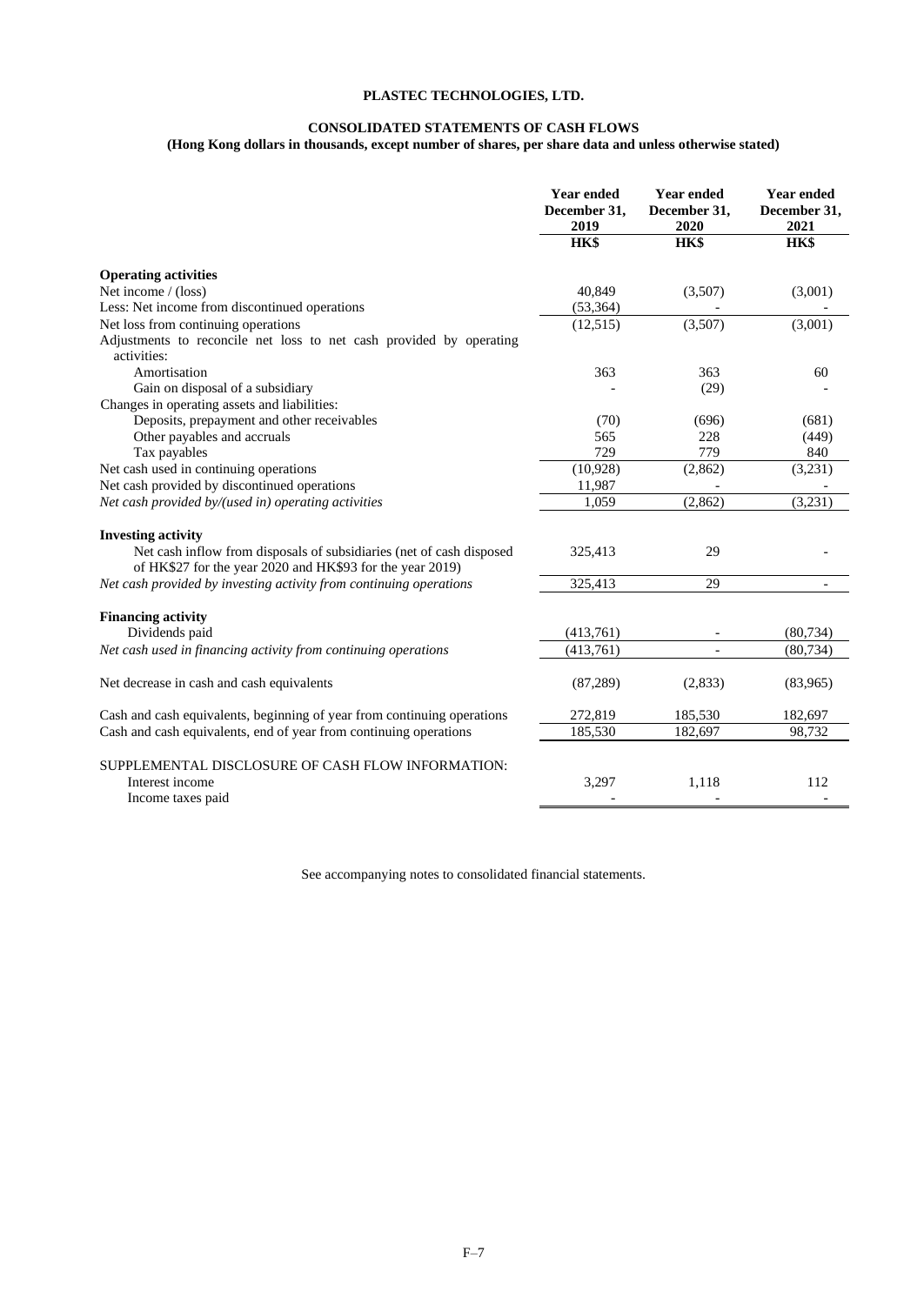### **NOTES TO CONSOLIDATED FINANCIAL STATEMENTS (Hong Kong dollars in thousands, except number of shares, per share data and unless otherwise stated)**

### **1. Organization and Business Background**

Plastec Technologies, Ltd. ("Company") (formerly known as "GSME Acquisition Partners I"), incorporated under the laws of Cayman Islands on March 27, 2008, and its subsidiaries (where the context permits, references to the "Company" below shall include references to its subsidiaries (collectively as the "Group")) had principally been engaged in the provision of integrated plastic manufacturing services from mold design and fabrication, plastic injection manufacturing to secondaryprocess finishing as well as parts assembly. The Group's manufacturing activities had been performed in the People's Republic of China (the "PRC" or "China") and Thailand during the years through October 11, 2016. The selling and administrative activities had mainly been performed in China.

On November 14, 2015, the Company entered into a Share Transfer Agreement (the "Agreement") with Shanghai Yongli Belting Co., Ltd. ("SYB") and its wholly-owned subsidiary, Shanghai Yongjing Investment Management Co., Ltd. ("SYIM"). Pursuant to the Agreement, SYIM was to purchase, through a wholly-owned Hong Kong subsidiary (the "HK Subsidiary"), the entirety of the Company's shareholding interests in its then wholly-owned subsidiary, Plastec International Holdings Limited ("PIHL") alongside the latter's subsidiaries (collectively, "PIHL Group"), for an aggregate purchase price of RMB 1,250,000,000 (or US\$195,312,500 equivalent, adopting the exchange rate when the transaction was first reported), in cash (the "Transfer Price") subject to terms and conditions thereof.

The disposal of PIHL was completed on October 11, 2016. As a result, the Company no longer owns PIHL. Thereafter, the Group's only operations have generally been to complete construction of a manufacturing plant at Kai Ping, China which was disposed of and transferred to PIHL upon its establishment on April 20, 2018 as described below, collect rental income from certain property the Group used to own and which was being leased to one of PIHL's subsidiaries until November 2019 when the former subsidiary of the Company that held the property was disposed of to an unaffiliated third party as described below and explore other investment opportunities.

In accordance with the terms and spirit of the Agreement, the Company caused Viewmount Developments Limited (a wholly owned subsidiary of the Company, "Viewmount"), to enter into a Share Transfer Agreement with PIHL (a wholly owned subsidiary of SYB since October 11, 2016) on March 30, 2018 (the "Manufacturing Plant Transfer Agreement"), pursuant to the terms and conditions of which Viewmount was to transfer the ownership interests in certain of its former subsidiaries holding the newly established manufacturing plant in Kai Ping, China through their PRC subsidiaries to PIHL for a total consideration of approximately HK\$70, representing the actual registered capital injected by Viewmount into the relevant subsidiaries. On April 20, 2018, the parties consummated the transactions contemplated by the Manufacturing Plant Transfer Agreement. The parties also settled all accounts payable owed by the relevant subsidiaries to Viewmount totaling HK\$258,910.

On November 15, 2019, Viewmount entered into an agreement (the "Assets Disposal Agreement") with an unaffiliated third party (the "Purchaser"), pursuant to which Viewmount was to transfer the ownership interests in its then wholly-owned subsidiary holding the right to use certain parcels of land in Shenzhen together with premises built thereon to the Purchaser for HK\$47,965 in cash, net of all relevant expenses, charges and taxes. On November 20, 2019, the parties consummated the transactions contemplated by the Assets Disposal Agreement; on which date Viewmount also received from the Purchaser HK\$112,035 representing all amounts due from the former subsidiary disposed of.

The disposal of assets in 2019 represented a strategic shift and had a major effect on the Group's results of operations (note 3).

On June 29, 2020, the Company disposed of its wholly-owned dormant subsidiary, Allied Sun Corporation Limited, with a negative net worth of approximated HK\$1.6 to an unaffiliated third party purchaser for HK\$27.

As of December 31, 2021, details of the Company's subsidiaries are as follows:

| Name                                          | Date of<br>incorporation/<br>establishment | <b>Place of</b><br>incorporation/<br>registration and<br>operation | Percentage of<br>equity interest<br>attributable to<br>the Company | <b>Principal activities</b> |
|-----------------------------------------------|--------------------------------------------|--------------------------------------------------------------------|--------------------------------------------------------------------|-----------------------------|
| Sun Line Industrial Limited<br>新麗工業有限公司       | April 27, 1993                             | Hong Kong                                                          | 100%                                                               | Dormant                     |
| Sun Ngai Spraying and Silk Print Co.,<br>Ltd. | July 25, 1995                              | <b>BVI</b>                                                         | 100%                                                               | <b>Dormant</b>              |
| Sun Terrace Industries Limited                | March 2, 2004                              | <b>BVI</b>                                                         | 100%                                                               | Dormant                     |
| Viewmount Developments Limited                | November 12, 2013                          | <b>BVI</b>                                                         | 100%                                                               | Investment holding          |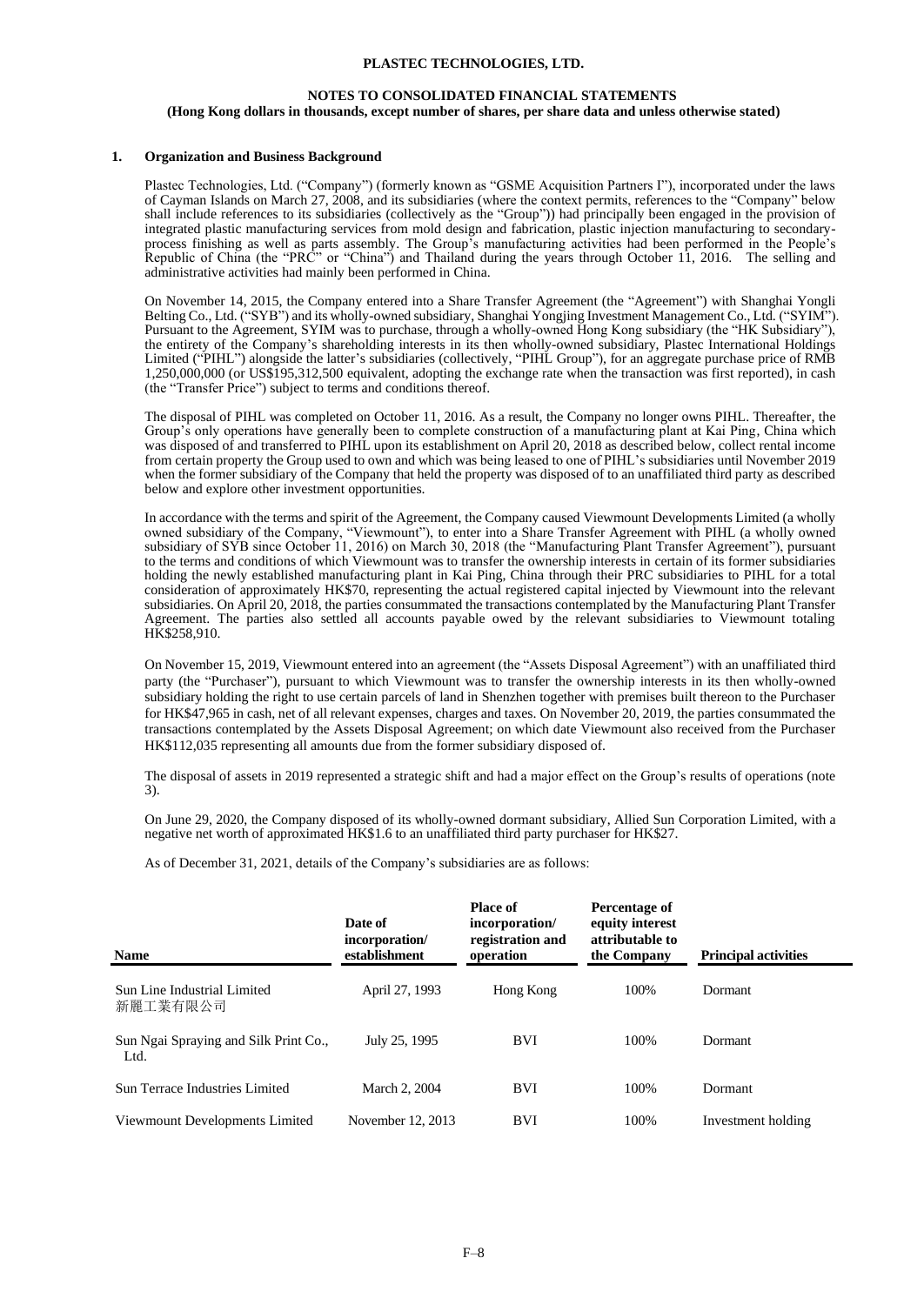#### **NOTES TO CONSOLIDATED FINANCIAL STATEMENTS**

#### **(Hong Kong dollars in thousands, except number of shares, per share data and unless otherwise stated)**

#### **1. Organization and Business Background - Continued**

#### *History and Background -The Merger Transaction with Plastec International Holdings Limited*

On March 27, 2008, the Company was established as a special purpose acquisition company whose objective was to consummate an acquisition, capital stock exchange, asset acquisition, stock purchase, reorganization or similar business combination with one or more businesses located in the PRC.

On August 6, 2010, the Company entered into an Agreement and Plan of Reorganization (the "Merger Agreement") with GSME Acquisition Partners I Sub Limited ("GSME Sub"), PIHL and all former shareholders of PIHL ("PIHL Shareholders") (together, the "Parties"). Upon the consummation of the transactions contemplated by the Merger Agreement, GSME Sub was to be merged with and into PIHL, with PIHL surviving as a wholly-owned subsidiary of the Company (the "Merger"). The PIHL Shareholders were then entitled to receive up to an aggregate of 16,948,053 ordinary shares, par value U.S.\$0.001 per share, of the Company.

On September 13, 2010, in connection with the Merger, the Parties entered into an Amended and Restated Agreement and Plan of Reorganization (the "Amended and Restated Merger Agreement") to, amongst other matters, revise the terms of the merger consideration to be paid to the PIHL Shareholders. Pursuant to the Amended and Restated Merger Agreement, upon consummation of the Merger, the PIHL Shareholders became entitled to receive up to an aggregate of 16,778,571 ordinary shares of the Company, of which 7,054,583 shares were issued to the PIHL Shareholders on the closing of the Merger and the remaining of up to 9,723,988 shares (2,944,767, 3,389,610 and 3,389,611 shares for 2011, 2012 and 2013 respectively) (the "Earnout Shares") would have been issued to the PIHL Shareholders, if PIHL had net income as defined in the Amended and Restated Merger Agreement in the following amounts for the indicated years ending April 30 below:

| Year ending April 30, | <b>Net Income</b> |  |  |
|-----------------------|-------------------|--|--|
|                       | HK\$              |  |  |
| 2011                  | 130,700           |  |  |
| 2012                  | 176,000           |  |  |
| 2013                  | 250,000           |  |  |

At the Special Meeting held on December 10, 2010, the merger proposal was approved by the shareholders. On December 16, 2010, the Company consummated the transactions contemplated by the Amended and Restated Merger Agreement, pursuant to which, amongst other things, PIHL became a wholly owned subsidiary of the Company (the "Merger Transaction"). The Merger Transaction was accounted for as a reverse acquisition with PIHL being considered the accounting acquirer in the Merger.

The completion of the Merger enabled the PIHL Shareholders to obtain a majority voting interest in the Company. Generally accepted accounting principles in the United States require that a company whose shareholders retain the majority interest in a combined business be treated as the acquirer for accounting purposes. Accordingly, the aforementioned Merger Transaction was accounted for as a reverse acquisition of a private operating company (PIHL) with a non-operating public company (the Company) with significant amount of cash. The reverse acquisition process utilized the capital structure of the Company and the assets and liabilities of PIHL were recorded at historical cost. The transaction was recorded as a recapitalization of PIHL and thus was reflected retrospectively in PIHL's historical financial statements. Although PIHL was deemed to be the accounting acquirer for financial accounting and reporting purposes, the legal status of PIHL as the surviving company did not change.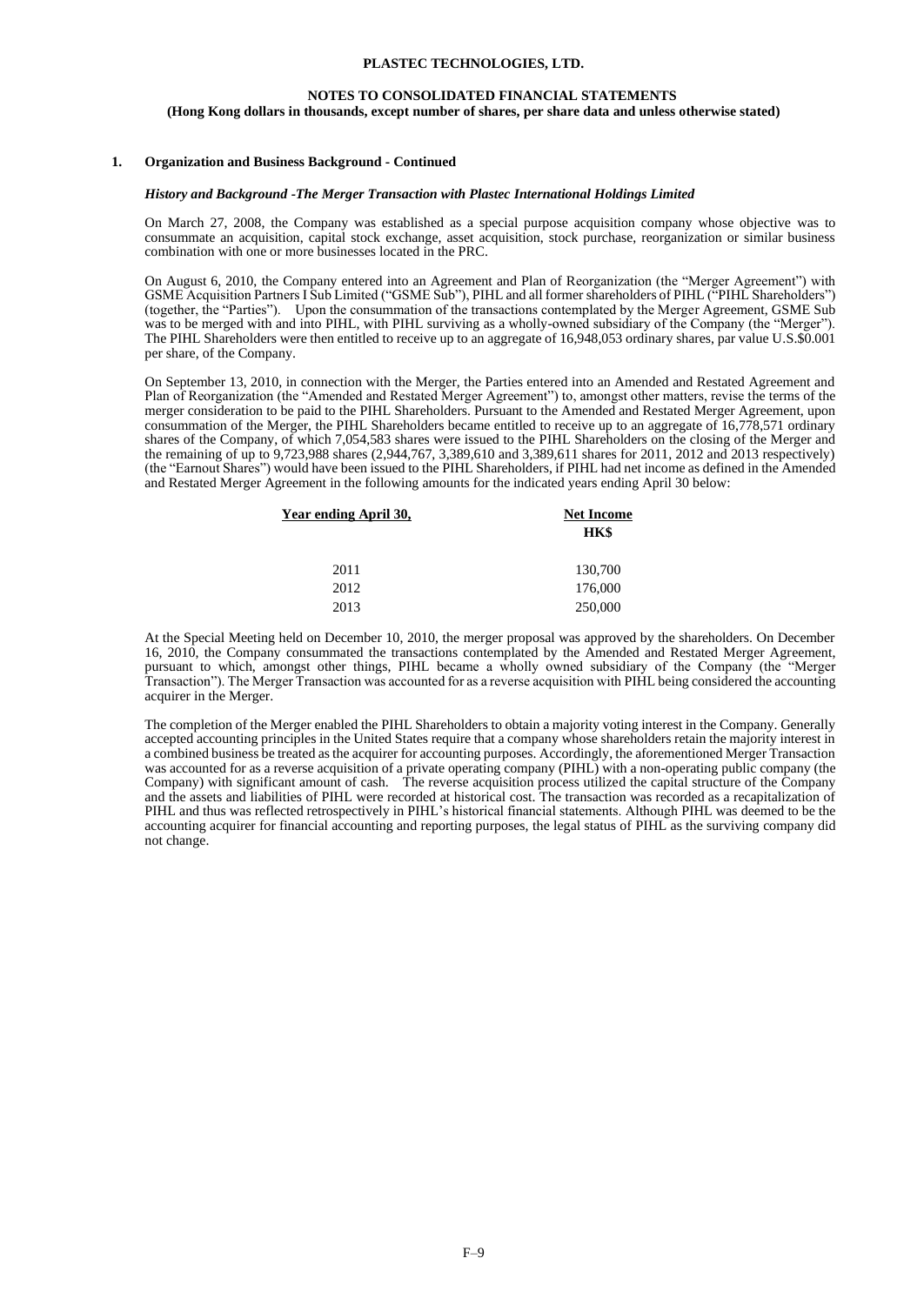### **NOTES TO CONSOLIDATED FINANCIAL STATEMENTS**

#### **(Hong Kong dollars in thousands, except number of shares, per share data and unless otherwise stated)**

### **1. Organization and Business Background - Continued**

Under the reverse acquisition accounting, the historical consolidated financial statements of the Company for the periods prior to December 16, 2010 were those of PIHL and its subsidiaries. Since PIHL was deemed as accounting acquirer, PIHL's fiscal year replaced the Company's fiscal year. The fiscal year end changed from October 31 to April 30. The financial statements of the Company reflected the aforementioned Merger Transaction in the consolidated statements of shareholders' equity through a line of "Recapitalization in connection with the reverse merger" to present the net assets of the Company as of December 16, 2010. The net assets of the Company as of December 16, 2010 were as follows:

| Net assets acquired:                     | HK\$    |
|------------------------------------------|---------|
| Cash                                     | 58,160  |
| Accounts payable and accrued liabilities | (1,524) |
|                                          | 56,636  |

On April 30, 2011, the Parties entered into an amendment to the Amended and Restated Merger Agreement to remove the provisions of Earnout Shares and issued an aggregate of 7,486,845 ordinary shares of the Company to the PIHL Shareholders on April 30, 2011.

#### *Purchase of securities by the issuer*

Prior to November 2011, the Company had no plans or programs for the purchase of its outstanding securities. However, in connection with the Merger, holders of 2,615,732 of the Company public shares elected to exercise their conversion rights (for a description of these rights, see the IPO Prospectus and the Merger Proxy Statement) and, upon the closing of the Merger, such shares were converted into an average U.S. \$10.30 (including proceeds that were originally to be from a letter of credit provided by Cohen & Company Securities, LLC but were ultimately paid by Company) in cash and were cancelled. Under Cayman Islands law, such conversions are technically considered "repurchases."

In November 2011, the board of directors of Company approved a U.S.\$5 million share repurchase program expiring initially in June 2012 but which was extended twice through December 2013 and expanded to cover publicly held warrants ("2011 Repurchase Program"). Under the 2011 Repurchase Program, the Company was permitted to make repurchases of ordinary shares and publicly held warrants from time to time in open market or in privately negotiated transactions. The timing of repurchases under this program was dependent on a variety of factors, including price and market conditions prevailing from time to time. The 2011 Repurchase Program was completed on September 25, 2013. On the same date, the Company announced a new U.S.\$5 million repurchase plan ("2013 Repurchase Program") approved by the board of directors of the Company to cover repurchases of ordinary shares and publicly held warrants from time to time in open market or in privately negotiated transactions through September 25, 2014. In May 2014, the Company announced expansion of the scope of the 2013 Repurchase Program to include the Company's units, with all other terms of the 2013 Repurchase Program remained unchanged. In August 2014, the Company announced a 12-month extension of the 2013 Repurchase Program (as expanded) through September 25, 2015. In August 2015, the Company announced a further 12-month extension of the 2013 Repurchase Program (as expanded) through September 25, 2016, under which period, all warrants, insider or public, expired on November 18, 2014. In August 2016, the Company announced a further 12-month extension of the 2013 Repurchase Program (as expanded) through September 25, 2017. On August 9, 2017, the Company announced a further 12-month extension of the 2013 Repurchase Program (as expanded) through September 25, 2018. On August 17, 2018, the Company announced a further 12-month extension of the 2013 Repurchase Program (as expanded) through September 25, 2019. On August 26, 2019, the Company announced a further 12-month extension of the 2013 Repurchase Program (as expanded) through September 25, 2020. On August 20, 2020, the Company announced a further 12-month extension of the 2013 Repurchase Program (as expanded) through September 25, 2021. On August 5, 2021, we announced a further 12-month extension of the 2013 Repurchase Program (as expanded) through September 25, 2022. The timing of repurchases under the 2013 Repurchase Program will depend on a variety of factors, including price and market conditions prevailing from time to time, and the program may be suspended, modified or discontinued without notice at any time.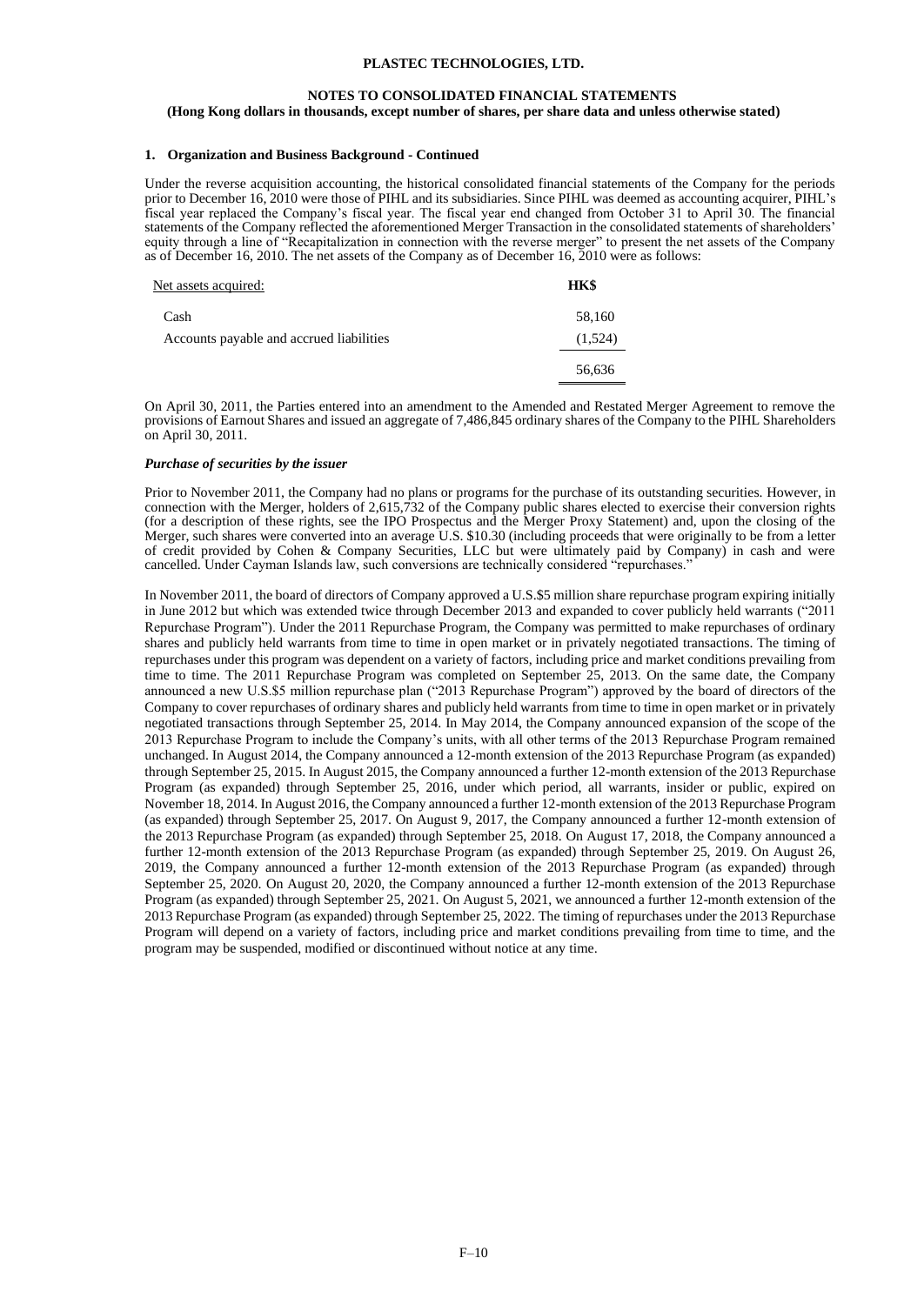### **NOTES TO CONSOLIDATED FINANCIAL STATEMENTS**

#### **(Hong Kong dollars in thousands, except number of shares, per share data and unless otherwise stated)**

### **1. Organization and Business Background - Continued**

The following table summarizes the Company's repurchases of securities under the 2011 and 2013 Repurchase Programs:

| Period*        | Total number of<br>publicly held<br>warrants purchased as<br>part of the publicly<br>announced<br>repurchase plans | Total number of<br>ordinary shares<br>purchased as part of<br>the publicly<br>announced repurchase<br>plans | Total number of units<br>purchased as part of the<br>publicly announced<br>repurchase plans |
|----------------|--------------------------------------------------------------------------------------------------------------------|-------------------------------------------------------------------------------------------------------------|---------------------------------------------------------------------------------------------|
| February 2012  | $\overline{\phantom{a}}$                                                                                           | 4,000                                                                                                       |                                                                                             |
| June 2012      |                                                                                                                    | 60,675                                                                                                      |                                                                                             |
| January 2013   |                                                                                                                    | 600,000                                                                                                     |                                                                                             |
| June 2013      | 80,000                                                                                                             | 94,100                                                                                                      |                                                                                             |
| August 2013    | 5,000                                                                                                              |                                                                                                             |                                                                                             |
| September 2013 | $\qquad \qquad$                                                                                                    | 73,990                                                                                                      |                                                                                             |
| October 2013   |                                                                                                                    | 586,010                                                                                                     |                                                                                             |
| August 2014    | 547,600                                                                                                            |                                                                                                             |                                                                                             |

\* Each period covers the full calendar month indicated. There were no repurchases made in omitted months. Repurchases for September 2013 and earlier months were under the 2011 Repurchase Program. Repurchases for October 2013 onward were under the 2013 Repurchase Program. As of the date hereof, the approximate dollar value of securities that may be purchased under the Company's current repurchase program stood at U.S.\$1,431,918.

In addition to the purchases made pursuant to the 2011 and 2013 Repurchase Programs, the Company also repurchased 1,570,000 ordinary shares held by Sun Yip Industrial Company Limited, an entity controlled by Mr. Sze-To, pursuant to a purchase agreement on December 1, 2011 at a price of U.S.\$7.5 per share or approximately U.S.\$11.8 million in cash, which shares were cancelled.

Further, pursuant to the mandatory redemption terms of an escrow agreement (as amended on December 16, 2011), a total of 806,293 ordinary shares held in escrow on account of the Company's initial shareholders were automatically repurchased by the Company at the close of business on March 16, 2012 for an aggregate consideration of U.S.\$0.01, which redeemed shares were likewise cancelled.

#### **2. Summary of Significant Accounting Policies**

#### *Principles of consolidation*

The consolidated financial statements, prepared in accordance with generally accepted accounting principles in the United States of America ("US GAAP"), include the assets, liabilities, revenues, expenses and cash flows of all subsidiaries. All significant intercompany balances, transactions and cash flows are eliminated on consolidation.

#### *Foreign currency translation*

The functional currency of the Company is United States Dollar. The functional currency of the subsidiaries other than the former subsidiaries in the PRC is Hong Kong dollar. The former subsidiaries in the PRC have their local currency, Renminbi, as their functional currencies.

In the individual financial statements of the consolidated entities, foreign currency transactions are translated into the functional currency of the individual entity using the exchange rates prevailing at the dates of the transactions. At the reporting date, monetary assets and liabilities denominated in foreign currencies are translated at the foreign exchange rates prevailing at the reporting date. Foreign exchange gains and losses resulting from the settlement of such transactions and from the reporting date retranslation of monetary assets and liabilities are recognized in the consolidated statement of income. Aggregate net foreign currency transaction gain/(loss) were HK\$(11,476), HK\$Nil and HK\$360 for the years ended December 31, 2019, 2020 and 2021, respectively.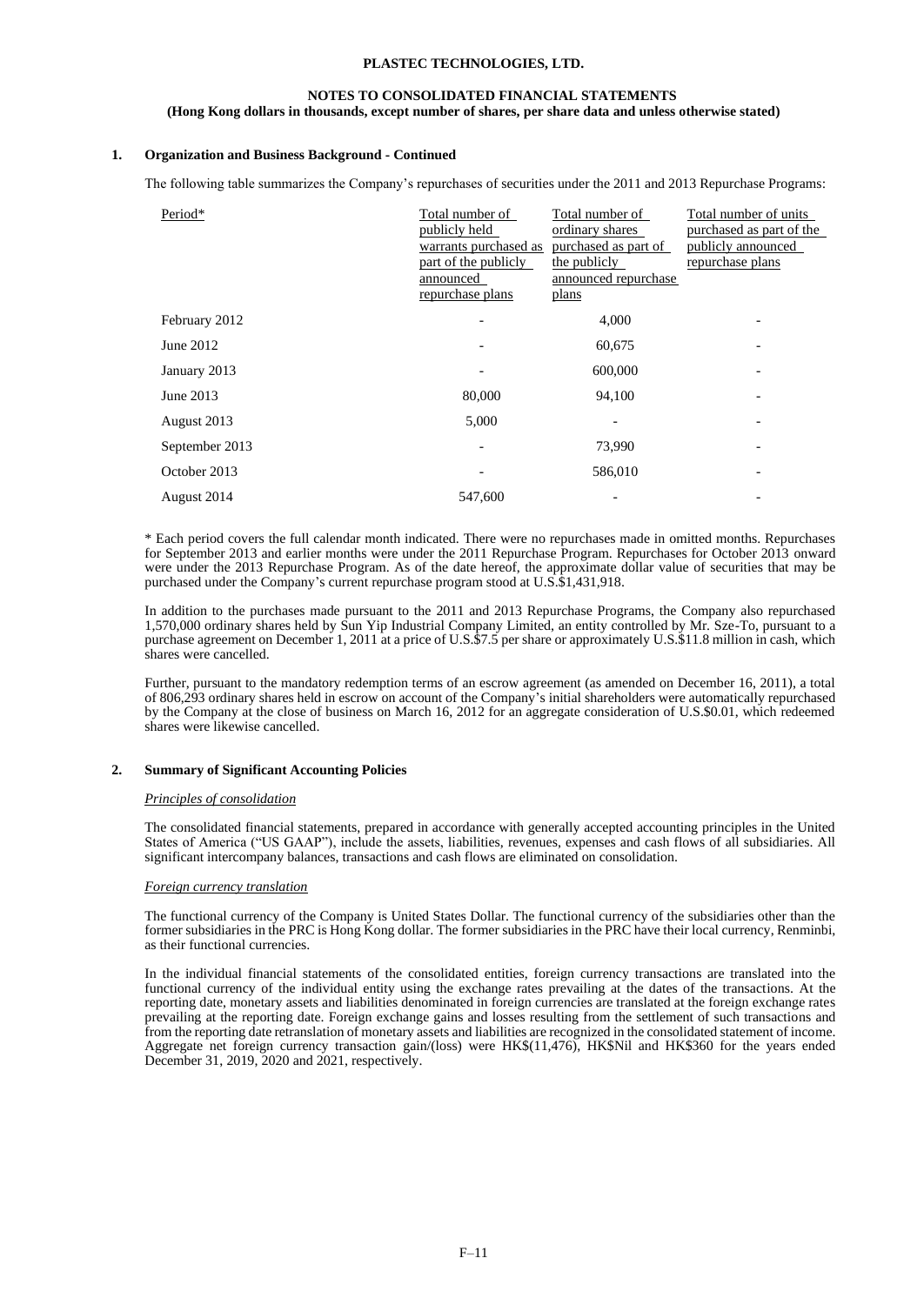### **NOTES TO CONSOLIDATED FINANCIAL STATEMENTS**

**(Hong Kong dollars in thousands, except number of shares, per share data and unless otherwise stated)**

### **2. Summary of Significant Accounting Policies - Continued**

#### *Foreign currency translation (Continued)*

Non-monetary items carried at fair value that are denominated in foreign currencies are retranslated at the rates prevailing on the date when the fair value was determined and are reported as part of the fair value gain or loss. Non-monetary items that are measured in terms of historical cost in a foreign currency are not retranslated.

In the consolidated financial statements, all individual financial statements originally presented in a currency different from the Company's reporting currency have been converted into Hong Kong dollars. Assets and liabilities have been translated into Hong Kong dollars at the closing rates at the reporting date. Income and expenses have been converted into the Hong Kong dollars at the exchange rates prevailing at the transaction dates, or at the average rates over the reporting period provided that the exchange rates do not fluctuate significantly. Any differences arising from this procedure have been recognized in other comprehensive income and accumulated separately in the shareholders' equity.

#### *Discontinued operations*

A disposal of a component of an entity or a group of an entity shall be reported in discontinued operations if the disposal represents a strategic shift that has (or will have) a major effect on an entity's operations. Classification as a discontinued operations occurs upon disposal or when the operation meets the criteria to be classified as held for sale, if earlier. Where an operation is classified as discontinued, a single amount is presented on the face of the consolidated statements of operations and comprehensive income. The amount of total current assets, total non-current assets, total current liabilities and total noncurrent liabilities are presented separately on the consolidated balance sheets.

#### *Use of estimates*

The preparation of consolidated financial statements in conformity with the US GAAP requires management to make estimates and assumptions that affect the reported amounts of assets and liabilities and disclosures of contingent assets and liabilities at the date of the financial statements, and the reported amounts of revenues and expenses during the reporting periods. The most significant estimates relate to allowances for doubtful accounts, inventory valuation, useful lives of property, plant and equipment, valuation allowance for deferred tax assets and contingencies. Actual results could differ from those estimates made by management.

#### *Cash and cash equivalents*

Cash and cash equivalents include cash at bank and in hand and demand deposits with banks with original maturities of three months or less that are readily convertible into known amounts of cash and which are subject to an insignificant risk of changes in value.

### *Allowance for doubtful account*

The Group regularly monitors and assesses the risk of not collecting amounts owed to the Group by debtors, if applicable. This evaluation is based upon a variety of factors including: ongoing credit evaluations of its debtors' financial condition, an analysis of amounts current and past due along with relevant history and facts particular to the debtors. Other receivables are written off if reasonable collection efforts are not successful.

#### *Property, plant and equipment*

Property, plant and equipment are stated at acquisition cost less accumulated depreciation. The cost of an asset comprises its purchase price and any directly attributable costs of bringing the asset to its working condition and location for its intended use.

Depreciation is provided to write off the cost less their residual values over their estimated useful lives, using the straightline method, at the following rates per annum:

Motor vehicles 20%

The assets' estimated residual values, depreciation methods and estimated useful lives are reviewed, and adjusted if appropriate, at each reporting date.

The gain or loss arising on retirement or disposal is determined as the difference between the sales proceeds and the carrying amount of the asset and is recognized in the consolidated statement of income.

All other costs, such as repairs and maintenance are charged to the operations during the financial period in which they are incurred.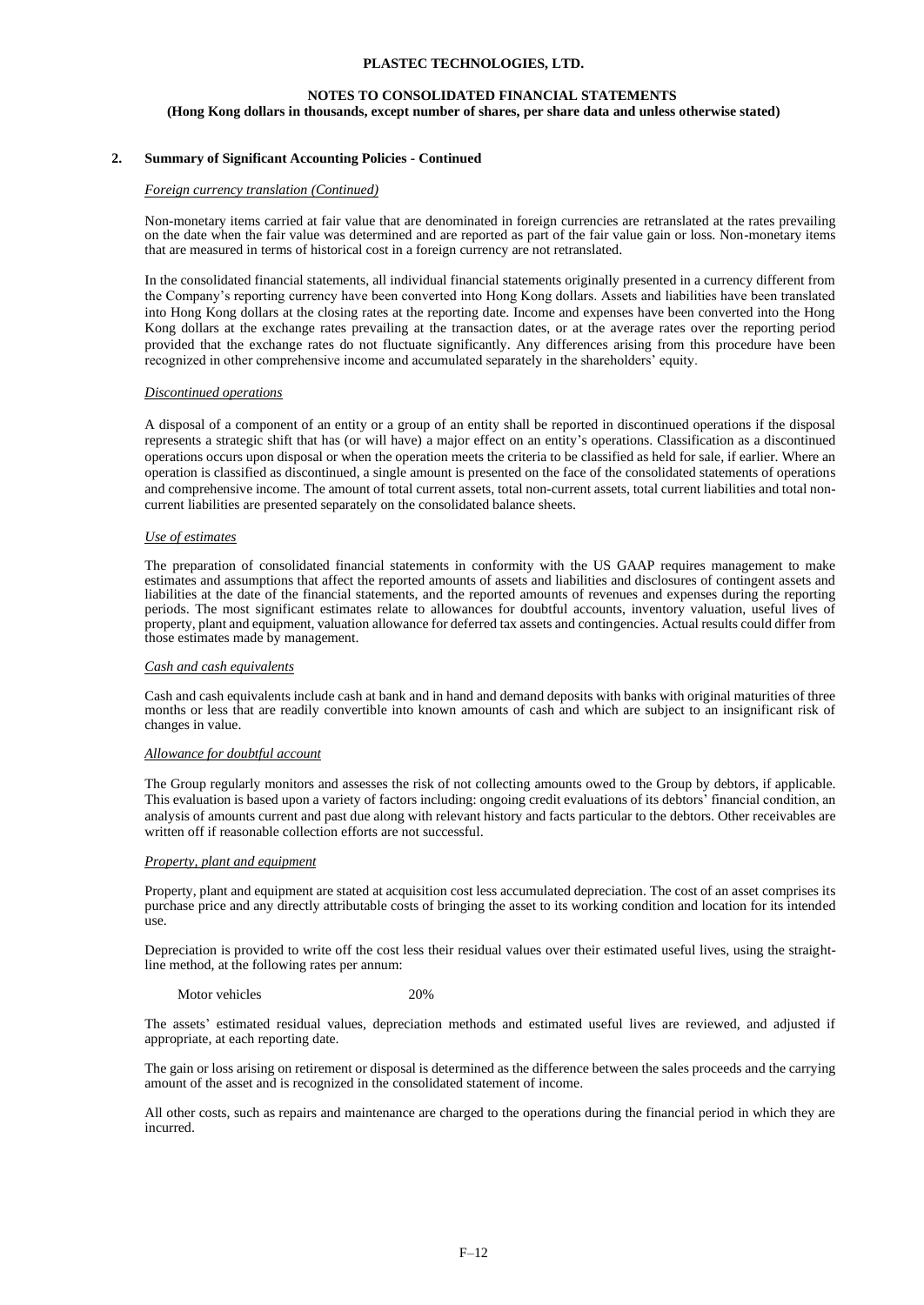### **NOTES TO CONSOLIDATED FINANCIAL STATEMENTS (Hong Kong dollars in thousands, except number of shares, per share data and unless otherwise stated)**

### **2. Summary of Significant Accounting Policies - Continued**

#### *Impairment of long-lived assets*

The Group periodically evaluates the carrying value of long-lived assets to be held and used when events and circumstances warrant such a review. The carrying value of a long-lived asset is considered impaired when the anticipated undiscounted cash flow from such asset is separately identifiable and is less than it's carrying value. In that event, a loss is recognized based on the amount by which the carrying value exceeds the fair market value of the long-lived asset. Fair market value is determined primarily using the anticipated cash flows discounted at a rate commensurate with the risk involved. Losses on long-lived assets to be disposed of are determined in a similar manner, except that fair market values are reduced for the cost to dispose.

#### *Intangible asset*

Intangible asset consist of acquired golf club membership. Intangible asset with an indefinite useful life is not amortized.

#### *Fair value of financial instruments*

The Group has no financial instruments that are measured at fair value.

The carrying amounts of cash and cash equivalents, short term bank deposits, accounts receivable and accounts payable, approximate their fair value due to the short-term maturities of such instruments.

#### *Revenues recognition*

Rental income receivable under operating leases is recognized in profit or loss under discontinued operations in 2019 in equal instalments over the periods covered by the lease term, except where an alternative basis is more representative of the pattern of benefits to be derived from the use of the leased assets. Lease incentives granted are recognized in profit or loss as an integral part of the aggregate net lease payments receivable.

#### *Comprehensive income*

The Group presents comprehensive income in accordance with Financial Accounting Standards Board ("FASB") Accounting Standards Codification ("ASC") 220 "Comprehensive Income". FASB ASC 220 states that all items that are required to be recognized under accounting standards as components of comprehensive income be reported in the consolidated financial statements. The components of comprehensive income were the net income for the periods and the foreign currency translation adjustments.

#### *Income taxes*

The Company accounts for income taxes in accordance with FASB ASC 740 "Income taxes", which requires an entity to recognize deferred tax assets and liabilities using the asset and liability method. Under this method, deferred income taxes are recognized for all temporary differences at enacted rates and classified as current or non-current based upon the classification of the related asset or liability in the consolidated financial statements. A valuation allowance is provided to reduce the amount of deferred tax assets if it is considered more likely than not that some portion of, or all, the deferred tax asset will not be realized.

FASB ASC 740 clarifies the accounting for uncertainty in income taxes recognized in an enterprise's financial statements, and prescribes a recognition threshold and measurement attribute for the financial statements' recognition and measurement of a tax position taken or expected to be taken in a tax return. It also provides accounting guidance on de-recognition, classification, interest or penalties, accounting in interim periods, disclosure and transition. Interest and penalties from tax assessments, if any, are included in income taxes in the consolidated statement of income.

#### *Earnings per share*

Basic net income per share is computed by dividing net income available to ordinary shares by the weighted average number of ordinary shares outstanding during the period. Diluted net income per share gives effect to all dilutive potential ordinary shares outstanding during the period. The weighted average number of ordinary shares outstanding is adjusted to include the number of additional ordinary shares that would have been outstanding if the dilutive potential ordinary shares had been issued. In computing the dilutive effect of potential ordinary shares, the average stock price for the period is used in determining the number of treasury shares assumed to be purchased with the proceeds from the exercise of derivative securities.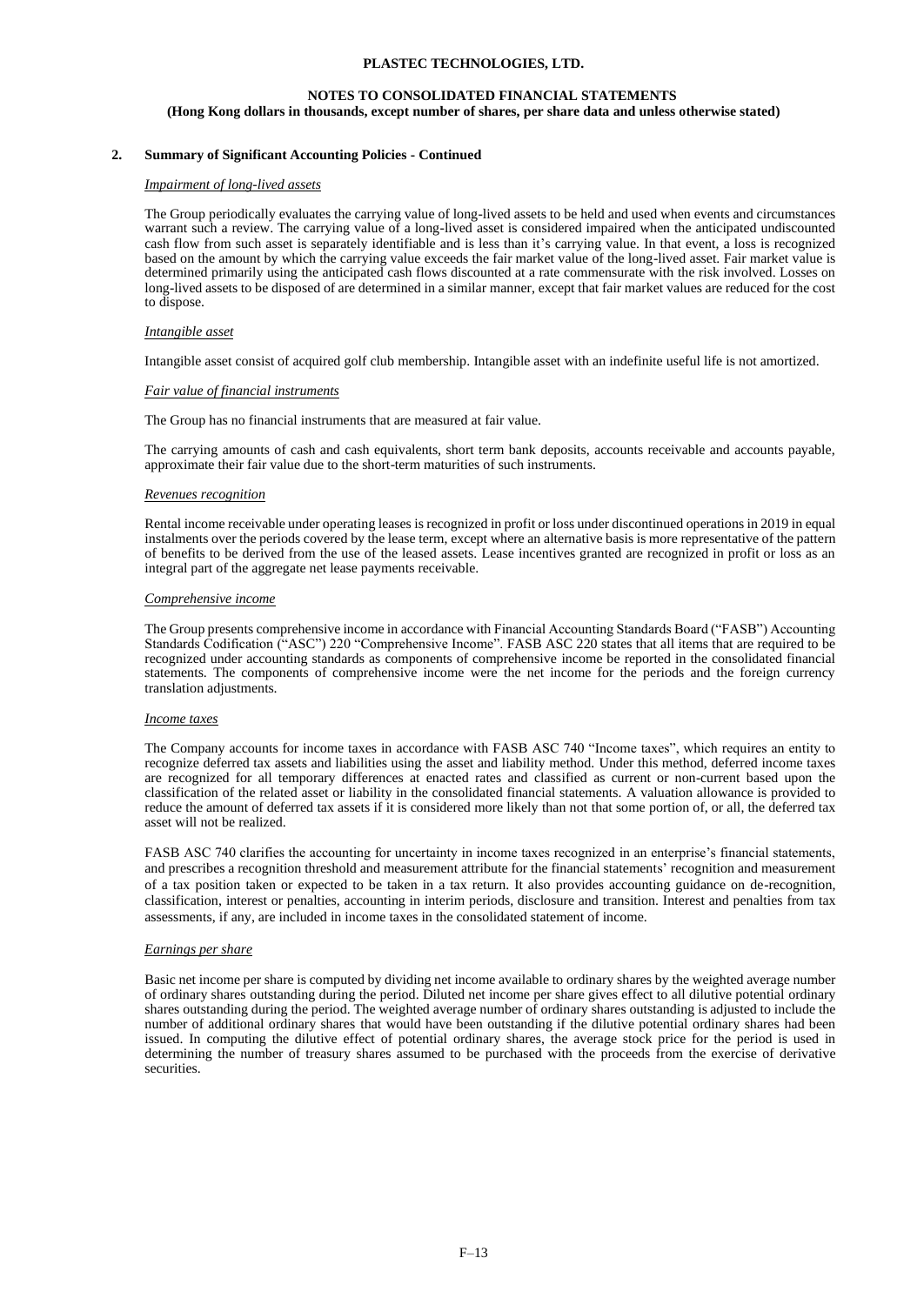### **NOTES TO CONSOLIDATED FINANCIAL STATEMENTS (Hong Kong dollars in thousands, except number of shares, per share data and unless otherwise stated)**

### **2. Summary of Significant Accounting Policies - Continued**

### *Dividends*

Dividends are recorded in the period in which they are approved by the Company's Board of Directors.

### *Contingencies*

From time to time, the Group is subject to claims arising in the conduct of its business, including claims relating to employees and public authorities, if applicable. In determining whether liabilities should be recorded for pending litigation claims, an assessment of the claims is made and the likelihood that the Group will be able to defend itself successfully against such claims is evaluated. When it is believed probable that the Group will not prevail in a particular matter, an estimate is made of the amount of liability based, in part, on advice of legal counsel.

#### *Recent accounting pronouncements*

Accounting standards that have been issued or proposed by the FASB or other standards-setting bodies for adoption by the Company or that do not require adoption until a future date are not expected to have a material impact on the Company's consolidated financial statements upon adoption.

### **3. Discontinued Operations**

On November 20, 2019, the Company, via Viewmount, completed disposal of its former subsidiary holding the right to use certain parcels of land in Shenzhen together with premises built thereon to an unaffiliated third party for HK\$47,965 in cash (net of all relevant expenses, charges and taxes) alongside settlement of all accounts payable owed by the relevant former subsidiary to Viewmount at the closing (totaling HK\$112,035).

The disposals represented a strategic shift and had a major effect on the Group's results of operations. The disposed entity accounted for discontinued operations in the consolidated financial statements for the year ended December 31, 2019. Gain of HK\$47,845 for the year ended December 31, 2019, was recognized on the disposal and included in the net income from discontinuing operations.

### *Consolidated statements of operations and comprehensive income*

|                                                                                 | For the year<br>ended |
|---------------------------------------------------------------------------------|-----------------------|
|                                                                                 | 2019                  |
|                                                                                 | HK\$                  |
| Other revenues                                                                  | 14,398                |
| Selling, general and administrative expenses                                    | (8, 879)              |
| Gain on disposal of subsidiaries                                                | 47,845                |
| Profit before income tax                                                        | 53,364                |
| Income tax expense                                                              |                       |
| Profit for the year                                                             | 53,364                |
| Income from discontinued operations attributable to shareholders of the Company | 53,364                |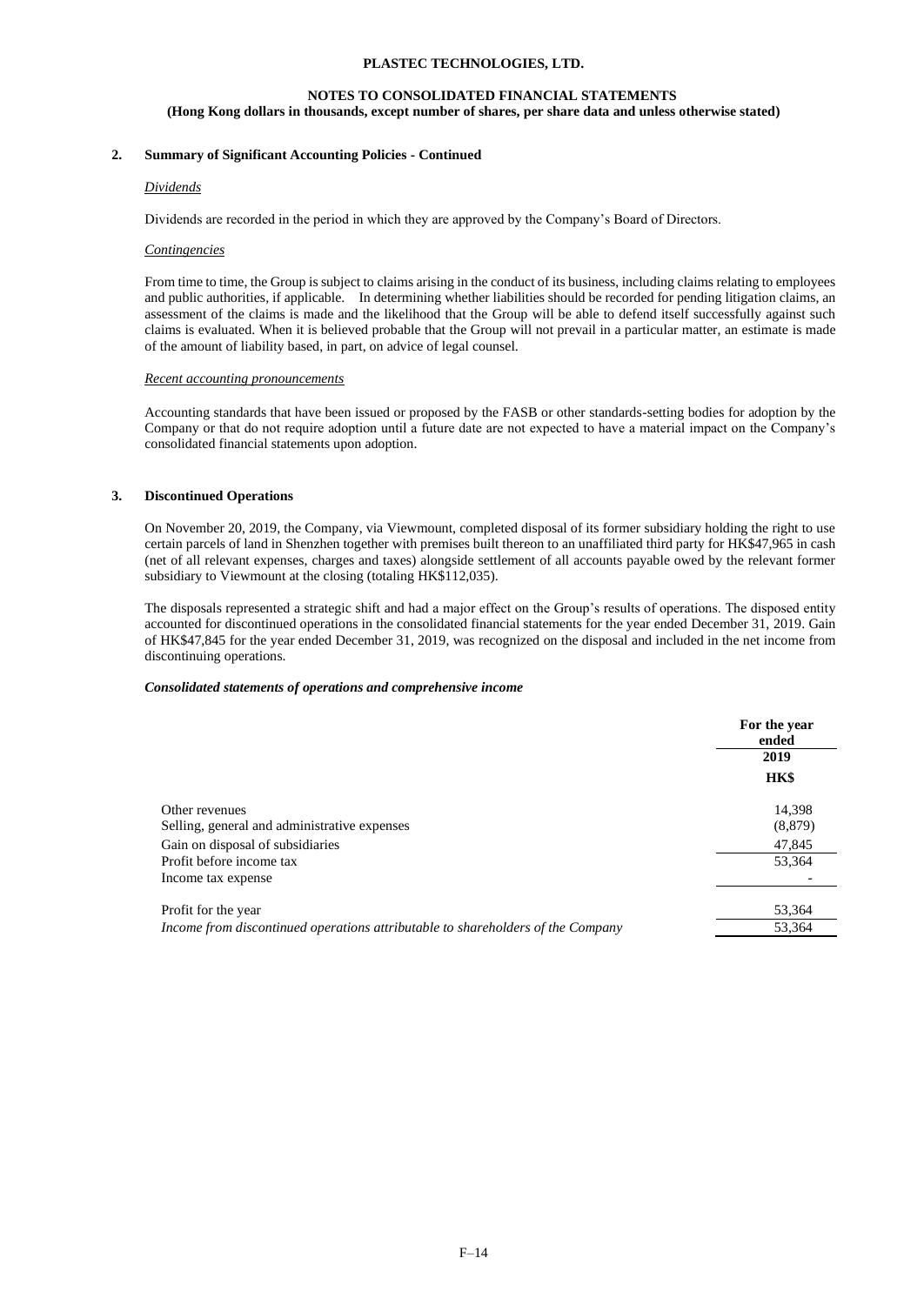### **NOTES TO CONSOLIDATED FINANCIAL STATEMENTS**

### **(Hong Kong dollars in thousands, except number of shares, per share data and unless otherwise stated)**

### **4. Deposits, Prepayment and Other Receivables**

Deposits, prepayment and other receivables consist of the following:

|                              | December 31,<br>2020 | December 31,<br>2021 |  |
|------------------------------|----------------------|----------------------|--|
|                              | HK\$                 | HK\$                 |  |
| Prepaid insurance and others | 494                  | 494                  |  |
| Other receivables            | 1,956                | 2,637                |  |
|                              | 2.450                | 3,131                |  |
|                              |                      |                      |  |

### **5. Property, Plant and Equipment**

Property, plant and equipment consist of the following:

|                                                  | December 31,<br>2020 | December 31,<br>2021 |  |
|--------------------------------------------------|----------------------|----------------------|--|
|                                                  | HK\$                 | <b>HK\$</b>          |  |
| Property, plant and equipment:<br>Motor vehicles | 1.814                | 1.814                |  |
| Accumulated depreciation                         | (1.754)              | (1,814)              |  |
| Property, plant and equipment, net               | 60                   |                      |  |

Depreciation of property, plant and equipment from operating activities were HK\$363, HK\$363 and HK\$60 during the years ended December 31, 2019, 2020 and 2021, respectively.

### **6. Other Payables and Accruals**

Other payables and accruals consist of the following:

|                                     | December 31, | December 31,<br>2021 |  |
|-------------------------------------|--------------|----------------------|--|
|                                     | 2020         |                      |  |
|                                     | HK\$         | HK\$                 |  |
| Accrued salaries, wages and bonus   | 40           | 40                   |  |
| Accrued audit and professional fees | 1.529        | 1,080                |  |
|                                     | 1,569        | .120                 |  |

### **7. Income Taxes**

The Company and its subsidiaries are subject to taxation in various jurisdictions including Hong Kong. Pursuant to the rules and regulations of the Cayman Islands, the Company is not subject to any income tax in the Cayman Islands. The income of its subsidiaries which are incorporated in the BVI is not subject to taxation in the BVI under the current BVI law. The subsidiaries operating in Hong Kong are subject to income taxes as described below.

The subsidiaries (then and now) operating in Hong Kong were subject to a two-tiered profits tax rates regime at the rate of 8.25% for the first HK\$2,000 assessable profits and at 16.5% over HK\$2,000 assessable profits for the years ended December 31, 2019, 2020 and 2021, respectively.

As of December 31, 2020 and 2021, board of directors considered that the Company had accounted for the uncertain tax positions affecting its consolidated financial position, results of operations or cash flows, and will continue to evaluate for any uncertain position in future. The Company's tax positions related to open tax years are subject to examination by the relevant tax authorities.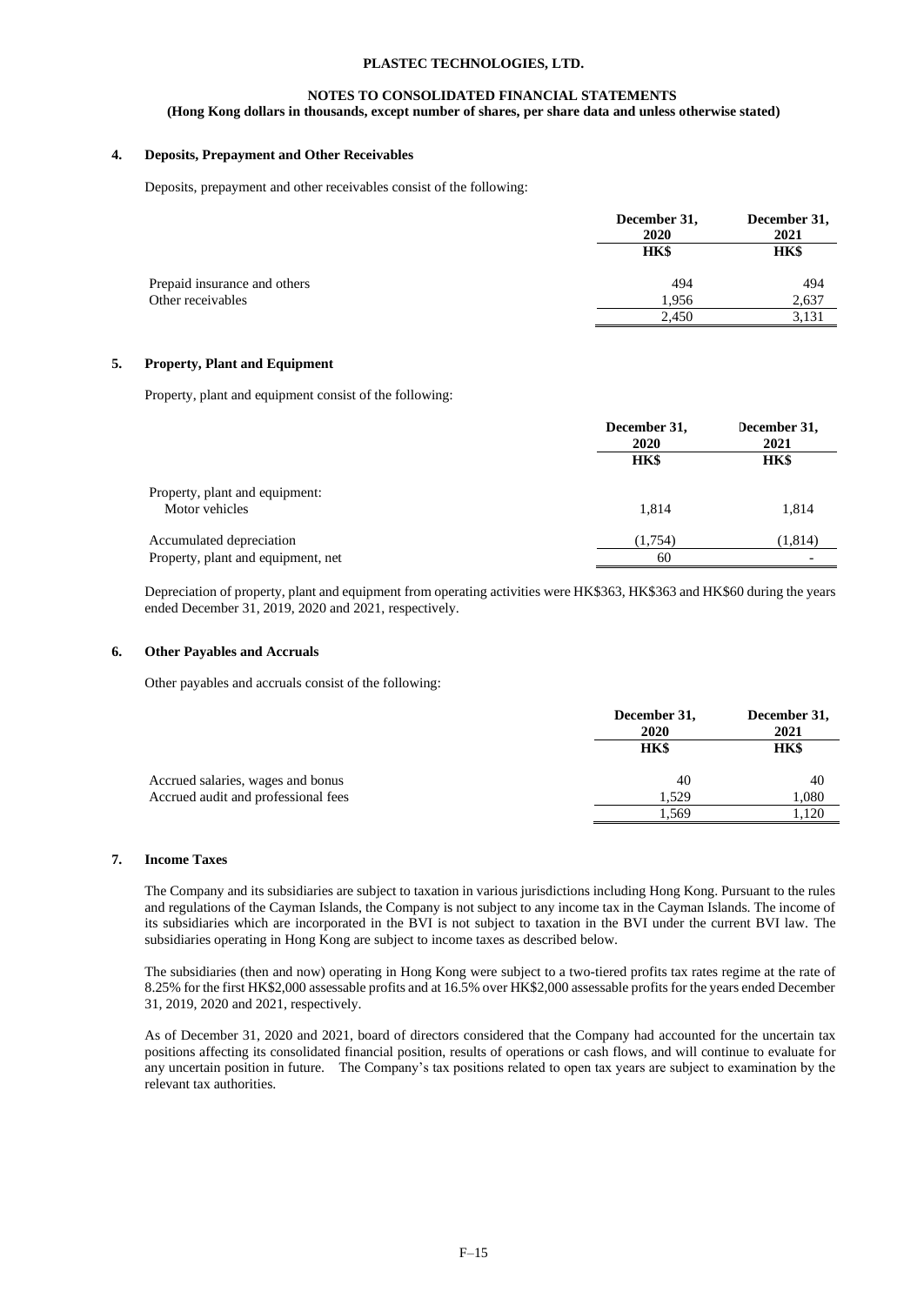# **NOTES TO CONSOLIDATED FINANCIAL STATEMENTS (Hong Kong dollars in thousands, except number of shares, per share data and unless otherwise stated)**

# **7. Income Taxes - Continued**

The provision for income taxes consists of the following:

|                   | <b>Year ended</b><br>December 31,<br>2019 | <b>Year ended</b><br>December 31,<br>2020 | <b>Year ended</b><br>December 31,<br>2021 |
|-------------------|-------------------------------------------|-------------------------------------------|-------------------------------------------|
|                   | HK\$                                      | <b>HK\$</b>                               | HK\$                                      |
| Current tax       |                                           |                                           |                                           |
| - Hong Kong       | 138                                       | 147                                       | 160                                       |
| - Other countries | 591                                       | 632                                       | 680                                       |
|                   | 729                                       | 779                                       | 840                                       |

Reconciliations between the provision for income taxes computed by applying the Hong Kong profits tax to income before income tax expense are as follows:

|                                                           | <b>Year ended</b><br>December 31,<br>2019 | <b>Year ended</b><br>December 31,<br><b>2020</b> | Year ended<br>December 31,<br>2021 |
|-----------------------------------------------------------|-------------------------------------------|--------------------------------------------------|------------------------------------|
|                                                           | HK\$                                      | HK\$                                             | HK\$                               |
| Provision for income taxes at Hong Kong profits tax rates | (2,867)                                   | 76                                               | 142                                |
| Current tax in other jurisdictions                        | 591                                       | 632                                              | 681                                |
| Effect of income not chargeable for tax purpose           | $\overline{\phantom{a}}$                  | (15)                                             | (3)                                |
| Effect of expenses not deductible for tax purpose         |                                           | 60                                               | 10                                 |
| Tax effect of unused tax losses not recognized            | 3,005                                     | 26                                               | 10                                 |
|                                                           | 729                                       | 779                                              | 840                                |

## **8. Net Income/(loss) Per Share**

The following table sets forth the computation of basic and diluted income per share for the years indicated:

|                                                                                                                                                 | <b>Year ended</b><br>December 31,<br>2019 | <b>Year ended</b><br>December 31,<br>2020 | <b>Year ended</b><br>December 31,<br>2021 |
|-------------------------------------------------------------------------------------------------------------------------------------------------|-------------------------------------------|-------------------------------------------|-------------------------------------------|
|                                                                                                                                                 | HK\$                                      | <b>HK\$</b>                               | <b>HK\$</b>                               |
| Basic and diluted income per share<br>Numerator:                                                                                                |                                           |                                           |                                           |
| Net income/(loss) for the year attributable to the Company's ordinary<br>shareholders                                                           | 40,849                                    | (3,507)                                   | (3,001)                                   |
| Continuing operations                                                                                                                           | (12,515)                                  | (3,507)                                   | (3,001)                                   |
| Discontinued operations                                                                                                                         | 53,364                                    |                                           |                                           |
| Denominator:<br>Weighted average number of basic and diluted ordinary shares<br>outstanding<br>Continuing operations<br>Discontinued operations | 12,938,128<br>12,938,128                  | 12,938,128<br>12,938,128                  | 12,938,128<br>12,938,128                  |
| Weighted average number of basic and diluted ordinary shares used in<br>calculating income per share                                            |                                           |                                           |                                           |
| Continuing operations                                                                                                                           | 12,938,128                                | 12,938,128                                | 12,938,128                                |
| Discontinued operations                                                                                                                         | 12,938,128                                | 12,938,128                                | 12,938,128                                |
| Basic and diluted net income/(loss) per share<br>Continuing operations<br>Discontinued operations                                               | HK\$3.16<br>HK\$(0.97)<br>HK\$4.13        | HK\$(0.27)<br>HK\$(0.27)                  | HK\$(0.23)<br>HK\$(0.23)                  |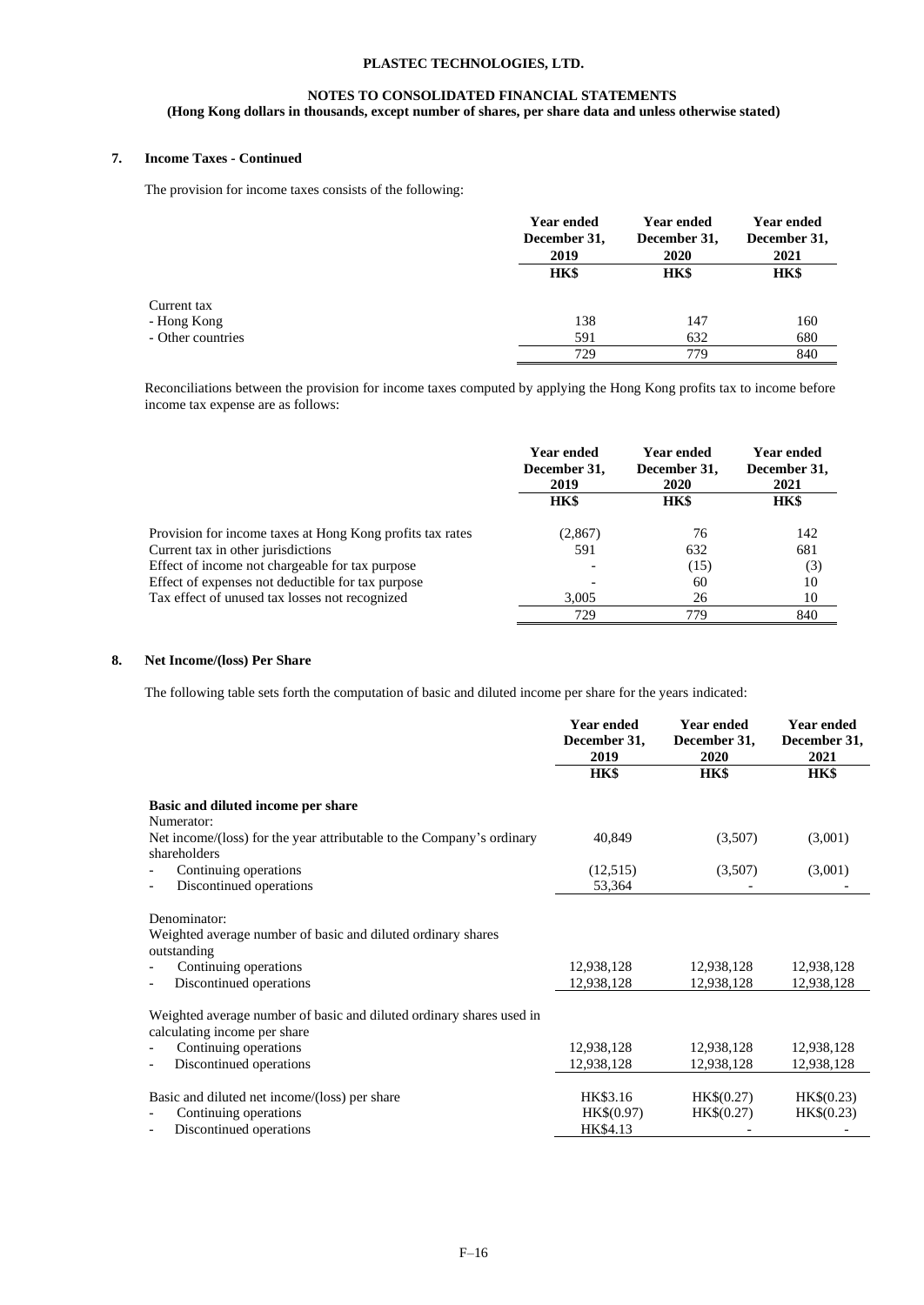# **NOTES TO CONSOLIDATED FINANCIAL STATEMENTS (Hong Kong dollars in thousands, except number of shares, per share data and unless otherwise stated)**

# **9. Commitments and Contingencies**

### *Capital commitment*

As of December 31, 2020 and 2021, no capital commitment was expected.

#### *Legal Proceeding*

As of December 31, 2021, the Group is not aware of any material outstanding claim and litigation against them.

### **10. Operating Segment and Geographical Information**

The Company uses the management approach model for segment reporting. The management approach model is based on the way a Company's management organizes segments within the Group for making operating decisions and assessing performance. The Group does not allocate any assets and liabilities to the three geographic segments as management does not use the information to measure the performance of the reportable segments.

(i) The location of the Group's identifiable assets other than acquired intangible asset and liabilities by business operations are as follows:

|                          | December 31,<br>2020 | December 31,<br>2021 |
|--------------------------|----------------------|----------------------|
|                          | HK\$                 | <b>HK\$</b>          |
| Identifiable assets      |                      |                      |
| Hong Kong                | 181,561              | 98,217               |
| <b>United States</b>     | 3,646                | 3,646                |
|                          | 185,207              | 101,863              |
| Identifiable liabilities |                      |                      |
| Hong Kong                | 11,755               | 12,146               |
|                          |                      |                      |
|                          | 11,755               | 12,146               |

(ii) Reconciliations of reportable segment assets and liabilities:

|                                                   | December 31,<br>2020 |             |
|---------------------------------------------------|----------------------|-------------|
|                                                   | <b>HK\$</b>          | <b>HK\$</b> |
| Assets                                            |                      |             |
| Current assets                                    | 185,147              | 101,863     |
| Non-current financial assets                      | 60                   |             |
| Consolidated total assets before intangible asset | 185,207              | 101,863     |
| Intangible asset                                  | 438                  | 438         |
| Consolidated total assets                         | 185,645              | 102,301     |
| <b>Liabilities</b>                                |                      |             |
| Liabilities excluding tax liabilities             | 1,569                | 1,120       |
| Tax liabilities                                   | 10,186               | 11,026      |
|                                                   |                      |             |
| Consolidated total liabilities                    | 11,755               | 12,146      |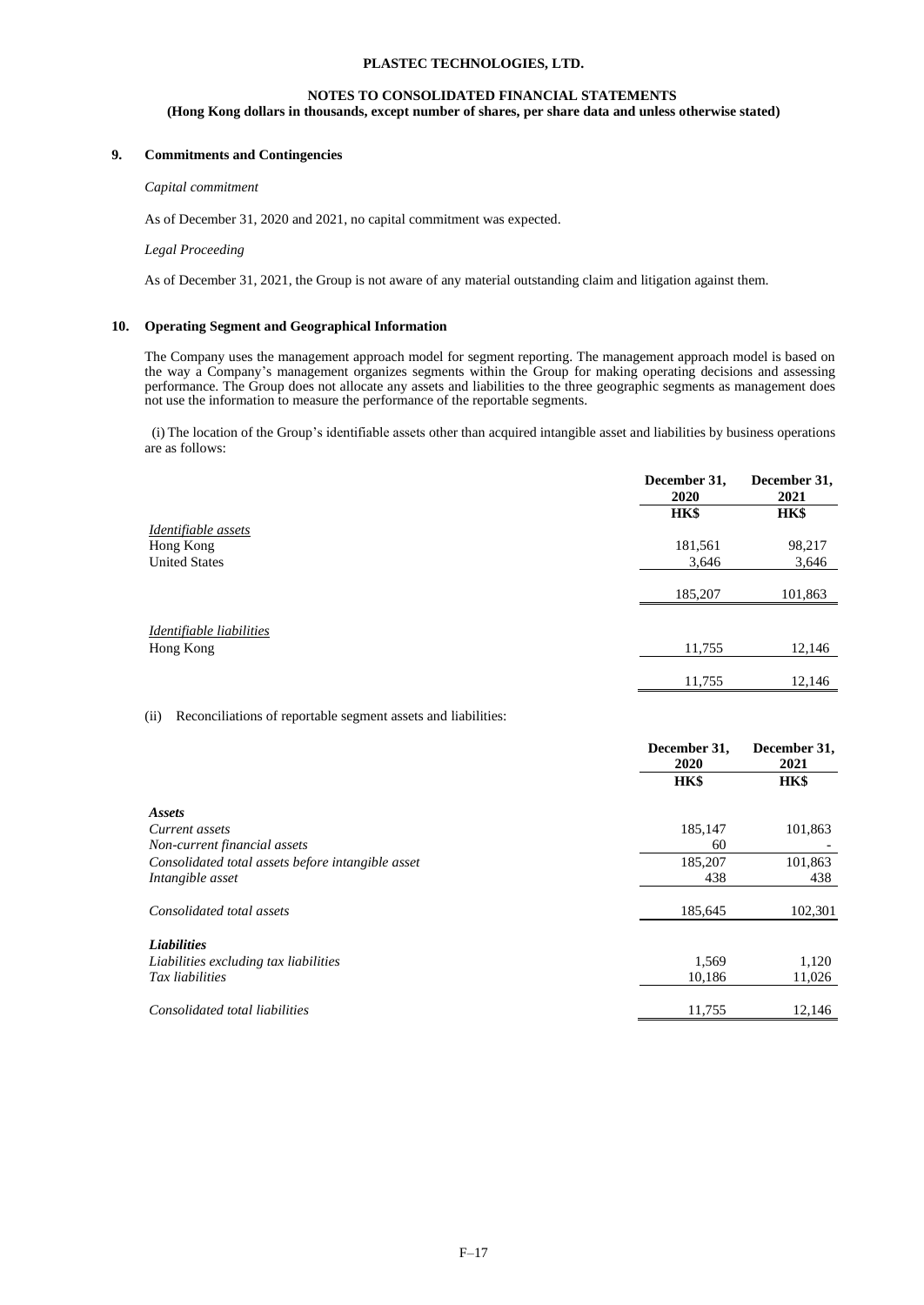### **NOTES TO CONSOLIDATED FINANCIAL STATEMENTS**

### **(Hong Kong dollars in thousands, except number of shares, per share data and unless otherwise stated)**

#### **11. Cash dividend**

On June 7, 2019, the Company approved and declared a special cash dividend of US\$2.50 per ordinary share on its total 12,938,128 outstanding shares as of the close of trading on June 21, 2019, resulting in payments totaling US\$32,345,320 to shareholders. Such dividend was recorded as a reduction to retained earnings at the declaration date.

On November 21, 2019, the Company approved and declared a special cash dividend of US\$1.60 per ordinary share on its total 12,938,128 outstanding shares as of the close of trading on December 5, 2019, resulting in payments totaling US\$20,701,005 to shareholders. Such dividend was recorded as a reduction to retained earnings at the declaration date.

On August 5, 2021, the Company approved and declared a special cash dividend of US\$0.80 per ordinary share on its total 12,938,128 outstanding shares as of the close of trading on August 19, 2021, resulting in payments totaling US\$10,350,502 to shareholders. Such dividend was recorded as a reduction to retained earnings at the declaration date.

### **12. Subsequent Events**

The Company has evaluated all other subsequent events through April 22, 2022, the date these consolidated financial statements were issued, and determined that there were no other subsequent events or transaction, apart from the abovedescribed events, that required recognition or disclosures in the financial statements.

#### **13. Condensed financial information of Plastec Technologies, Ltd.**

The condensed financial statements of Plastec Technologies, Ltd. have been prepared in accordance with accounting principles generally accepted in the United States of America.

#### **Balance Sheets**

|                                                   | December 31,<br>2020 | December 31,<br>2021 |
|---------------------------------------------------|----------------------|----------------------|
|                                                   | <b>HK\$</b>          | <b>HK\$</b>          |
| <b>Assets</b>                                     |                      |                      |
| Current assets                                    |                      |                      |
| Cash and cash equivalents                         | 149,529              | 35,774               |
| Amount due from subsidiary                        |                      | 11,350               |
| Prepaid expenses and other receivables            | 1.130                | 1,780                |
| <b>Total current assets</b>                       | 150,659              | 48,904               |
| Investment in subsidiaries                        |                      |                      |
| <b>Total assets</b>                               | 150,659              | 48,904               |
| Liabilities and shareholders' equity              |                      |                      |
| Current liabilities                               |                      |                      |
| Accrued liabilities                               | 1,415                | 1,086                |
| Amount due to subsidiary                          | 18.650               |                      |
| Tax payable                                       | 8,506                | 9,186                |
| <b>Total current liabilities</b>                  | 28,571               | 10,272               |
| <b>NET CURRENT ASSETS</b>                         | 122,088              | 38,632               |
| <b>TOTAL ASSETS AND LIABILITIES</b>               | 122,088              | 38,632               |
| <b>Shareholders' equity</b>                       |                      |                      |
| Ordinary shares (US\$0.001 par value; 100,000,000 |                      |                      |
| authorized, 12,938,128 and 12,938,128 shares      |                      |                      |
| issued and outstanding as of December 31, 2020    |                      |                      |
| and 2021, respectively)                           | 101                  | 101                  |
| Retained earnings                                 | 121,987              | 38,531               |
| Total shareholders' equity                        | 122,088              | 38,632               |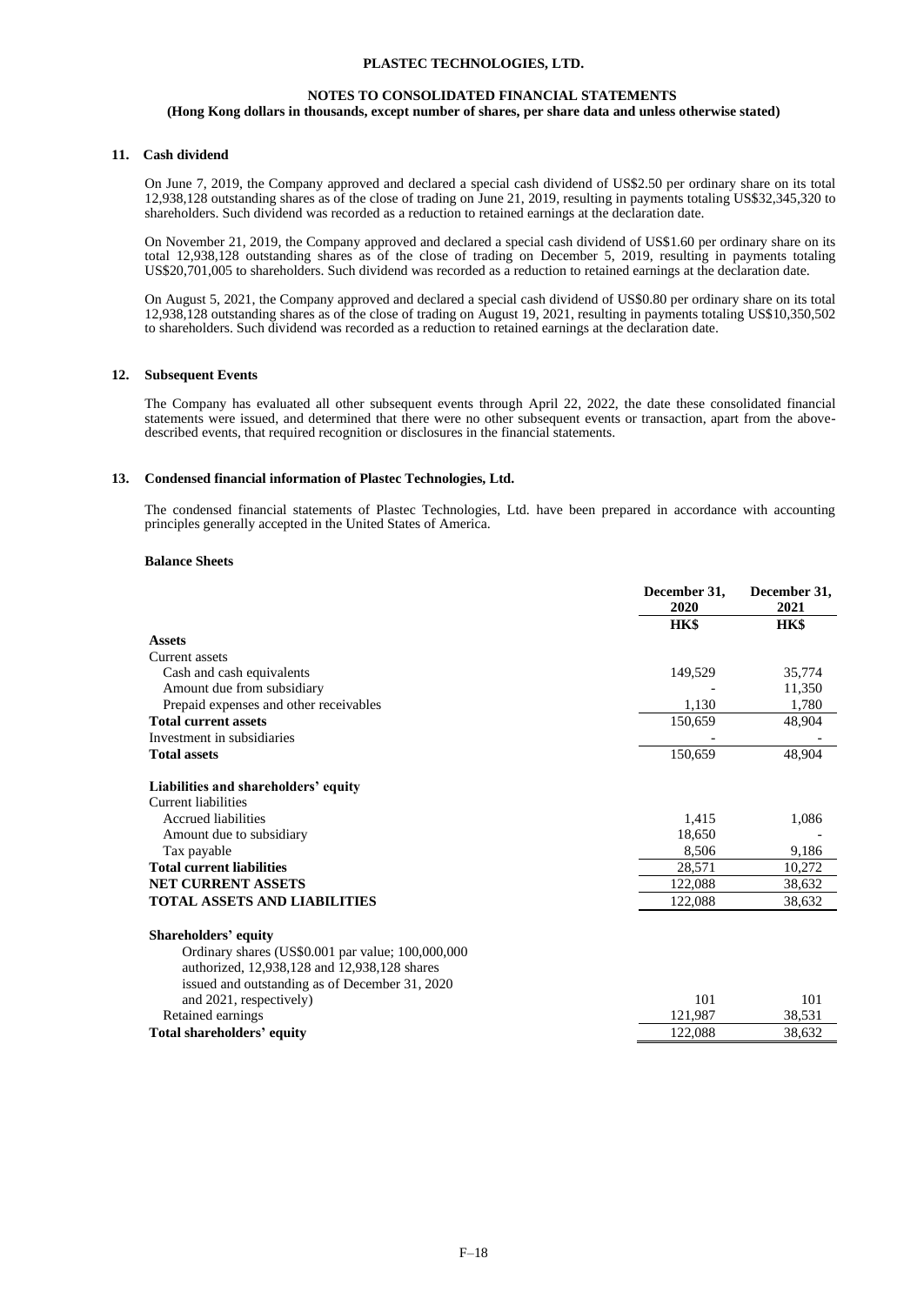## **NOTES TO CONSOLIDATED FINANCIAL STATEMENTS**

**(Hong Kong dollars in thousands, except number of shares, per share data and unless otherwise stated)**

# **13. Condensed financial information of Plastec Technologies, Ltd. - Continued**

# **Statements of operations and comprehensive income**

|                                | <b>Year ended</b><br>December 31,<br>2019 | Year ended<br>December 31,<br><b>2020</b> | Year ended<br>December 31,<br>2021 |
|--------------------------------|-------------------------------------------|-------------------------------------------|------------------------------------|
|                                | HK\$                                      | HK\$                                      | HK\$                               |
| Revenues                       |                                           |                                           |                                    |
| Other income                   | 6,192                                     | 967                                       | 442                                |
| Administrative expenses        | (14,507)                                  | (3,274)                                   | (2, 484)                           |
| Loss before income tax expense | (8,315)                                   | (2,307)                                   | (2,042)                            |
| Income tax expense             | (591)                                     | (632)                                     | (680)                              |
| Total comprehensive loss       | (8,906)                                   | (2,939)                                   | (2,722)                            |

### **Statements of cash flows**

|                                             | <b>Year ended</b><br>December 31,<br>2019 | <b>Year ended</b><br>December 31,<br>2020 | <b>Year ended</b><br>December 31,<br>2021<br>HK\$ |
|---------------------------------------------|-------------------------------------------|-------------------------------------------|---------------------------------------------------|
|                                             |                                           |                                           |                                                   |
|                                             | HK\$                                      | HK\$                                      |                                                   |
| <b>Cash flows from operating activities</b> |                                           |                                           |                                                   |
| Net loss                                    | (8,906)                                   | (2,939)                                   | (2,722)                                           |
| Change in operating assets and liabilities  |                                           |                                           |                                                   |
| Prepaid expenses and other receivables      | 273                                       | (662)                                     | (650)                                             |
| <b>Accrued liabilities</b>                  | 541                                       | 158                                       | (329)                                             |
| Income tax payable                          | 591                                       | 632                                       | 680                                               |
| Net cash used in operating activities       | (7,501)                                   | (2,811)                                   | (3,021)                                           |
| Cash flows from investing activity          |                                           |                                           |                                                   |
| Sale proceeds of disposal of a subsidiary,  | 165,506                                   |                                           |                                                   |
| net                                         |                                           |                                           |                                                   |
| Net cash provided by investing activity     | 165,506                                   |                                           |                                                   |
| <b>Cash flows from financing activities</b> |                                           |                                           |                                                   |
| Decrease in amount due from subsidiaries    | 160,046                                   |                                           | (30,000)                                          |
| Dividend paid                               | (413,761)                                 |                                           | (80, 734)                                         |
| Net cash used in financing activities       | (253,715)                                 |                                           | (110, 734)                                        |
| Net decrease in cash and cash equivalents   | (95,710)                                  | (2,811)                                   | (113,755)                                         |
| Cash and cash equivalents, beginning of     | 248,050                                   | 152,340                                   | 149,529                                           |
| year                                        |                                           |                                           |                                                   |
| Cash and cash equivalents, end of year      | 152,340                                   | 149,529                                   | 35,774                                            |
|                                             |                                           |                                           |                                                   |
| SUPPLEMENTAL DISCLOSURE OF                  |                                           |                                           |                                                   |
| <b>CASH FLOW INFORMATION:</b>               |                                           |                                           |                                                   |
| Interest income                             | 3,042                                     | 967                                       | 82                                                |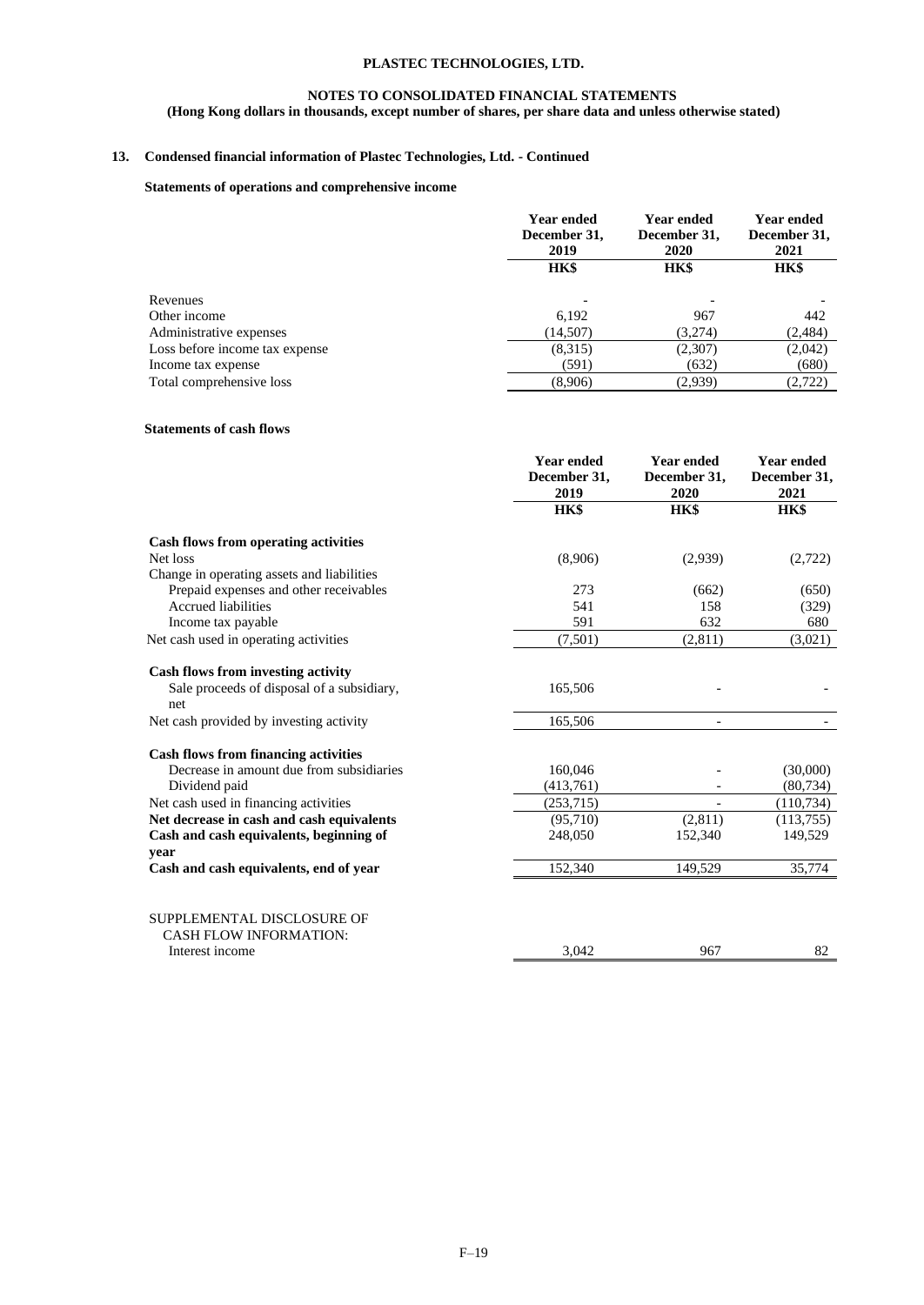## **Corporate Information**

Plastec Technologies, Ltd. c/o Unit 01, 21/F, Aitken Vanson Centre, 61 Hoi Yuen Road Kwun Tong, Kowloon, Hong Kong Tel.: 852-21917155 Fax: 852-27796001

### **Transfer Agent**

Continental Stock Transfer and Trust 1 State Street 30th Floor New York, NY 10004

# **Legal Counsel**

Graubard Miller 405 Lexington Avenue New York, NY 10174

### **Investor Relations**

The Equity Group Inc. 800 Third Avenue New York, NY 10022

# **Independent Auditors**

Centurion ZD CPA & Co. Unit 1304, 13/F Two Harbourfront 22 Tak Fung Street, Hunghom Hong Kong

# **Current Directors and Officers**

Kin Sun SZE-TO Chairman of the Board and Chief Executive Officer and Chief Operating Officer

Ho Leung NING Chief Financial Officer and Director

Chung Wing LAI Director

Joseph Yiu Wah CHOW Director